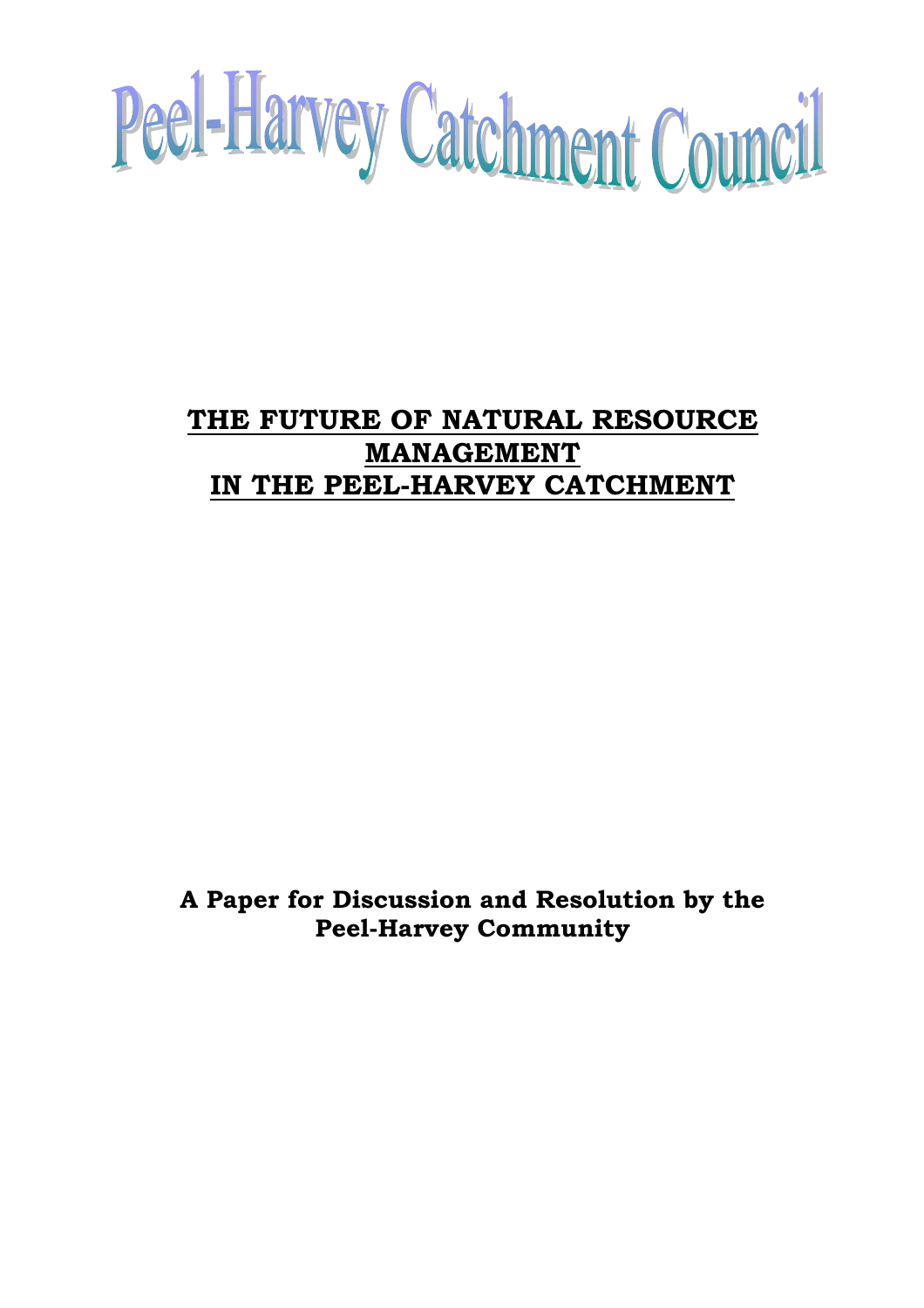| <b>Topic</b>                                              | Page |
|-----------------------------------------------------------|------|
| Foreword                                                  | 3    |
| 1. Introduction                                           | 5    |
| 2. Background of NRM in the Peel-Harvey Catchment         | 7    |
| 3. Hydrology                                              | 10   |
| 4. Water Quality                                          | 16   |
| 5. Conservation - Flora and Fauna                         | 23   |
| 6. Fisheries                                              | 27   |
| 7. Coastal Environment                                    | 30   |
| 8. Soil Resources                                         | 33   |
| 9. Current NRM Volunteer Contribution                     | 38   |
| Policy and Planning in the Catchment<br>10.               | 40   |
| Integrated Catchment Management in the Peel-Harvey<br>11. | 49   |
| <b>Consultation Process From Here</b><br>12.              | 56   |

# **TABLE OF CONTENTS**

| <b>Bibliography</b> | 58 |
|---------------------|----|
|                     |    |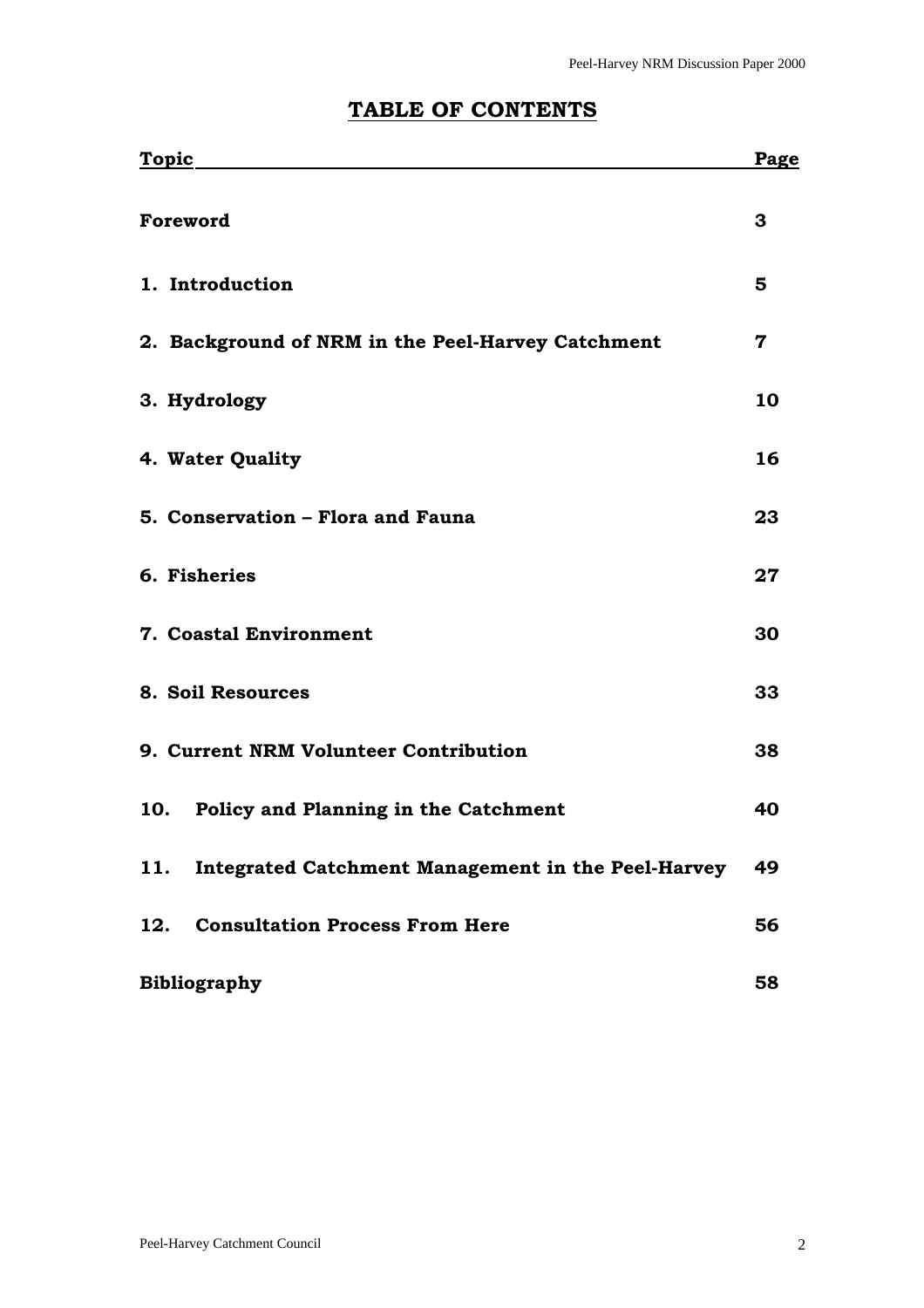# <span id="page-2-0"></span>**FOREWORD**

If there was any debate over whether Integrated Catchment Management is a necessary process for the long term future of the Peel-Harvey Catchment, this Discussion Paper alone provides sufficient evidence of why it is needed.

Each natural resource element is presented in terms of its current status, trends and issues, current management responses and future options. As this Paper is read, it will become obvious how interdependent each the natural resource management issues are.

Choices we make for the management of one issue will have significant implications for the health of another.

It is unlikely to surprise any reader that each natural resource management issue presented is under strain, primarily the result of human interaction.

There are serious decisions that need to be made on the future direction of natural resource management in the Peel-Harvey. We need to plan a future for our surviving pieces of bushland, our rivers, our rare fauna and flora and all the components of the ecosystem which support it and us.

We have limited human and financial resources, which means that a strong push in one direction will mean compromises in another, yet these decisions must be made.

The Peel-Harvey Catchment Council and the Peel-Harvey Officer's Group have committed themselves to developing a relevant and workable catchment plan. From their formation in November 1999, both of these groups have acknowledged the importance of a high level of broad community input into the planning process.

A valued and workable Catchment Plan will only be developed from good information. The scientific community in the Peel-Harvey have contributed their knowledge of present issues in the Peel-Harvey, along with the community based Peel-Harvey Catchment Council, in this document.

What we need now is for you to contribute your knowledge, views and suggestions about the options we have, for creating the best future that we can for the environment of the Peel-Harvey Catchment.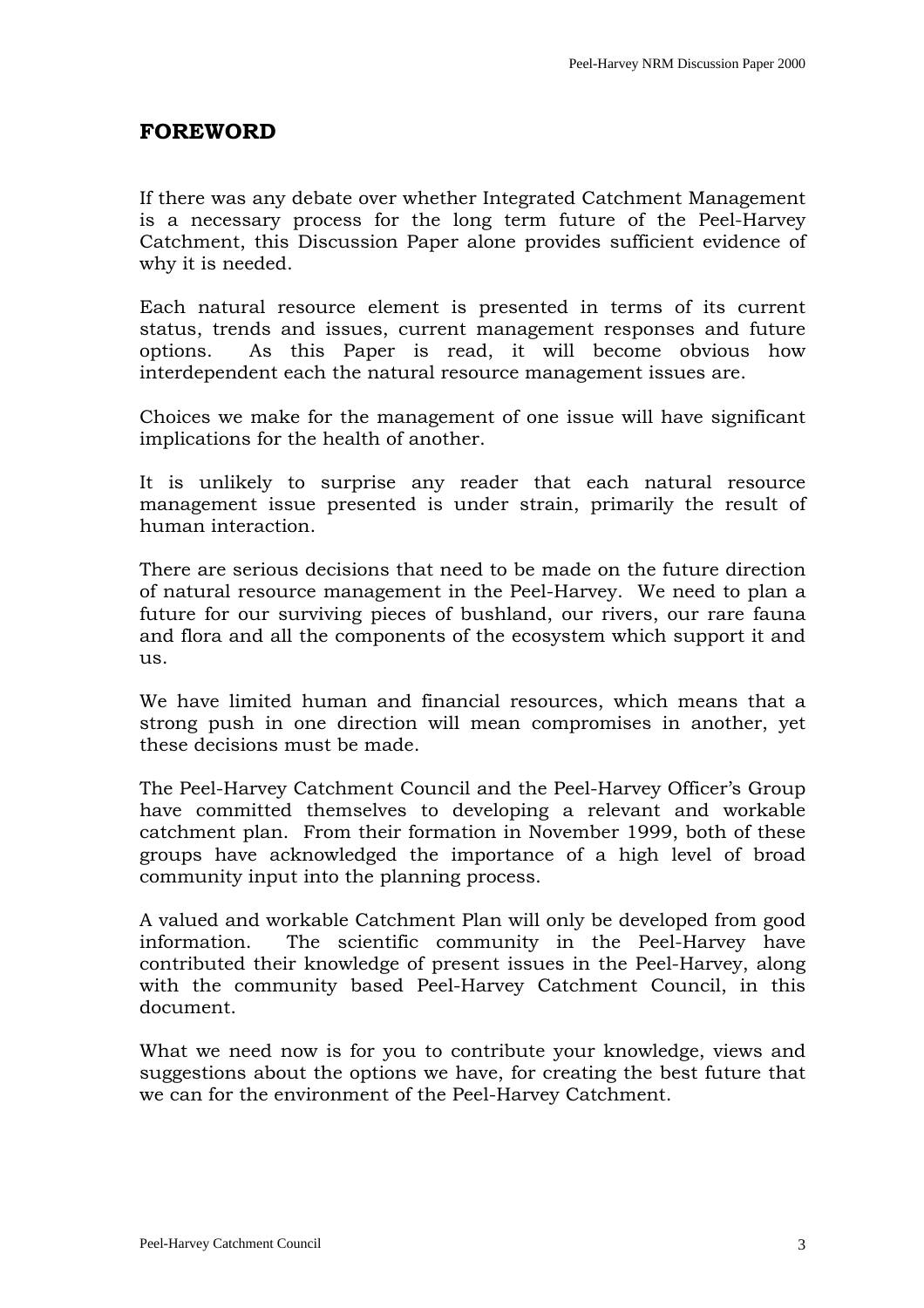Many of the issues which are presented here, are ones that we have been struggling with for over 100 hundred years. These are problems that have developed over a long time and only a long-term plan will be able to ameliorate them.

New issues will continue to arise, our rapidly increasing population is placing even more stress on our coast lines and rivers and again we be required to make hard decisions. For example how much of the river foreshore should be allocated for recreation and how much should be reserved to protect the river's important riparian vegetation?

For each question there will be different sectors of the community that agree and disagree, but we must work together to over come these differences, because to do nothing will be disastrous for all of us.

Each of the chapters presented in this Paper asks difficult questions for which we need your input. It is critical that we develop an overarching plan that shows how community, government and industry can work on all of the issues together and not in isolation.

With a plan we can work towards a commitment from governments, the community and industry, that will help us work toward a healthier environment and thereby a better future.

**Jan Star** Chairman Peel-Harvey Catchment Council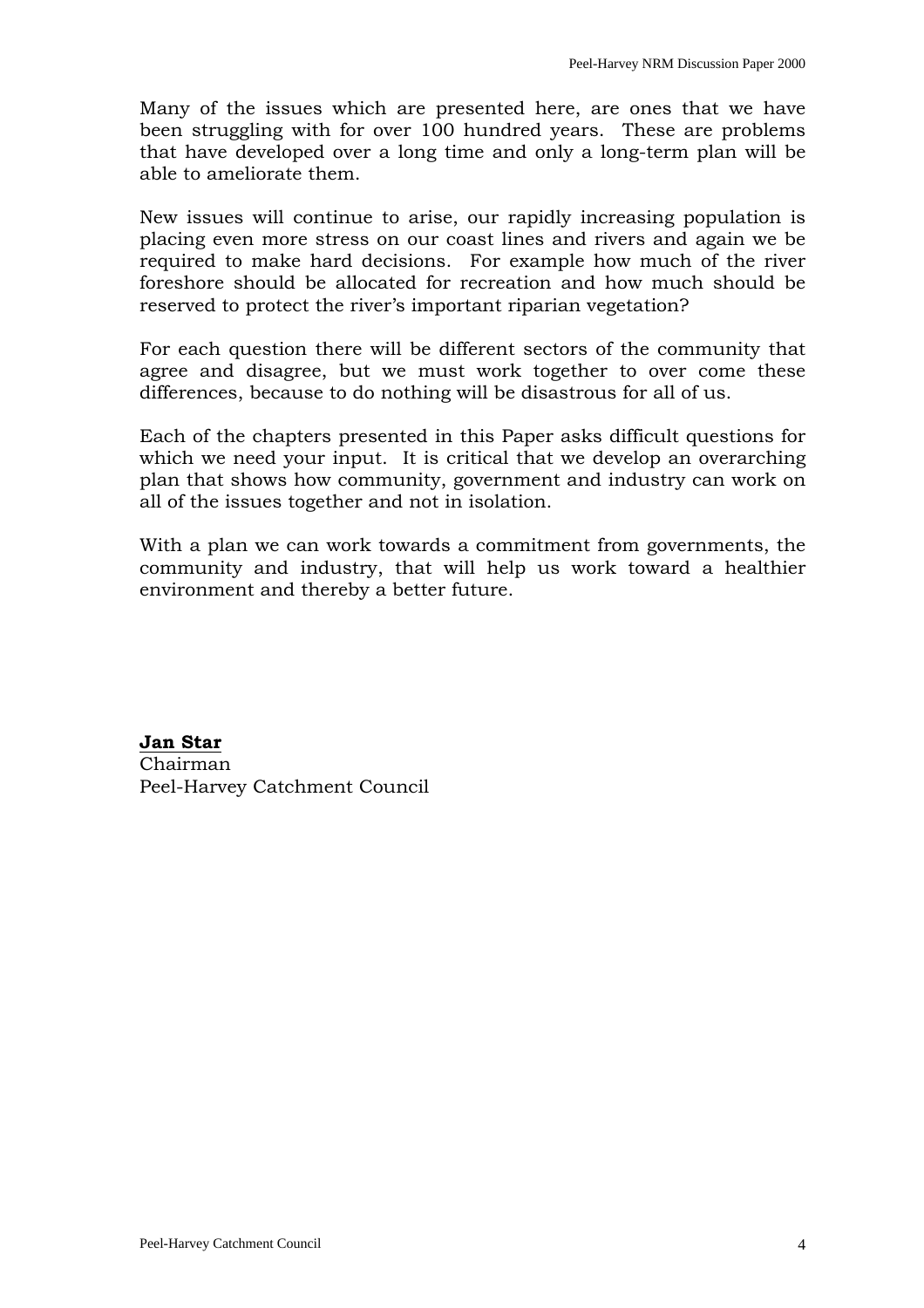# <span id="page-4-0"></span>**Ch. 1 INTRODUCTION**

### **Intent of This Document**

This discussion paper is the first step in preparing a long-term plan for the future of our natural resources in the Peel-Harvey Catchment. This paper aims to generate discussion on the management options we have for our land, bush and water resources.

We genuinely seek your considered responses on the issues and options we have presented. The feedback we receive will be used to guide the strategic direction and preparation of a long-term plan for the Peel-Harvey Catchment.

In order to obtain good feedback we have attempted to provide a base level of information for each issue in the following categories:

- Current status
- Current trends and issues
- Current management responses
- Options for future management

An explanation of geo-political boundary versus water catchment issues together with some discussion on the philosophy and intent of integrated catchment management have been included to provide the background from which this process is developing.

In November 1999, after many years of discussing the benefits and disadvantages of a catchment management group, the Peel-Harvey Catchment Council was formed. A commitment was made by the community and natural resource management agencies to work together and value both community information and scientific information.

The Peel-Harvey Catchment Council is comprised of ten members of the Peel-Harvey community who are selected on a skills basis. They work with the Peel-Harvey Officers Group, comprised of representatives from State and Local Government and Landcare Development Officers employed in the region.

The Council has committed to a long and difficult process of planning, managing and evaluating the sustainability of the Peel-Harvey Catchment and its ecosystem. This paper represents the first step in attempting to clarify all the issues that need to be considered in a catchment plan for the Peel-Harvey.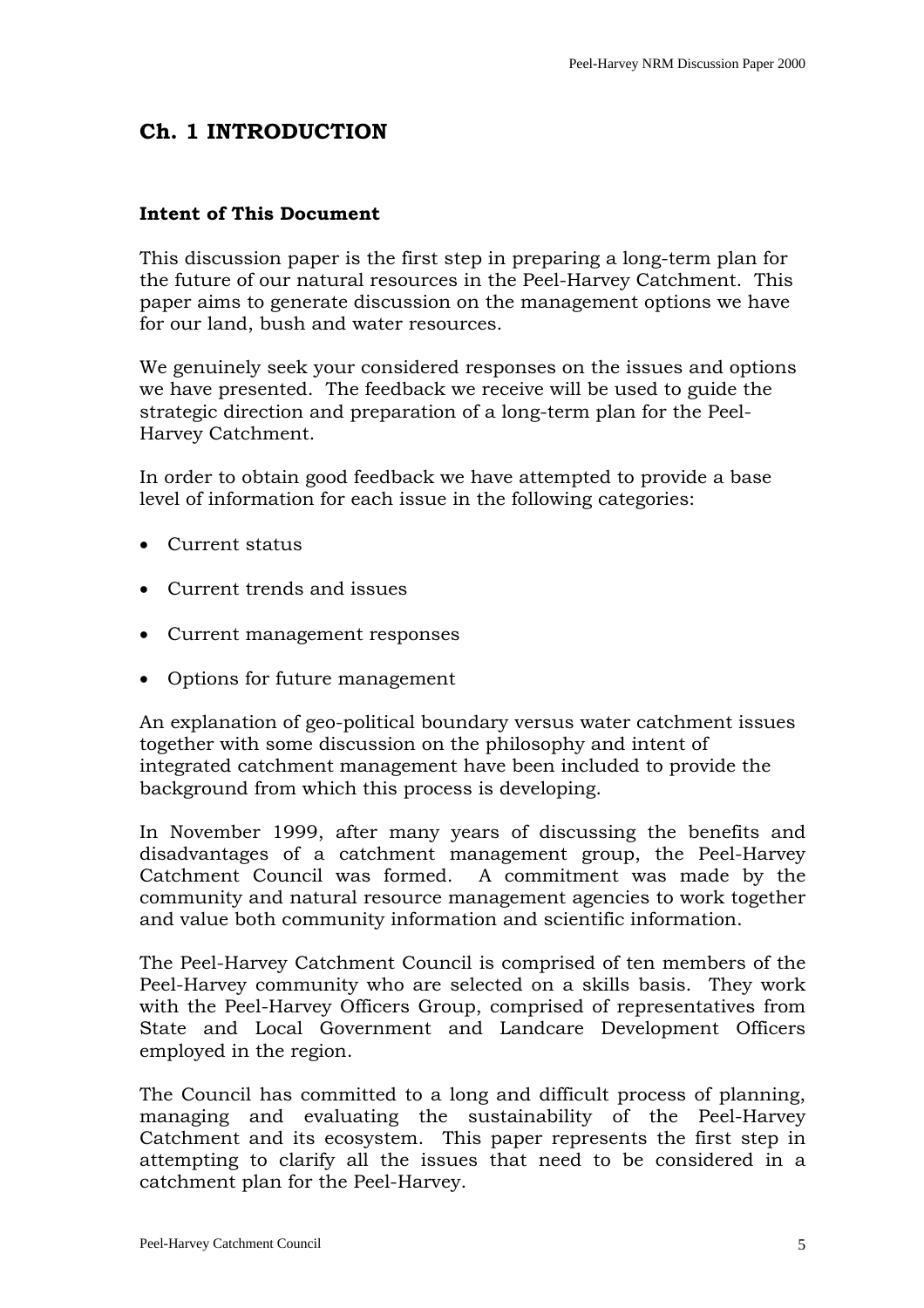The Peel Harvey Catchment Council hopes this document will assist in building a cooperative approach to natural resource management in the Peel Region and help achieve its vision of

# *"People Working Together for a Healthy Environment".*

This document is about finding out what people think needs to happen and is an important step in the constructive dialogue which needs to take place between all sectors of our community.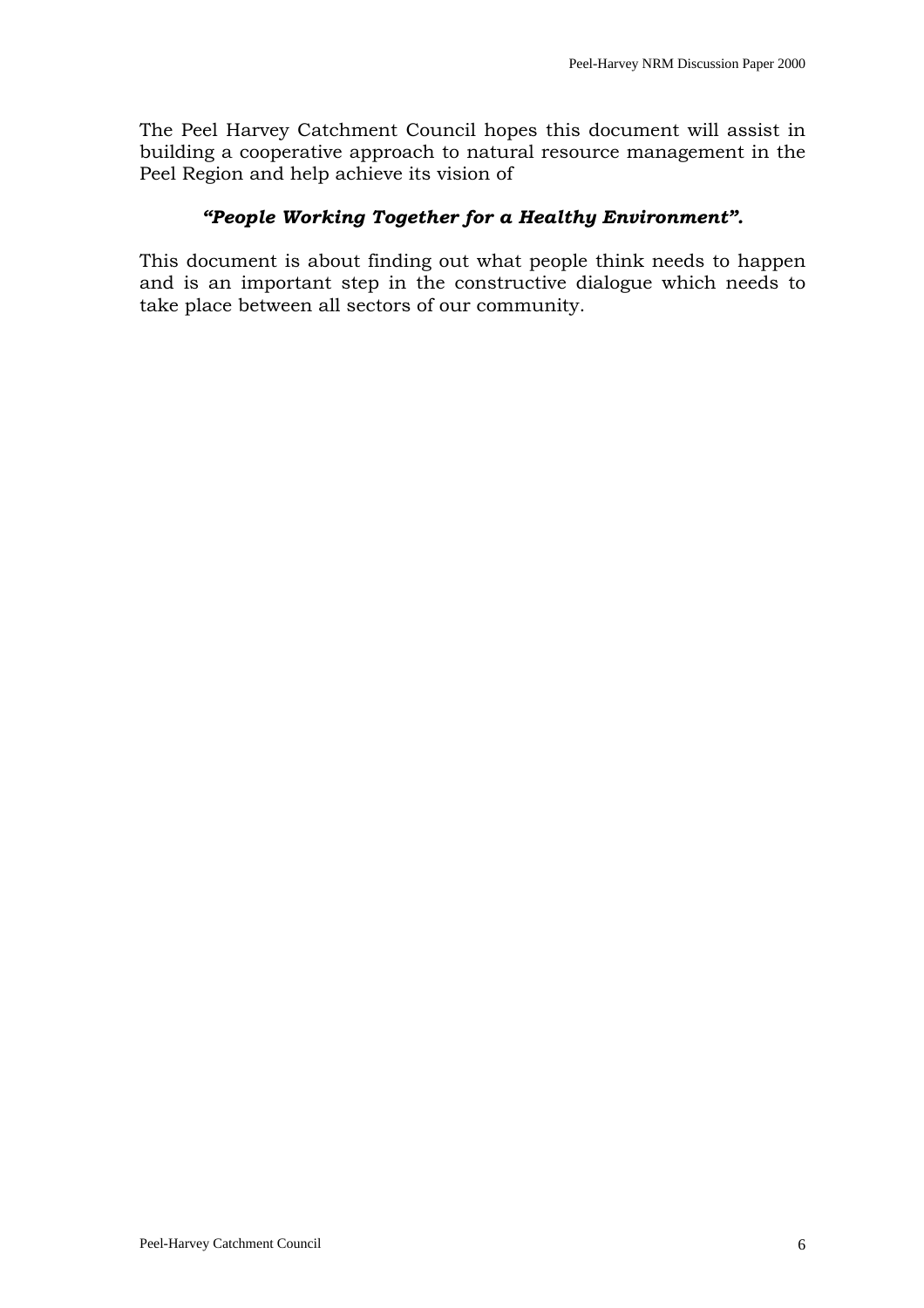# <span id="page-6-0"></span>**Ch. 2 BACKGROUND OF NRM IN THE PEEL-HARVEY CATCHMENT**

The history of the Peel-Harvey catchment is best described in the book "Peel-Harvey, The Decline and Rescue of an Ecosystem," written by Keith Bradby (1997). This book describes the Peel-Harvey system from when the Aboriginal community managed the land, European settlement, agricultural expansion, the first signs of the Peel-Harvey problem to the first signs of repair and improvement work.

It has been a long struggle, since the first plea for help was made in the early 1960s. The Peel-Harvey story is equally fascinating in its description of how we as a society have managed problems through time. It is a story of human change and our collective influence on the place where we live, and on the places where someone or something else lives. This has been a process of moving from environmental degradation and finger pointing, to environmental repair and successful working partnerships.

From the first report of industrial pollution in 1895 (Bradby, 1997) all users of the estuarine and river systems in the Peel-Harvey have continued to pollute this resource, although often unknowingly at the time.

Since the beginning of colonisation of the South-West, there have been continual arguments over who owns the rivers and hence who is responsible for its management? It is of significance, that we have shifted the argument from who owns the rivers to who owns the foreshore and riparian land around the rivers. This is still an issue of contention today with the release of the Peel Regional Planning Scheme, and shows how far we have to go to achieve a sustainable and equitable balance in our land and water management.

From the 1890's onwards, the people in the area started to notice that the plain was becoming wetter. This was considered to be due mostly to large areas of Jarrah forest that had been logged in the Darling Range and therefore increasing the surface water run off onto the plains. This was only the start of an on-going battle that we've continued to have with water allocation, distribution and drainage issues. Whilst we have made significant progress in identifying processes in the water cycle and understanding that we as people are only one user in the system, we have a long way to go before we develop a system that equitably distributes water between the environment and the different stakeholders in our community.

We can't go back to the original system, so we have taken it upon ourselves to try and account for the many different variables that effect water management in the Peel-Harvey. The Water and Rivers Commission play a central role in determining allocation and there is a clear role here for community and government combined decision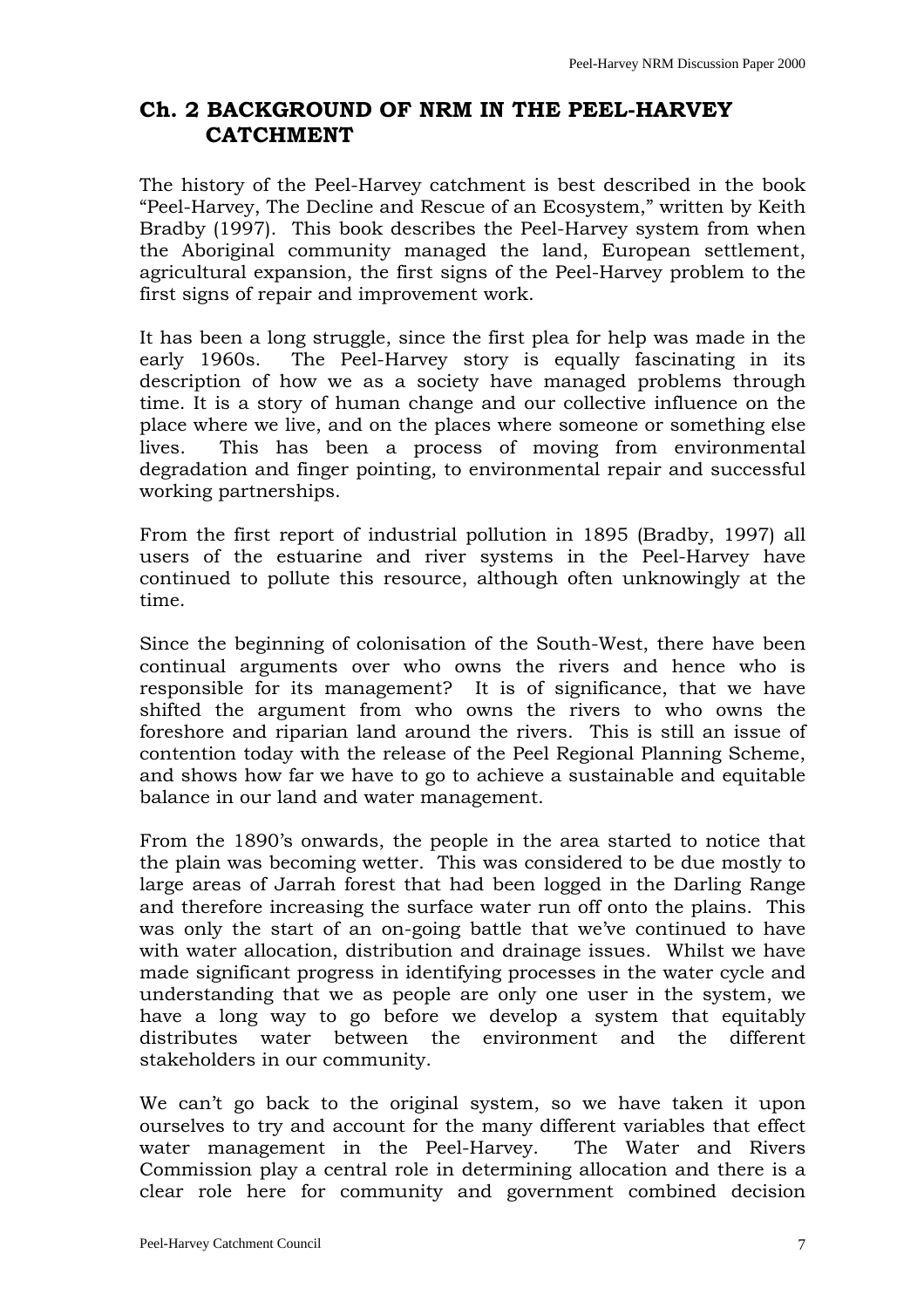making and making use of groups like the Peel-Harvey Catchment Council.

"There can be no doubt that clearing and drainage had changed the annual cycles of the estuary. The input of silt probably had the greatest impact. Before wide spread clearing and drainage, the water reaching the area through the Serpentine and Harvey rivers would have been relatively clear and silt free. Now it was muddy and carrying large quantities of fine silt and organic matter," (Bradby 1997).

"*Perhaps the C.S.I.R.O. could evolve some method to counteract the weed that is taking hold of the estuary at Mandurah. Where the netting grounds once used to be is now covered by this thick weed and it is impossible to fish there. It is general throughout the estuary now. In a very few years the estuary will be unworkable from a fishery point of view, unless something in the cycle of events starts to move this weed away."* 

*Inspector J.E. Bramley, Fisheries Department, 1947. Taken from Bradby, 1997.* 

"By the late 1950s, it was obvious that the estuary was not just suffering a temporary fluctuation. Infestations of pink slime had become a regular hazard to fishers. It was particularly severe in both Peel Inlet and Harvey Estuary during the dry winters of 1957 and 1958, when the ocean bar was almost closed. Despite the fact that little, if any, research was undertaken into the cause of the weed, the Fisheries Inspector recorded in 1957 that 'the main reasons advanced for it are the superphosphate washed into the estuaries by the winter rains from farms and the condition of the bar". (Bradby 1997).

In 1971 the Peel Inlet Conservation Advisory Committee was established which became the Peel Inlet Management Authority in 1977. Before then, however, the first formal mechanisms for improved environmental management came from the local councils. "A co-ordinated government and community approach to the decline in the health of the estuary was slowly evolving – but evolution can be a long and tortuous process." (Bradby, 1997)

By 1970 all sorts of theories had been put forward on the decline of the health of the estuary, but most came down to three major concerns:

- the alteration of water flow through widespread drainage and construction of dams on the Scarp,
- insufficient flushing of the estuary, and
- animal manures and chemical fertilisers were washing in from the farmlands and polluting the water.

From 1976 to 1980, a study of the Peel-Harvey system was undertaken with the primary aim 'to further our understanding of the working of estuarine ecosystems in south-western WA…and to determine the cause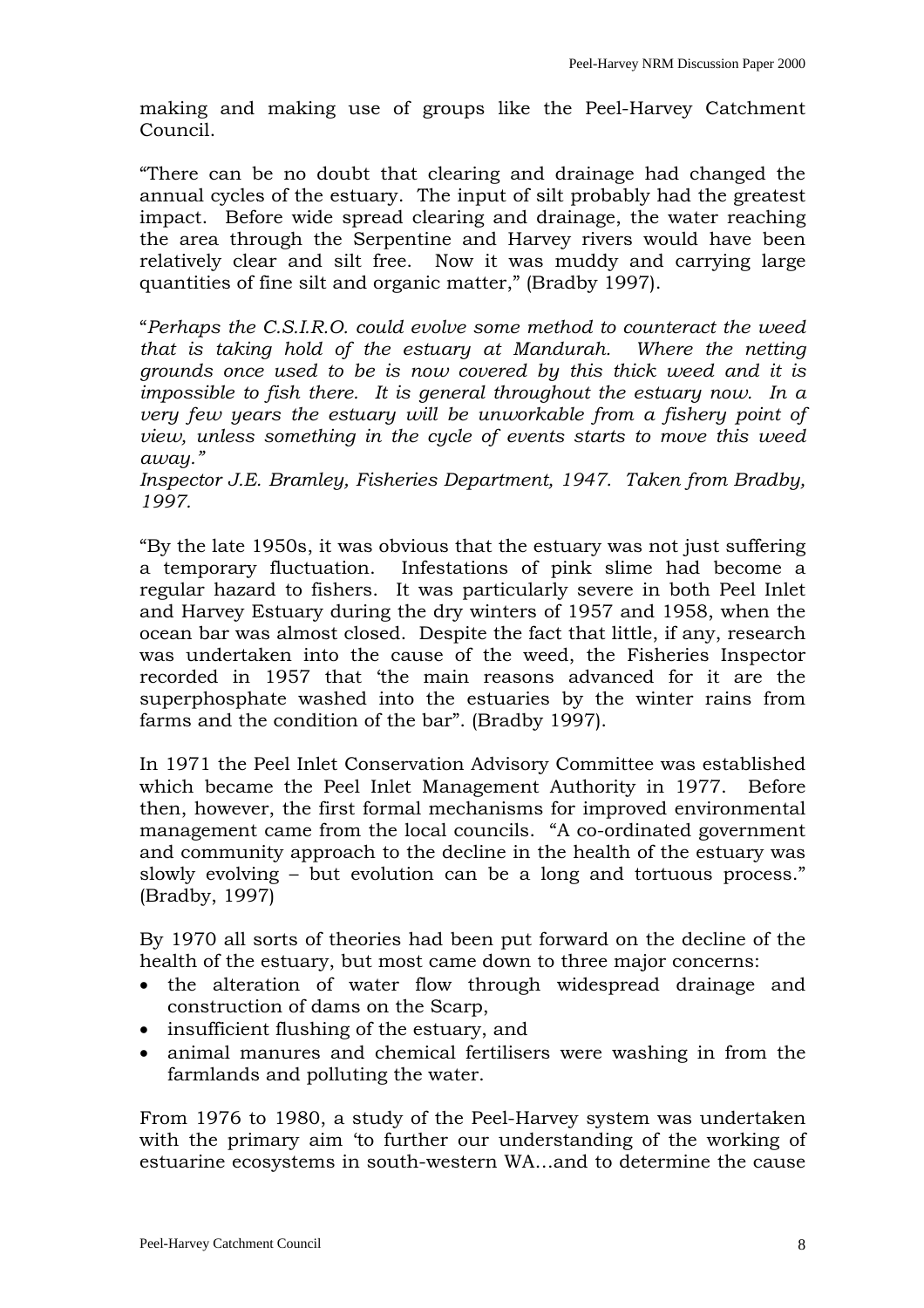and mechanisms of weed growth and accumulation in the Peel Inlet'. (Bradby, 1997).

Government scientists and universities continued to study the estuary and determine the processes involved in its declining health, but were unable at this stage to recommend solutions which was a cause of great frustration to the Mandurah community.

The 1985 Stage 1 Environmental Review and Management Plan (ERMP) confirmed that a 'three-pronged approach' was necessary: that engineering works to increase flushing would succeed only if carried out in conjunction with the fertiliser efficiency program, and that continued weed clearing would be necessary for many years to come.

Stage 2 of the ERMP was not completed until May 1988. Many farmers saw the threat of being told to give up farming, not being able to use fertilisers and having to plant their land to trees as a serious threat to their existence and became angry and suspicious of government plans. At the same time though, farmers were entering the Landcare movement and taking practical steps to revegetate the landscape and start restoring the ecosystem of the Swan Coastal Plain.

The Landcare movement was a key to the large scale, on-ground action that was needed. At the beginning, little was known about the best methods for revegetation and other land management issues. The Community Catchment Centre was opened in Pinjarra in September 1990 and originally staffed by people from the (then) Department of Agriculture, also had Officers from the (now) Department of Conservation and Land Management and the Water and Rivers Commission. The Catchment Center had the aim of forging strong links with the rural community and was about developing on the ground approaches to landcare instead of conducting further research.

While formal "catchment plans" were being written by scientists, it was the on-ground work from farmers and interested volunteers from the urban community where the real "catchment management" took place. Land Conservation District Committees were formed, and over time these groups have become empowered decision-makers on improving all aspects of their natural resources.

 There were several attempts through out the years to establish a formal "Catchment Management" body. Although the government agency responsible for the development of a "Catchment Management" process continually bought up the issue with the community, it was many years before the broad community saw the value in a regional catchment management planning group to complement the on-ground work that they were doing.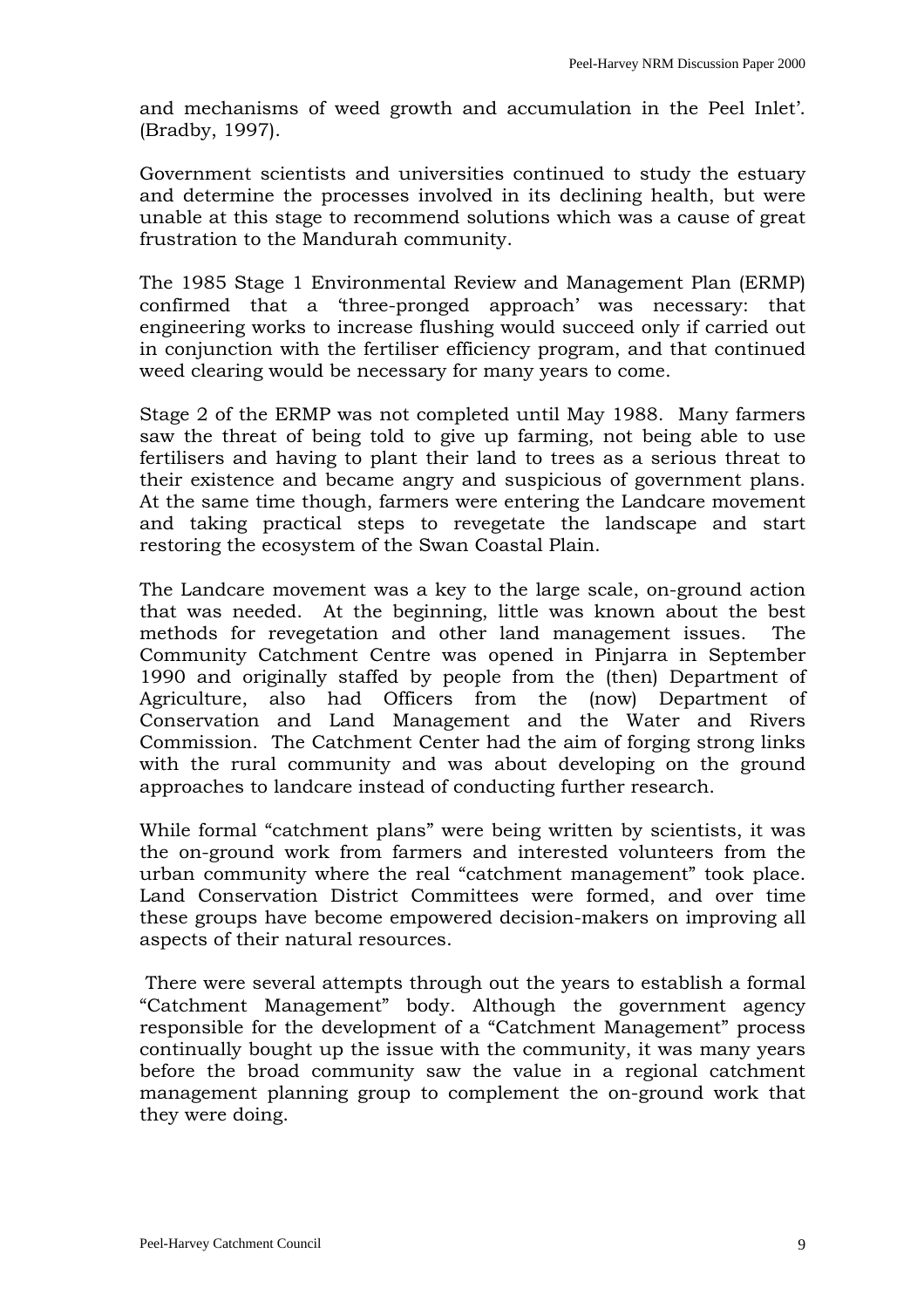# <span id="page-9-0"></span>**Ch. 3 HYDROLOGY**

# **Current Status**

The Peel Harvey catchment has a surface area of 11,378 km². Three landform features, the Coastal Plain, the Darling Scarp, and the extensive wheatbelt to the east of the Scarp, dominate the physical geography of the catchment.

The catchment has a Mediterranean climate with hot, dry summers and cool, wet winters. Rainfall across the catchment varies considerably with an average of 840mm on the coast rising to 1,300mm on the Darling Scarp and reducing again eastwards to 500mm or less per annum.

Similarly, the average annual evaporation rate varies in the catchment from 1,200mm per year in the south to 1,500mm in the north. Monthly evaporation rates vary from 50mm in June to about 300mm or more per month in January.

Three river systems, the Serpentine, the Murray and the Harvey Rivers dominate surface water flows. In average years the Murray and Harvey catchments provide similar levels of inflow to the Estuary, together being about 80% of the total inflow. However, in flood years the Murray by far dominates the system. Figure 3.1 provides a diagrammatic model of the discharge into the Estuary.

# **Alterations to Natural Flow Regimes**

Surface water hydrology has been significantly altered through human activity since European settlement. Land clearing in most areas of the catchment and drainage activities on the coastal plains has significantly increased surface water run-off. In other areas, surface water impoundments along the Darling Scarp have reduced river flows (ERMP 1998, WRC 1998, WRC 1999).

An estimated 4,000km of drains have been constructed on the coastal catchment, while across the total catchment the land has been approximately 85% cleared, primarily for agricultural purposes. The effect of both these activities has been to reduce the retention time of surface waters within the catchment, thereby increasing peak flow rates and total flow rates as well as reducing the duration of flow events.

There are 19 surface water impoundments of note within the Peel-Harvey catchment with a total storage capacity of 679 gigalitres, the most significant of these are indicated below in table 3.1. It should be noted, however, that the Murray River proper and its main tributaries, the Hotham and Williams Rivers, remain free of significant storages.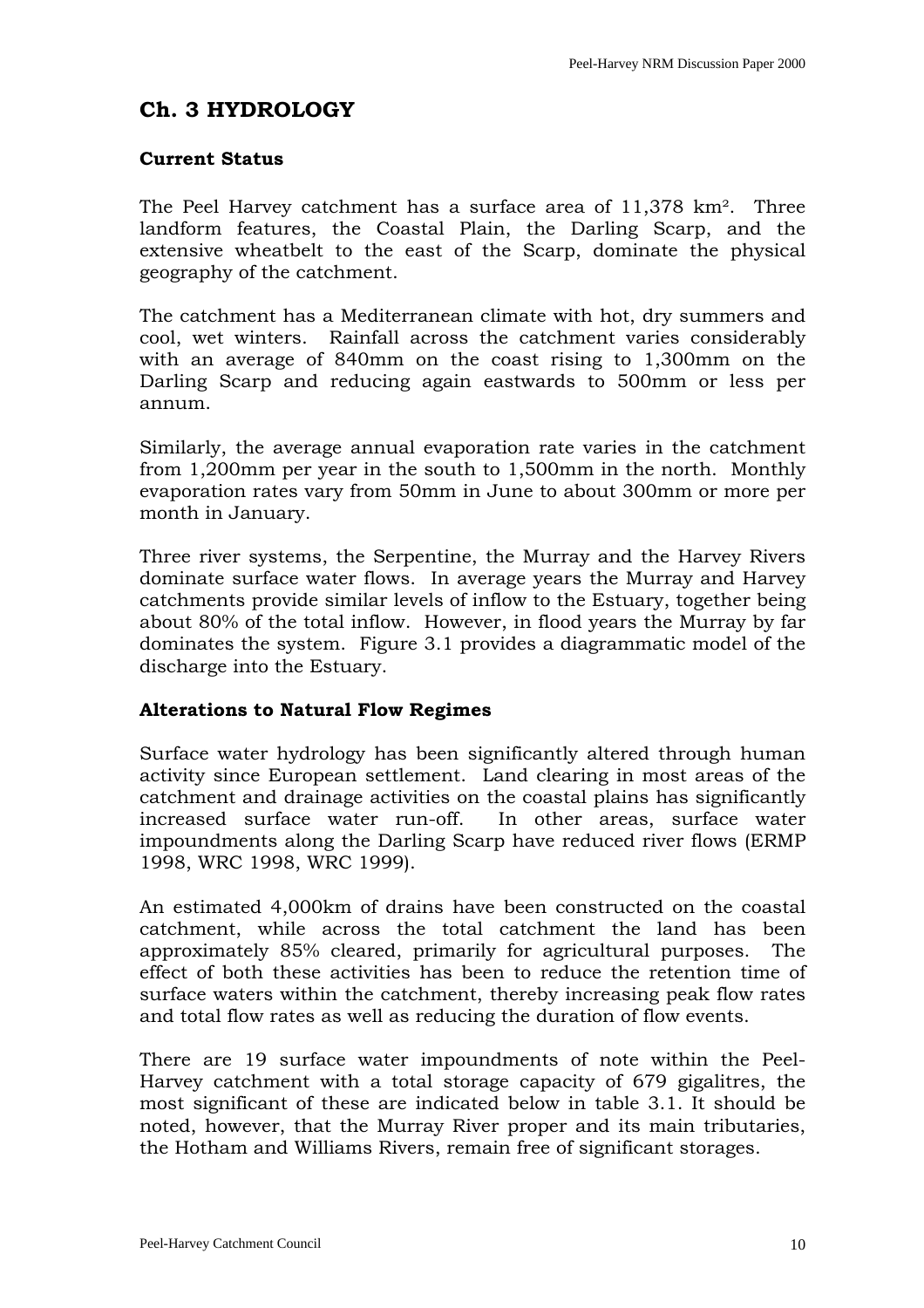| <b>Table 3.1 - THE FOUR LARGEST SURFACE WATER STORAGES</b> |  |
|------------------------------------------------------------|--|
|------------------------------------------------------------|--|

| STORAGE              | FULL CAPACITY - GL | % ANNUAL LOCAL |
|----------------------|--------------------|----------------|
|                      |                    | <b>FLOW</b>    |
| South Dandalup Dam   | -204               | 790            |
| Serpentine Dam       | 194                | 340            |
| North Dandalup Dam   | 75                 | 290            |
| New Harvey Reservoir | 70                 | 68             |
| (under construction) |                    |                |

(McComb and Lukatelich)

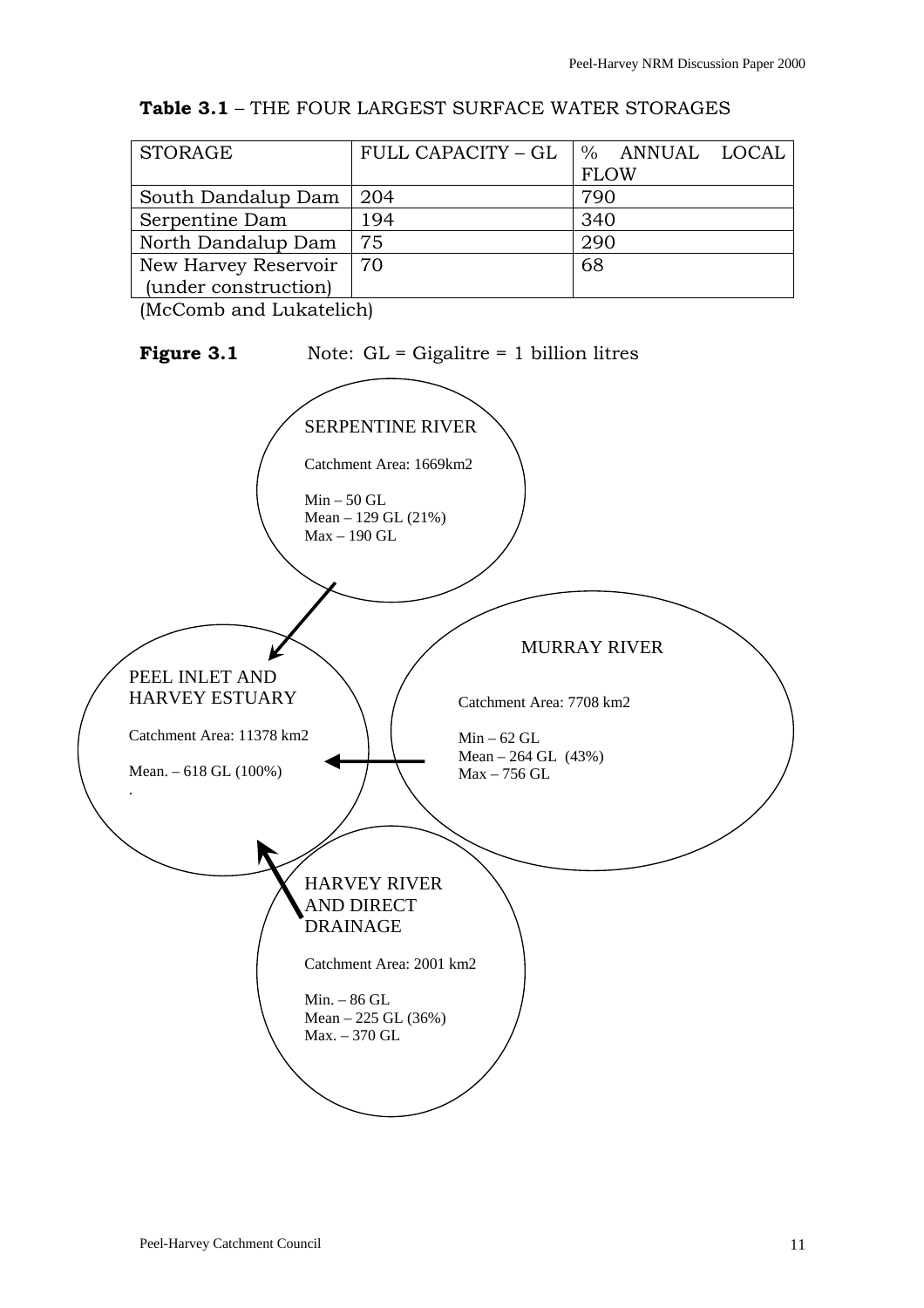# **Groundwaters**

Within the Peel-Harvey coastal catchment there are three groundwater aquifers to consider in catchment management. Moving from surface to depth, the first is the superficial aquifer, followed by the Leederville formation (which for management purposes is divided into the Upper and Lower strata), and the Cattamarra aquifer. The following three paragraphs have been condensed from the *Groundwater Allocation Plan: Murray Groundwater Area* (WRC, 1998).

The superficial aquifer is a near surface, unconfined aquifer with great seasonal variation. Groundwater levels within the superficial aquifer vary from 1 to 4 metres a year and during the winter can often be seen at the surface. Water level variations are greatest adjacent to the Darling Scarp where 2-4 metre ranges in water levels are common. Salinities within the superficial aquifer generally increase in the direction of groundwater flow, which is generally east to west. Total dissolved solids within the superficial aquifer waters range from 500 milligrams per litre adjacent to the Darling Scarp to as much as 5,000 milligrams per litre near the Peel Inlet. Recent declines in surface water levels have been noted, however, these are generally attributed to the drier than average rainfall years in recent times.

The Leederville aquifer is a confined aquifer lying under the superficial. The Leederville formation ranges in depth from approximately 30 to 300 metres. Hydrographs indicate a seasonal variation in water levels, though this varies across the Coastal Plain. Over the last 5 years there appear to have been some declines of potentiometric head within the Leederville aquifer. The reason for the decline is not clear. In some areas water level behaviour reflects that of the superficial suggesting that the aquifers are hydrologically linked, at least in parts. The quality of the water in the Leederville aquifer varies although generally can be considered to behave similarly to the superficial aquifer with lower dissolved solids near the Darling Scarp and increasing to the west.

The Cattamarra aquifer underlies the Leederville and varies in depth from 150 metres in the east down to 400 metres in the west. Hydrographs of artesian wells within the Cattamarra indicate a decline in the potentiometric surface in some areas with some wells showing a decline of 2-3 metres over the last 5 years. It is considered likely that this depressurisation of the aquifer is due to groundwater abstractions from the Cattamarra aquifer for industrial purposes near Pinjarra. Further to the north and south the groundwater levels in artesian wells appear to be relatively steady. Groundwater salinity in the Cattamarra aquifer is generally brackish to saline though there are areas of freshwater close to the Darling Scarp.

East of the Darling Scarp groundwater usage is not licensed and therefore not as intensely monitored as on the Swan Coastal Plain. The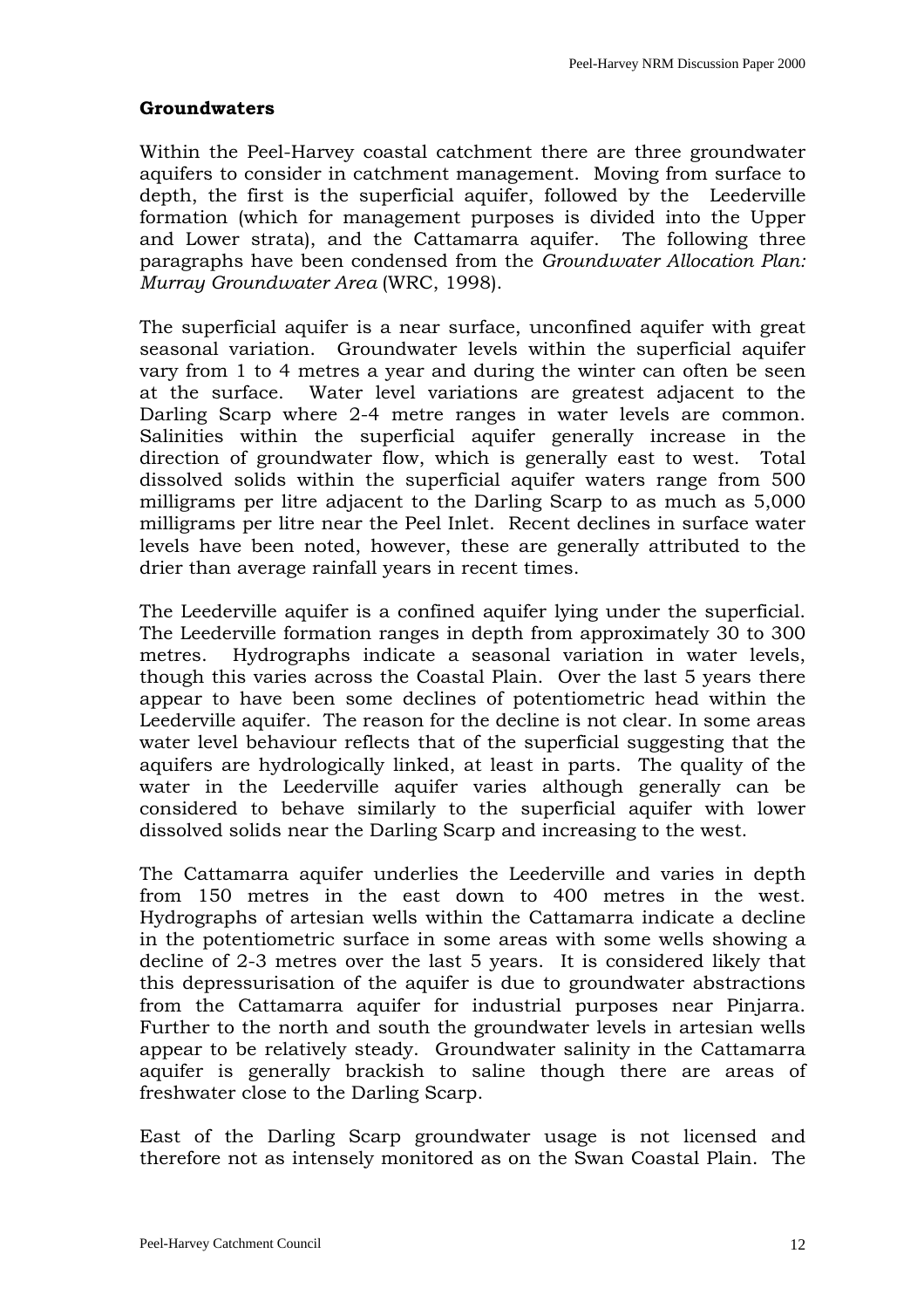significant issue in the east is rising saline water tables and the impacts of salinity.

### **Current Trends and Issues**

Over the last decade there has been significant increase in public and political awareness and interest in water resource management issues. One culmination of this interest and a driving force behind current water resource management was an agreement made by the Council of Australian Governments (COAG) in 1994.

Two of the key thrusts of this documentation were for the setting of environmental provisions or environmental flows and for the moving of highly allocated water systems to a system of tradeable property rights in water. The COAG agreement has required water law reform across Australia.

In Western Australia the Rights in Water and Irrigation Act 1999 sets out a new model for water allocation within the State. This legislation ensures that in areas of high water allocation, community water allocation committees will be formed for establishing water entitlements and rights including those of the environment.

Within the Peel-Harvey catchment environmental water provisions and allocations have been set as part of the background work for the Water Corporation's Stirling Harvey Redevelopment Project and are currently being considered for the Murray and Serpentine Basin allocation planning.

On the Swan Coastal Plain drainage management practices have been coming under scrutiny as people grapple with issues associated with nutrient management within the estuaries and lower reaches of the rivers.

Within the Peel Harvey Catchment there are continuing pressures for urbanisation near the Peel Inlet. Some of the development pressure is within the floodway of the river system forcing particular issues associated with floodway management.

#### **Current Management Responses**

Surface Waters are managed for allocation in a variety of ways, depending on location.

The Murray River basin is a Proclaimed Catchment, meaning that the taking or diversion of water is a licensable activity. Past policies have seen this licensing attributed primarily to the third order streams within the basin (i.e. the rivers themselves).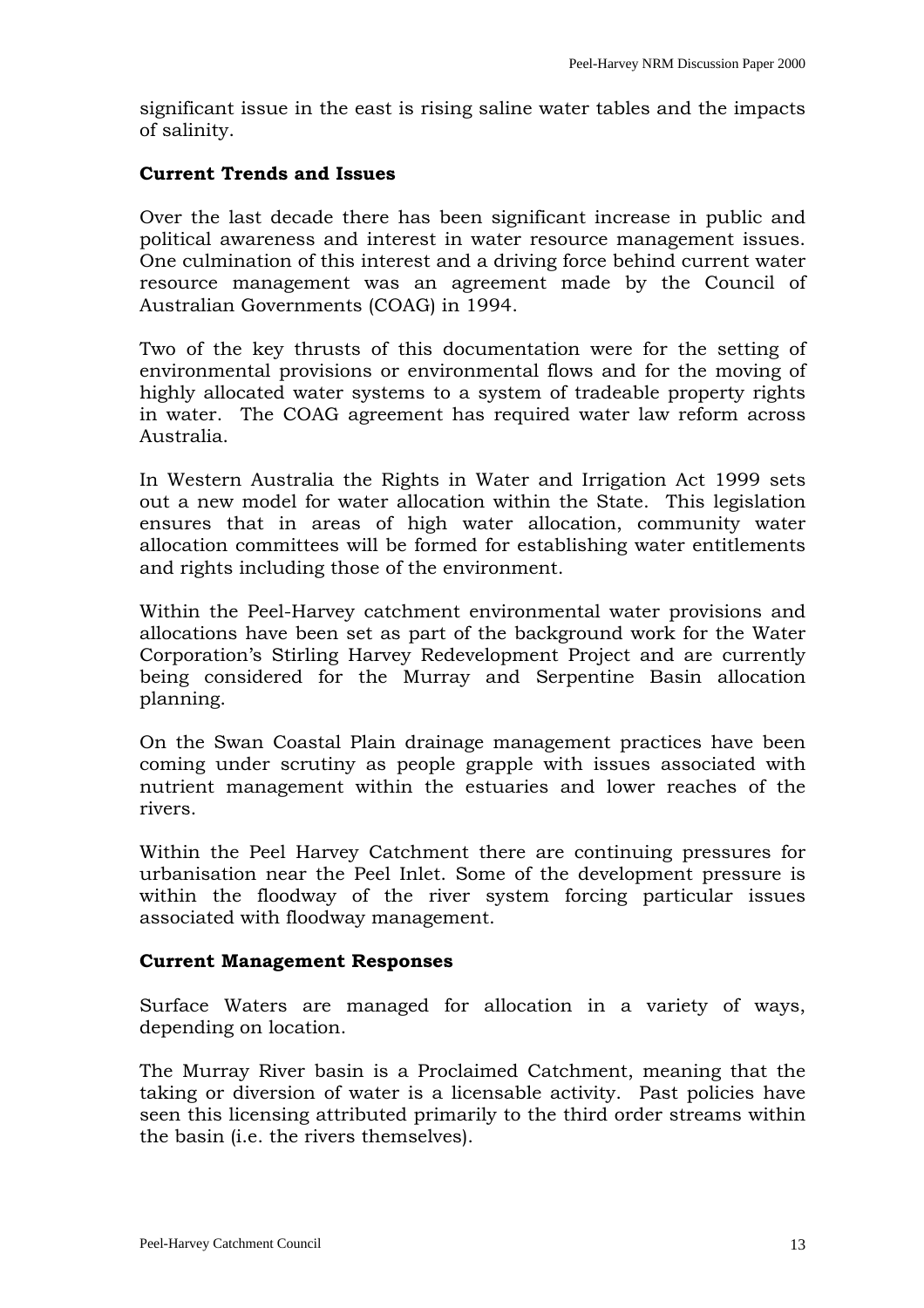Impoundments on the Harvey and Serpentine Rivers allow storage of water for urban, industrial, and agricultural water supply. The Water Corporation sells and distributes water from most of those impoundments, the majority of which is for urban water supply. Water is also supplied to the irrigation areas in Harvey and Waroona Shires.

Environmental Water Requirements (EWR) and Provisions (EWP) have been set for the Harvey basin as part of the assessment work relating to the construction of the new Stirling-Harvey Dam. EWRs are currently being developed for the Serpentine and Murray River Basins.

The Water Corporation currently manages significant surface water drainage systems under a community service obligation to the State Government. Drainage systems are designed and managed to provide a three-day drainage service for the flooding created by the type of storm event that can be expected twice per year (0.5 Annual Rainfall Index).

Local governments make land-use decisions within a floodway or flood fringe areas, with advice from the Water and Rivers Commission. Generally development is discouraged in a floodway, but may be permitted within the flood fringe with certain conditions.

Most of the coastal catchment is covered by proclaimed groundwater areas, allowing licensing of all groundwater abstraction except domestic urban use.

Several areas, where public drinking water supply is either abstracted or proposed, have special status as Underground Public Drinking Water Area. This allows for special land-use controls administered by the Water and Rivers Commission for protection of drinking waters.

Most new groundwater licenses are being directed towards use of the superficial aquifers. Preferred use of the Leederville Aquifer is for Public Supply purposes.

# **Options for Future Management**

- Re-engineering of the coastal surface water drainage system to slow water's movement and restore ecological functions of the system.
- Improve coordination between the Catchment Council (looking at broader natural resource management issues) and Water Allocation Committees so that the two aspects of natural resource management can work in tandem. This would require advanced information sharing between the groups
- Economic developments on the Swan Coastal Plain can look at new and creative ways of storing and using superficial aquifer water and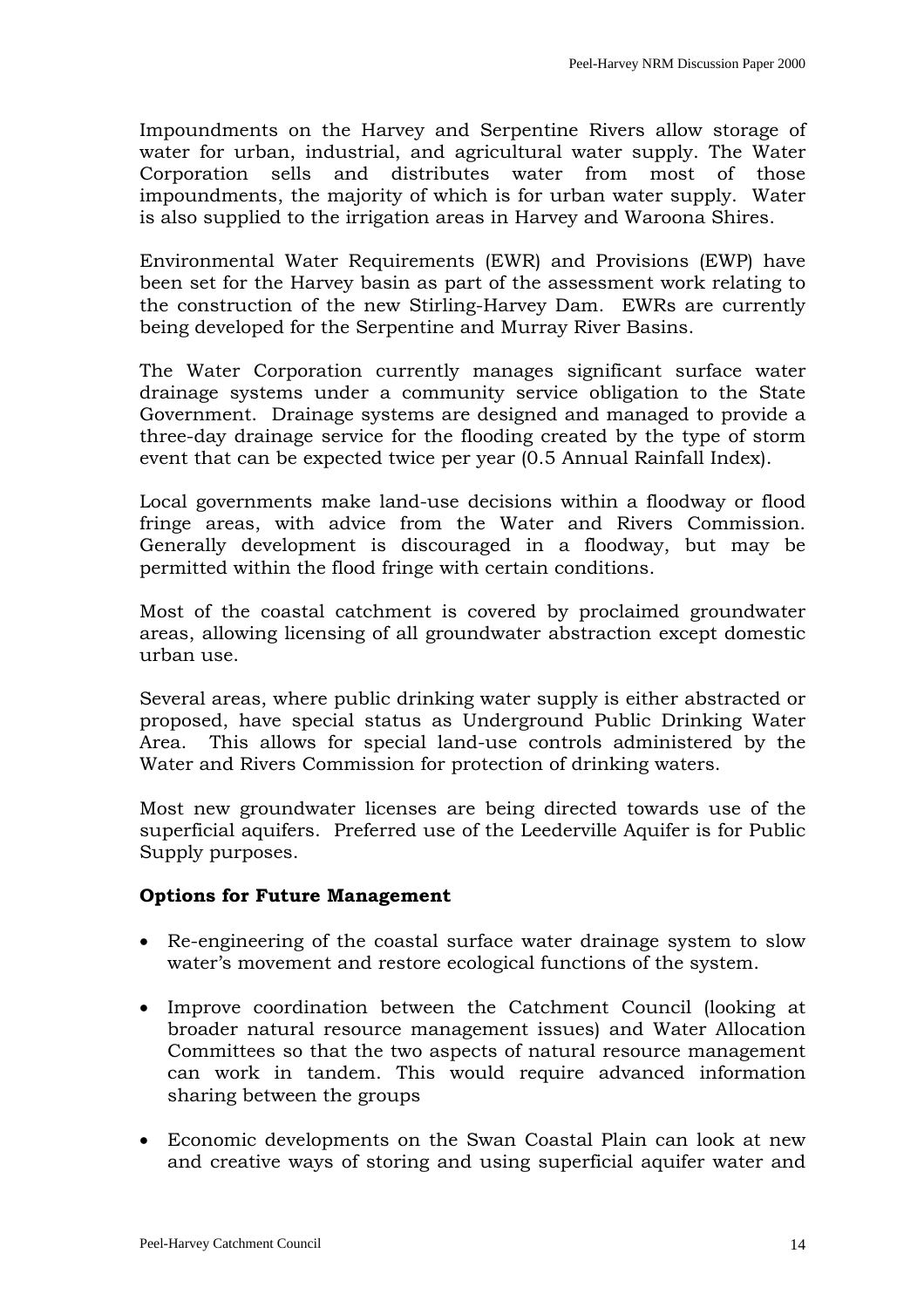surface flow waters for beneficial use without compromising, and perhaps enhancing environmental features.

- Environmental water requirements and need to be developed and provided for the Peel Harvey Catchment. There will be a need for ongoing assessment and monitoring of environmental water provisions and allocations to ensure that a sustainable balance is achieved.
- Continued licensing of rural and urban non-domestic water use from the Leederville and Cattamarra aquifers.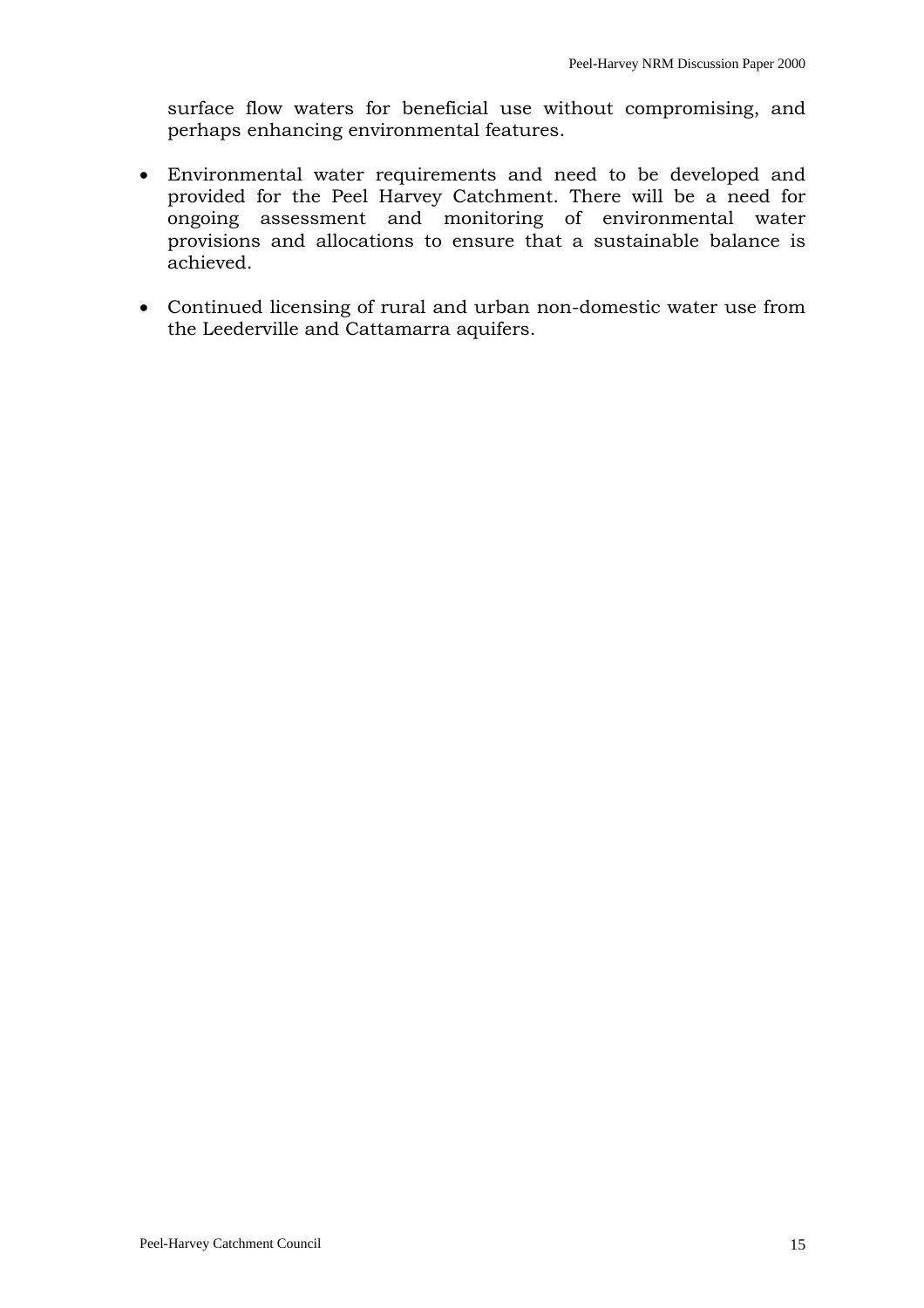# <span id="page-15-0"></span>**Ch. 4 WATER QUALITY**

# **Current Status**

Water quality in the main bodies of the Peel Inlet and Harvey Estuary has visibly improved since the construction of the Dawesville Channel. There have been no blooms of *Nodularia* (a toxic blue-green algae) in estuarine basins since the channel's construction. This is primarily the result of increased salt water intrusion from the ocean which has prevented the germination of *Nodularia* akinetes (seeds) in the bottom sediments. Additionally, water clarity has improved with light penetration increased by 0.2-0.4 metres compared to pre-channel conditions (WRC).

However, phosphorus and nitrogen nutrient concentrations remain high enough in the Peel Inlet and Harvey Estuary to support algal blooms. Primarily these blooms are now dominated by harmless marine species of phytoplankton. The estuary still experience nuisance levels of macroalgae (seaweed) but now at biomass production rate of four to sixteen tonnes per annum as compared to forty to sixty tonnes per annum prior to the construction of the Dawesville Channel (WRC).

Water Quality in the estuarine reaches of the Serpentine, Murray, and Harvey Rivers remains problematic.

Nutrient levels in the lower Serpentine River are on average well above the Australia and New Zealand Environment and Conservation Council (ANZECC] Guidelines for aquatic ecosystem health (WRC). Algal blooms, including *Nodularia*, have required the closure of parts of the river to recreational contact every summer since the completion of the Dawesville Channel.

The Murray River is generally in better shape than the Serpentine River, with phosphorus levels of an acceptable level. Nitrogen levels remain high, particularly during winter flows. The Murray River has suffered over the past few years from micro-algal blooms, primarily from species of marine diatoms and dinoflagellates. These algal species are not toxic but create nuisance foams on the river which may contain high bacterial loads forcing the rivers to be closed for contact recreation during the hottest summer periods.

The Harvey River continues to incur a very high nutrient load, and algal blooms are common. The Harvey is not monitored as closely as the Murray and Serpentine due to its isolation and much lower recreational use.

In the Coastal Plain portion of the catchment the Water and Rivers Commission monitors fourteen sites regularly. Results of this monitoring vary from site to site, but nutrient levels generally exceed the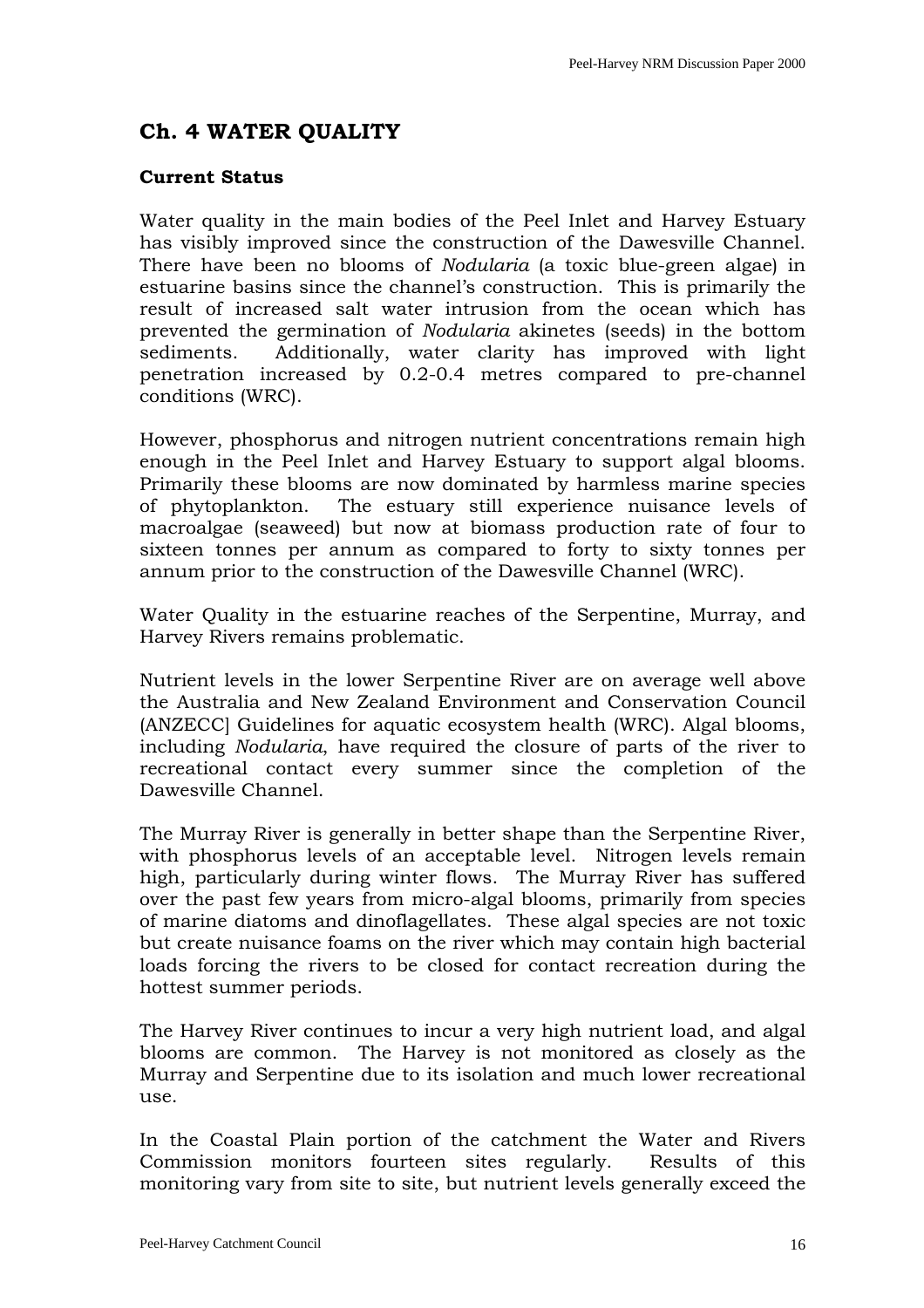ANZECC guidelines regularly (WRC). Agriculture Western Australia also monitors ten sites, which exhibit similar nutrient levels (Somers, pers. com).

A water quality snapshot taken 31 August 2000 of the Serpentine catchment highlighted continuing water quality problems. Of 220 sites well dispersed sites only 58 sites (or 26 percent) recorded total phosphorus levels at or below the ANZECC guideline of 0.1mg/L. The median score was twice the guideline value, and 31 percent of the samples exceeded the guidelines by fivefold or more.

Only 21 sites (or 10 percent) were below the guideline of 0.75 mg/L for total nitrogen concentrations. The average for total nitrogen was 1.8 mg/L meaning that over 50 percent of sites sampled had more than double the recommended levels. It should be noted however that these guidelines are for the protection of aquatic ecosystems and that many of the sampling points are best described as agricultural drains.

Salinity levels also continue to rise in many parts of the catchment, particularly in the Murray River catchment east of the Darling Scarp.

# **Current Trends and Issues**

A trend analysis has recently been performed on five years of catchment water quality data by the Water and Rivers Commission (refer Figures 4.1 and 4.2.). No significant improvements in water quality were detected in the analysis. However, four sites had appreciable increases in total nitrogen concentrations while six had appreciable increases in total phosphorus concentrations.

The outcome of these catchment results is that total phosphorus loads for the Serpentine and Harvey Rivers continue (on average) at a level above the targets set by the EPA for the Peel Harvey estuarine system.

Effectively this means that given enough freshwater inflow through a significant flood event the return of a *Nodularia* bloom in the main bodies of the estuaries remains a real possibility.

Even in absence of a *Nodularia* bloom in the estuaries, the social and economic impacts of algal blooms in the Murray and Serpentine rivers continue unabated. The chances of further serious toxic algal blooms increases while the nutrient concentration levels remain high.

Increasing salinities in areas of the catchment is rendering some water supplies unfit for human, stock, and agricultural production, as well as having a growing ecological impact.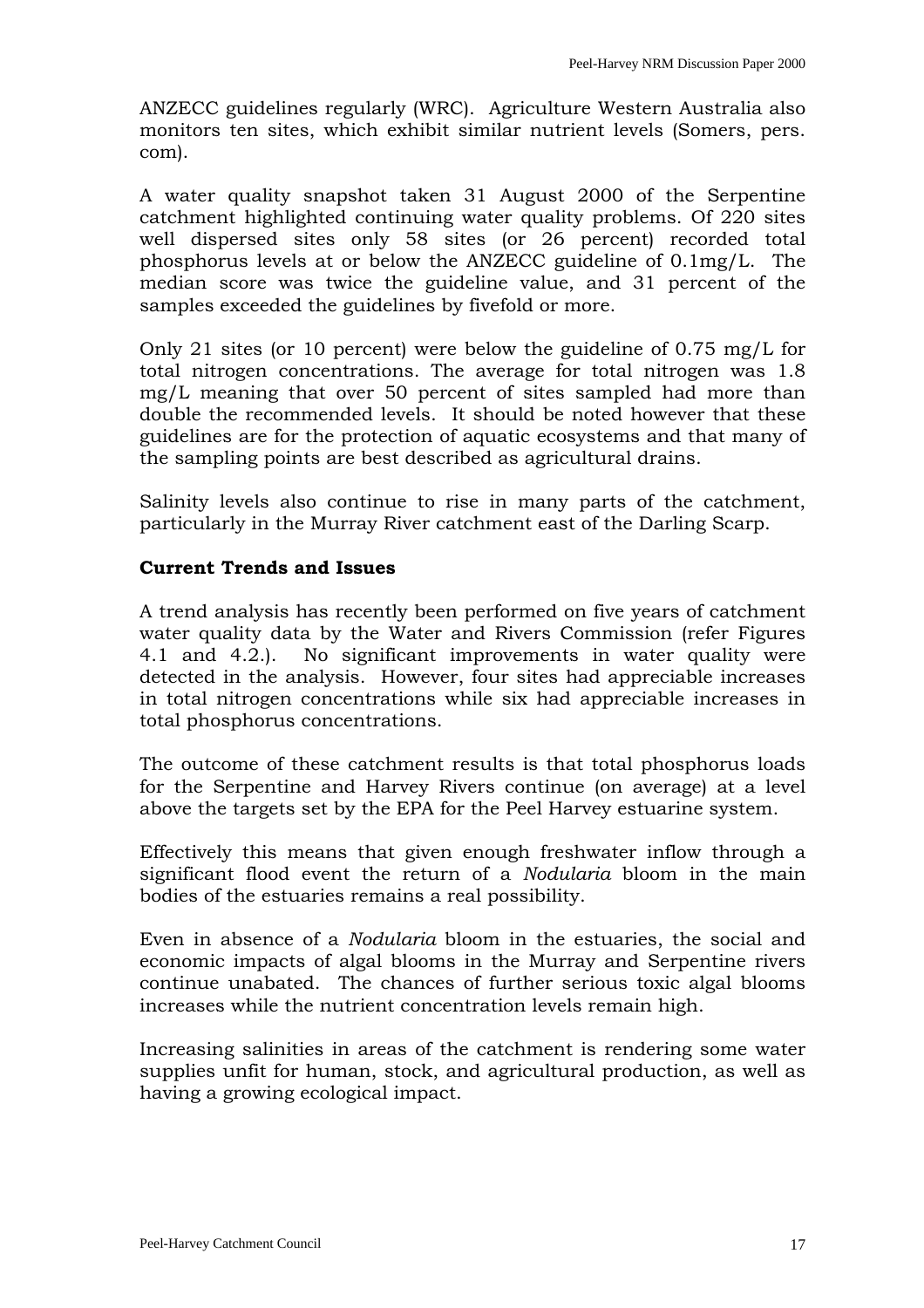### **Current Management Responses**

Considerable effort has been directed towards nutrient management on the Swan Coastal Plain over the past decade or more. The Dawesville Channel was constructed to gain immediate improvement in estuarine water quality.

Changes have occurred in fertiliser practices. Licensing of known point source pollutant activities has increased. State Planning Policies have been put in place to improve land-use planning measures for nutrient export control.

Landcare by community groups in the catchment has seen over 400km of drains streamlined with native vegetation to approximate more natural drainage systems.

Agriculture Western Australia has done considerable research into the use of bauxite residue as a nutrient retaining soil amendment. Millions of trees have been planted east of the Scarp in an effort to reduce recharge to saline groundwater.

But despite the effort to date, water quality is still a serious and, apparently, worsening problem. It may be that changes in, and intensification of land-use are overtaking gains made in practices in more traditional land-uses such as extensive grazing.

It may be that polluted groundwater plumes are acting like ghosts of past land-use practices. It may be that we are already doing the right things, but the scale of effort needs to greatly increased to make the changes needed.

On a positive note, interstate and overseas experience suggests that we have made a substantial start but still need to increase our efforts to overcome the legacy of nutrient rich groundwater and extensively cleared land. After all, it took 100 years to reach this point and will take considerable time and effort to restore a balance to the landscape.

#### **Options for Future Management**

- A tightening of land-use planning policies requiring all new land-use proposals to fully demonstrate a reduction in current nutrient generation rates.
- A greatly increased effort (with provision of funding and resources) in landcare activities, particularly streamlining waterways and water courses.
- A targeted program for introduction of cleaner production technologies for all nutrient generating land-uses, e.g. organic industry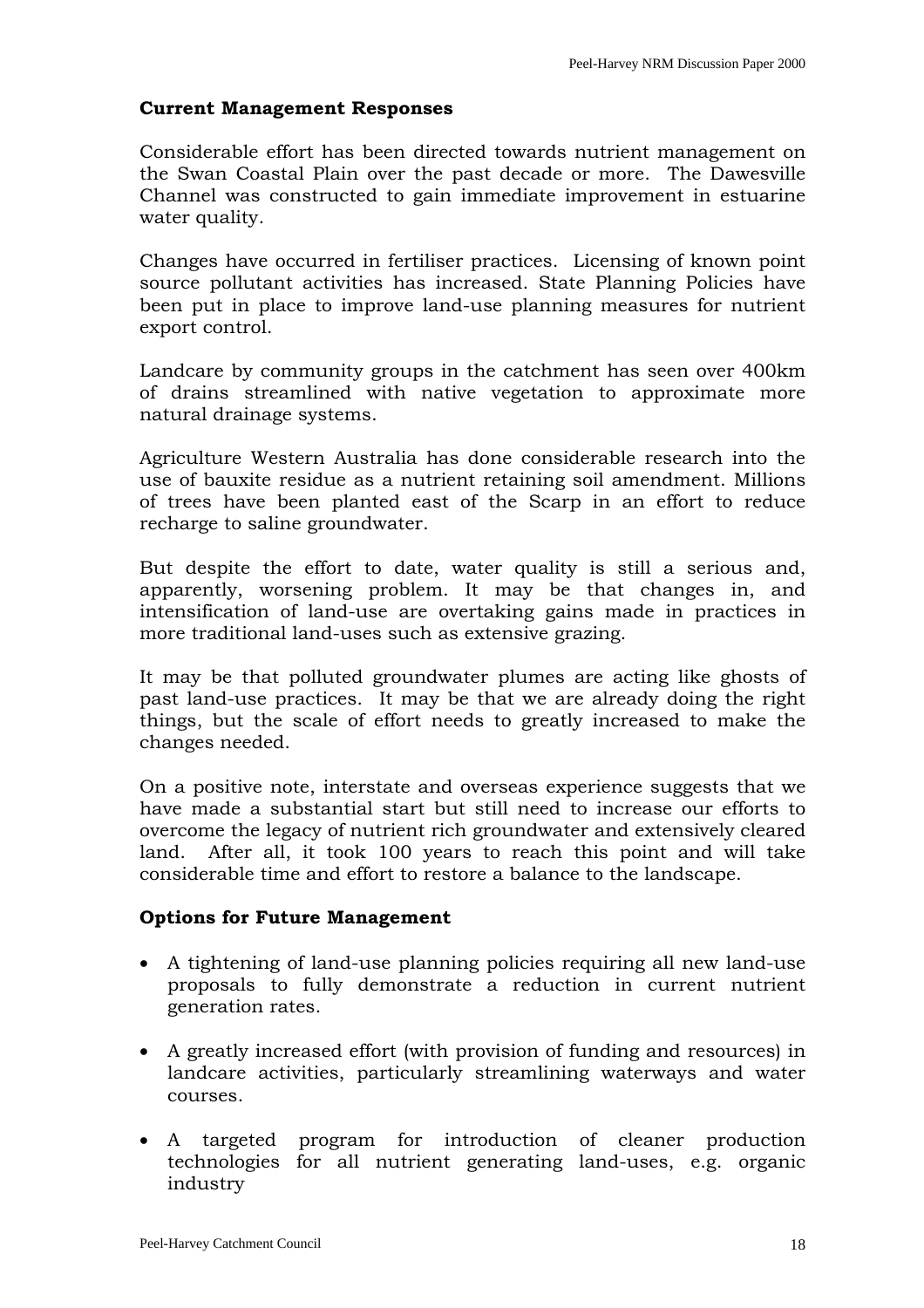- A considerable re-engineering of drainage systems to reduce flow rates and promote nutrient retention within the catchment landscape.
- Broadscale use of nutrient retentive soil amendments and slow release fertilisers.
- Targeted trials and use of nutrient amendment products in watercourses.
- A comprehensive re-assessment, investigation, and improvement in management practices of point source industries. This could include assessment of the feasibility of developing and introducing measures such as tradable "Nutrient Permits"
- •
- Investigation into the potential for "environmental marketing" where nutrient and other targets are set and regional producers who meet the targets can market themselves as "environmentally friendly" etc. Similar to the energy rating system used for marketing appliances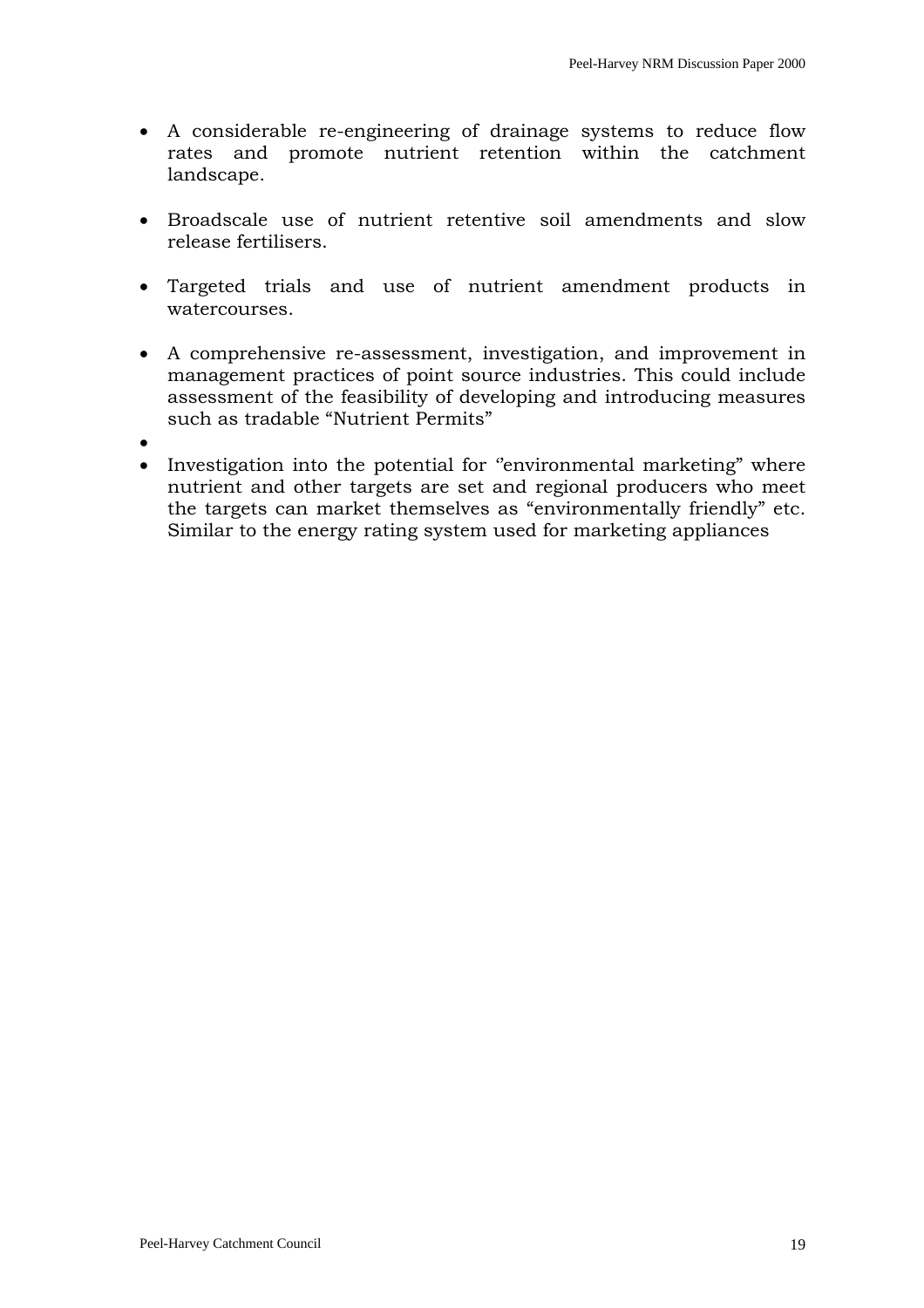

Figure 4.1: Monitoring results for Total Phosphorus in the Peel Harvey Catchment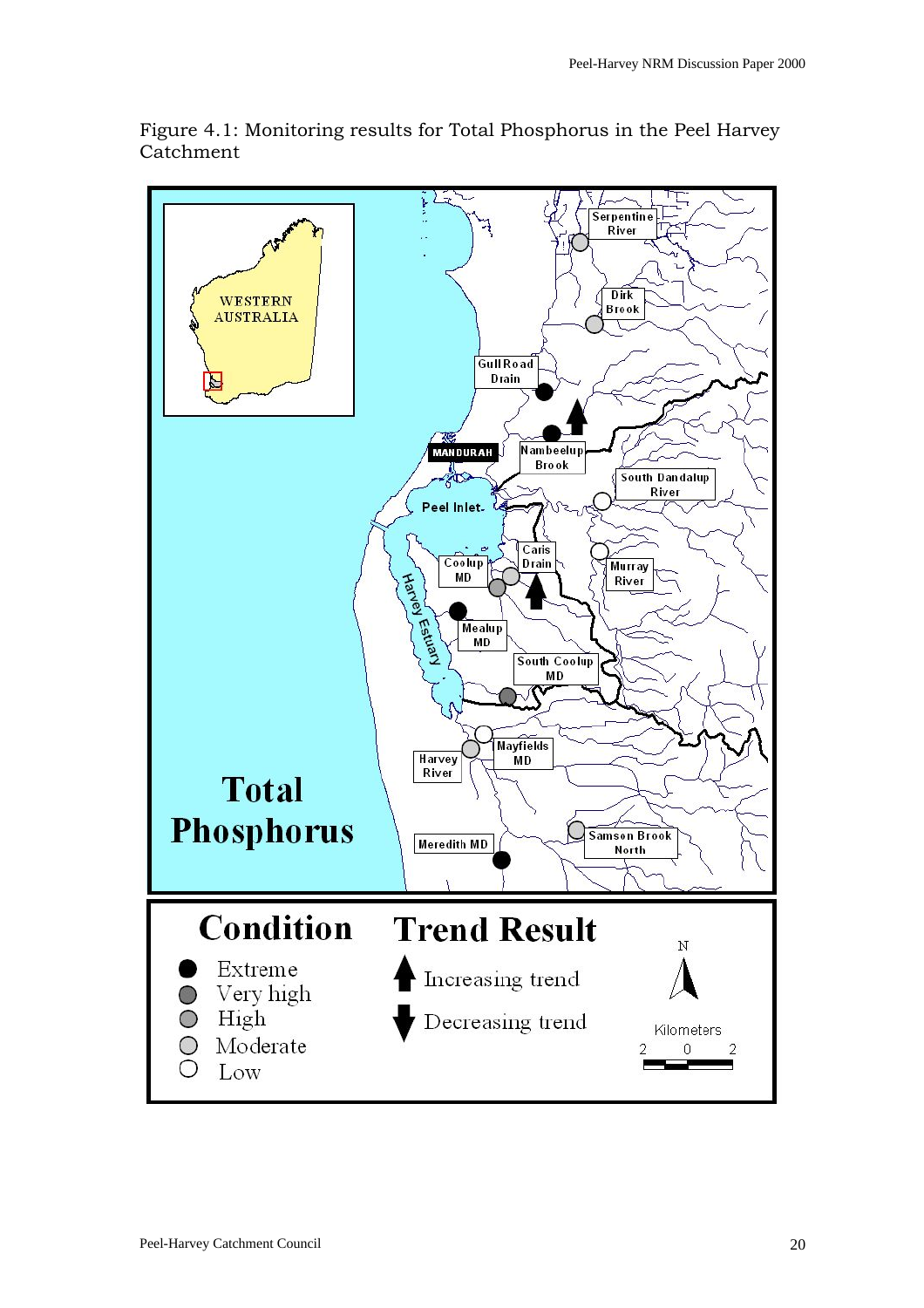

Figure 4.2: Monitoring results for Total Nitrogen in the Peel Harvey Catchment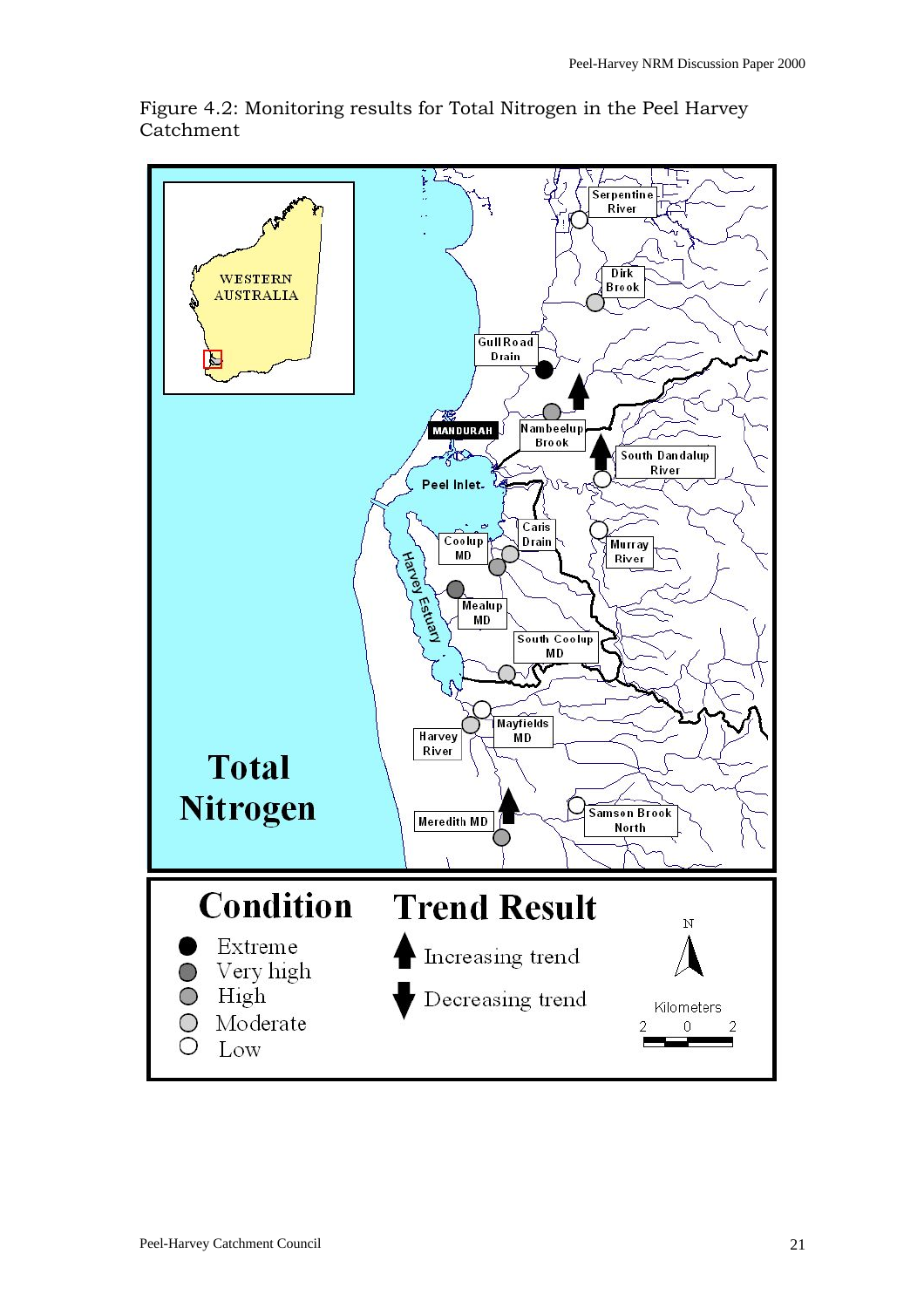**Figure 4.2** - Total phosphorus loads for the Serpentine River at Dog Hill, the Murray River at Pinjarra and the Harvey River at Clifton Park with scaled targets and median loads since 1993 superimposed. Error bars are standard deviation units from 100 randomisations for each year.

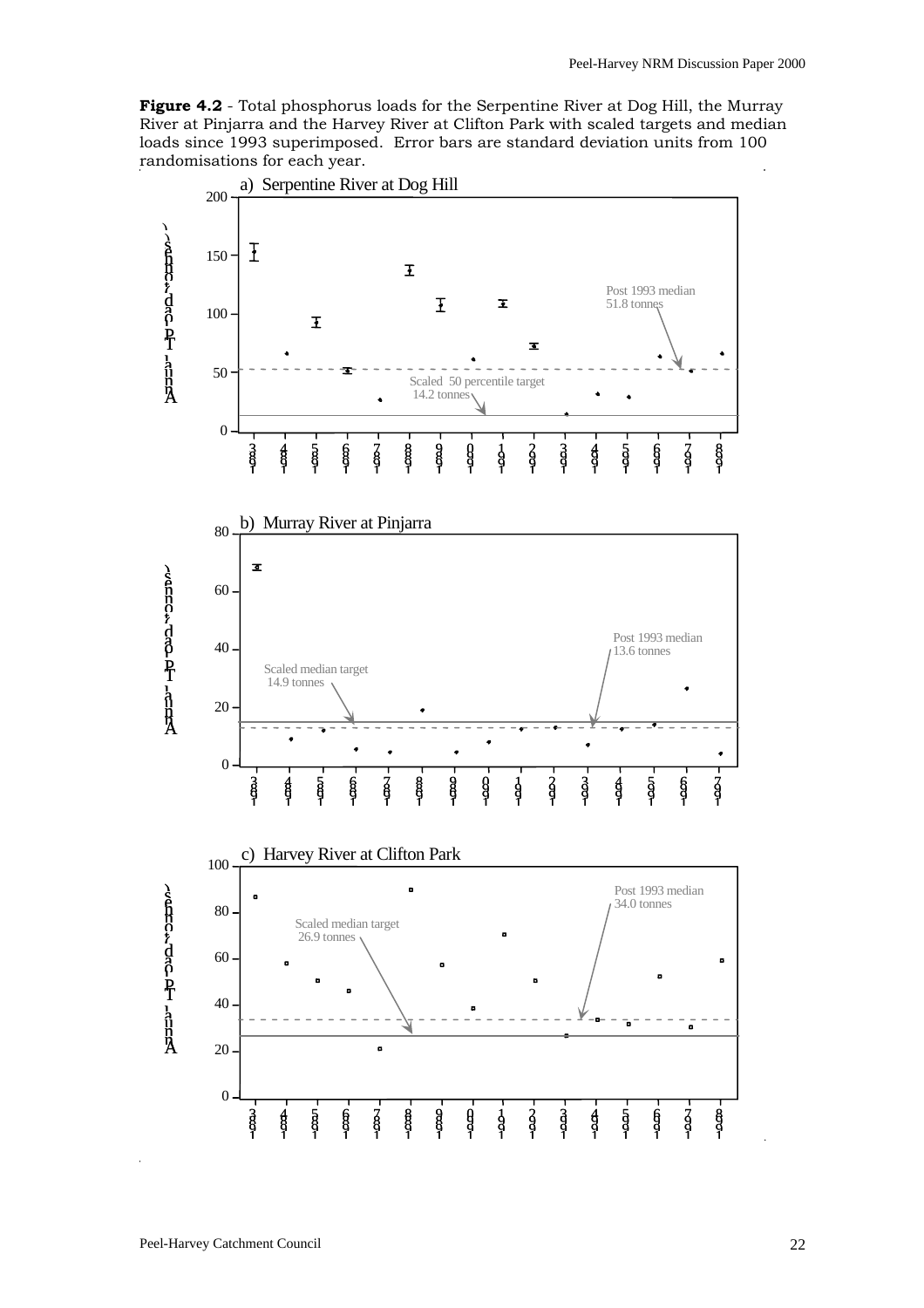# <span id="page-22-0"></span>**Ch. 5 CONSERVATION - FLORA AND FAUNA**

### **Current Status**

The isolated fragments of vegetation classed as remnant, modified, or scattered throughout the Peel-Harvey Catchment are increasingly being regarded as a valuable, but threatened resource. A comprehensive description of the major soil types and their associated vegetation systems is detailed in the Peel-Harvey Catchment Natural Resource Atlas.

The Pinjarra Plain, Spearwood, Bassendean and Darling systems are the most widespread soil types and are characterised by marri woodland and flooded gums, eucalypt woodland, banskia low woodland, and jarrah forest respectively. The mapping of these broad systems are well documented.

The extensive clearing on the Swan Coastal Plain (over 95%), drainage of seasonal and permanent wetlands, and the extent and diverse nature of the region, is reflected in the dramatic variation in the conservation status of flora and fauna communities. It is widely acknowledged that many plant communities are threatened and wildlife habitats are therefore compromised. Lists of extinct and threatened mammals and birds are available, however few formal surveys, especially over the extent of the Peel-Harvey Catchment have been carried out.

Many people have developed a heightened awareness of, and are voicing strong concern over the fate of native plants and animals. In addition to the activities of Land Conservation District Committees (LCDC's) regarding agricultural and conservation issues, many "Friends of Groups" have, and are being established. Their value to natural resource management is measured not only in the amount of on-ground work they achieve through volunteer labour, but also by the awareness raising and action they generate amongst other land managers, including Local Government Authorities.

The concept of saving flora and fauna on public lands for public good through volunteerism is essential for on-going conservation of our dwindling natural resources. This work on public land is complemented by significant areas of conservation in private ownership, which should be recognised and encouraged through formal and financial mechanisms.

# **Current Trends and Issues**

Local catchment plans and Land Conservation District strategies reflect the value that is placed on our remaining native flora and fauna by both NRM bodies and landholders living in the catchment. Objectives include the use of planning processes to protect remnant communities and to ensure management plans are devised and options for implementation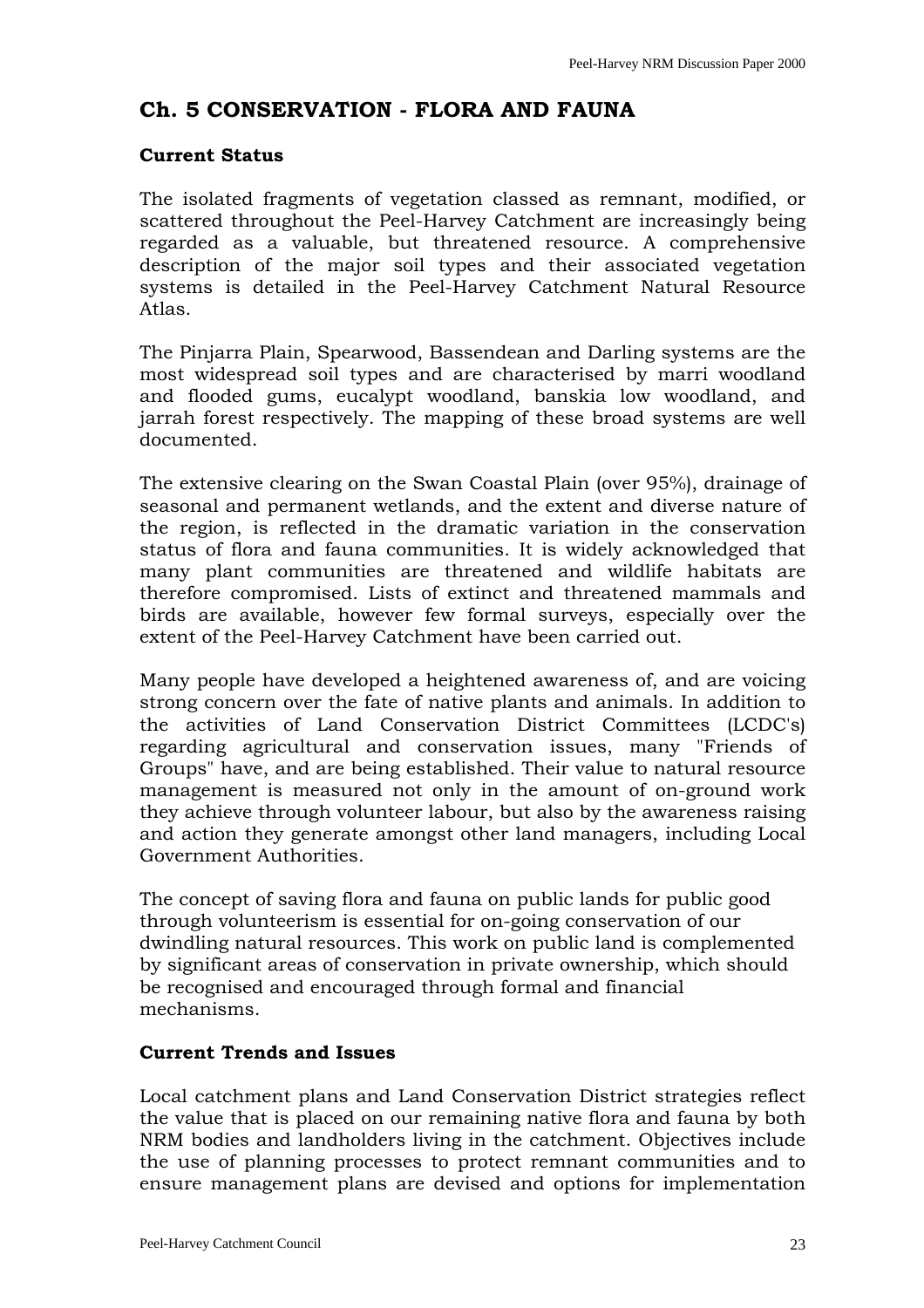are available. However, there is a need for good information on what is actually left of our natural landscape. This is a priority. Mapping of remnant vegetation has been undertaken on a number of occasions and this information needs to be collated and made available for the whole catchment.

Remnant vegetation continues to be lost through clearing and degradation processes. Habitat values have also been reduced by the resulting fragmentation. Two of the most severe pressures currently being exerted on remnant vegetation are land subdivision and new settlement.

Urban development, particularly on the coastal strip is severely impacting entire ecological communities or leaving isolated populations under threatening conditions.

Within the northern region of the Peel-Harvey Catchment are a number of Bushplan sites representing the regionally significant ecological communities and habitats on the Swan Coastal plain of Perth metropolitan region. Other mechanisms are used to protect significant remnant vegetation on public land, and they include nature reserves, National Parks, Regional Parks, LGA reserves, Ramsar Wetlands and foreshore riparian zones. Other State Government agencies own or manage land that should be governed with the similar interests in mind.

There is currently a clearing moratorium on the Coastal Plain Catchment. However, the effectiveness of this Ministerial Condition is questionable, especially as it only applies to land zoned for agriculture. In addition, much of the vegetation in the catchment is called "regrowth", and can be misrepresented.

These small isolated remnants are compromised by:

- Exposure and edge effects
- Competition from introduced plants and animals
- Changes in hydrology
- Changes in soil structure and/or nutrient balance
- Changes in the fire regime
- Loss of essential links in the ecosystem e.g. pollinators.
- Diseases (phytophthora sp.)

#### **Current Management Responses**

Apart from the aforementioned Bushplan sites on private land in the north of the catchment, there is little information relating to size, condition or management status of significant remnants on private land. Landholders who are prepared to place their land under a covenanting system - Remnant Vegetation Protection Scheme (Agriculture Western Australia), CALM Conservation Covenants, or National Trust Covenanting program - receive subsidies, incentives and management advice. In addition, Land for Wildlife (CALM) is a voluntary scheme that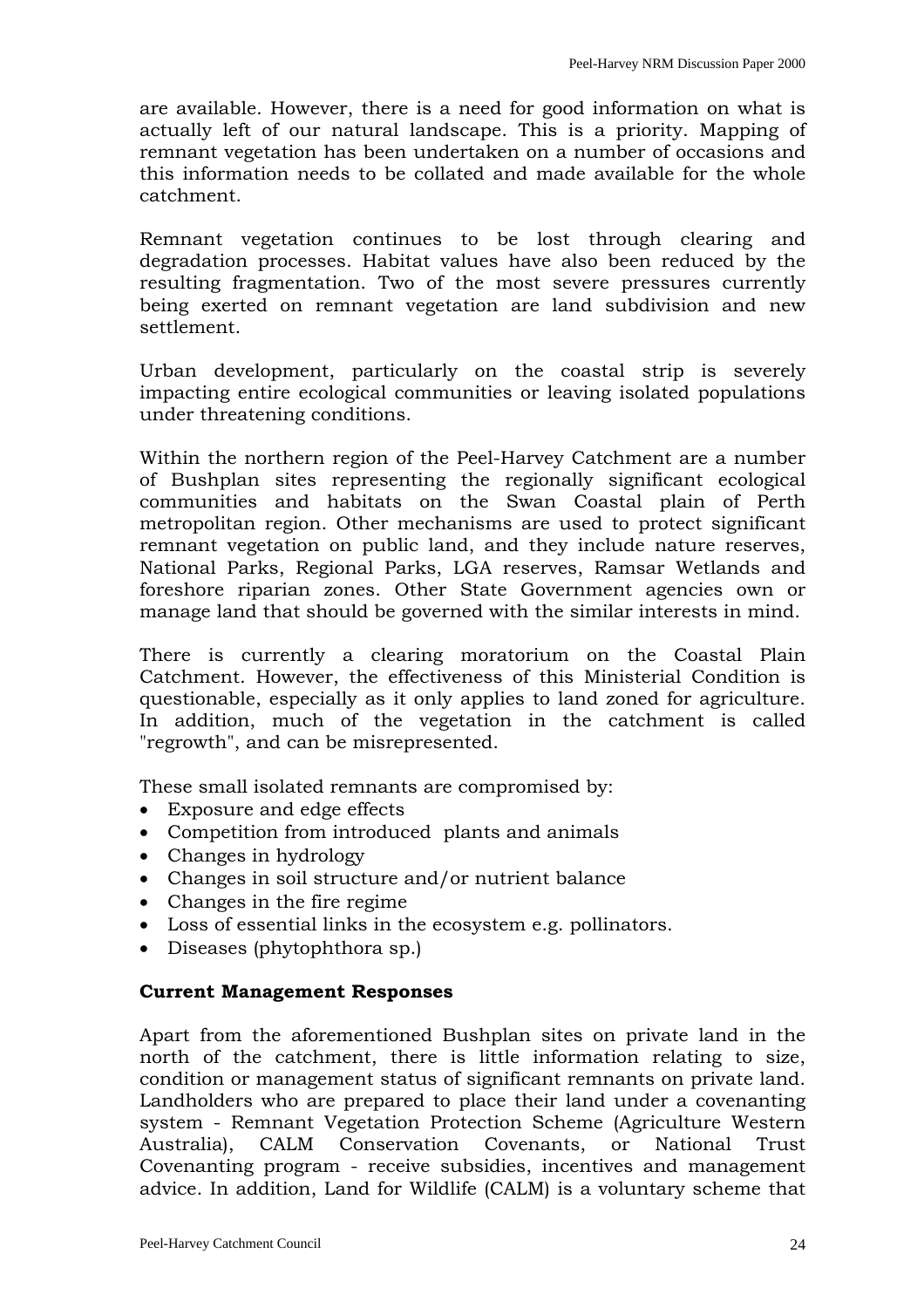aims to encourage and assist landholders to provide habitat for wildlife on private land.

While some covenanting systems provide land management advice and limited financial support (e.g. fencing), there is not always the possibility of rate reduction. Rates can become especially high and land taxes continue to be applied to land that is being taken out of agricultural production. The Shire of Serpentine-Jarrahdale has introduced a Conservation Zoning package, whichaims for a rate reduction in exchange for a voluntary management system on significant remnants.

Other related issues that are cause for conflict and concern, are those regarding vesting (the great variation in conditions), management and resource dollars. These issues are highlighted when a community group is prepared to voluntarily manage a piece of bushland for one or a number of land managers. A possibility being explored is the joint vesting of land, enhancing the availability of resources, support and management options.

Declared rare flora and threatened native animals are the focus of projects both within state natural resource management agencies and community groups. Of considerable concern is the availability of relevant and current information, especially when access to this information affects the decisions on future management options.

The development of partnerships between a number of stakeholders can reduce the burden on the dwindling resources for natural resource management bodies. An integrated peak catchment management body would be ideally suited to facilitate a cross-pollination of information, which would otherwise require considerable expense to procure.

Many schools within the catchment are taking an active role in management of their "patch" flora and fauna. This role includes weed control, revegetation, seed collection and propagation, waterway, wetland and fauna monitoring. The values that these students develop are commonly transferred through their networks to other people living within their community.

#### **Options for Future Management**

The future options for conservation of flora and fauna need to take into account not only environmental, but also social and economical considerations. Some management systems, touched on earlier, will continue to play an important role in our conservation efforts – covenanting programs, financial incentives, technical advice and the continued support for "Friends of Groups".

In addition, there a number of exciting avenues which are being explored, which will encompass the varied and diverse characteristics of nature conservation in the Peel-Harvey catchment. It is vital that these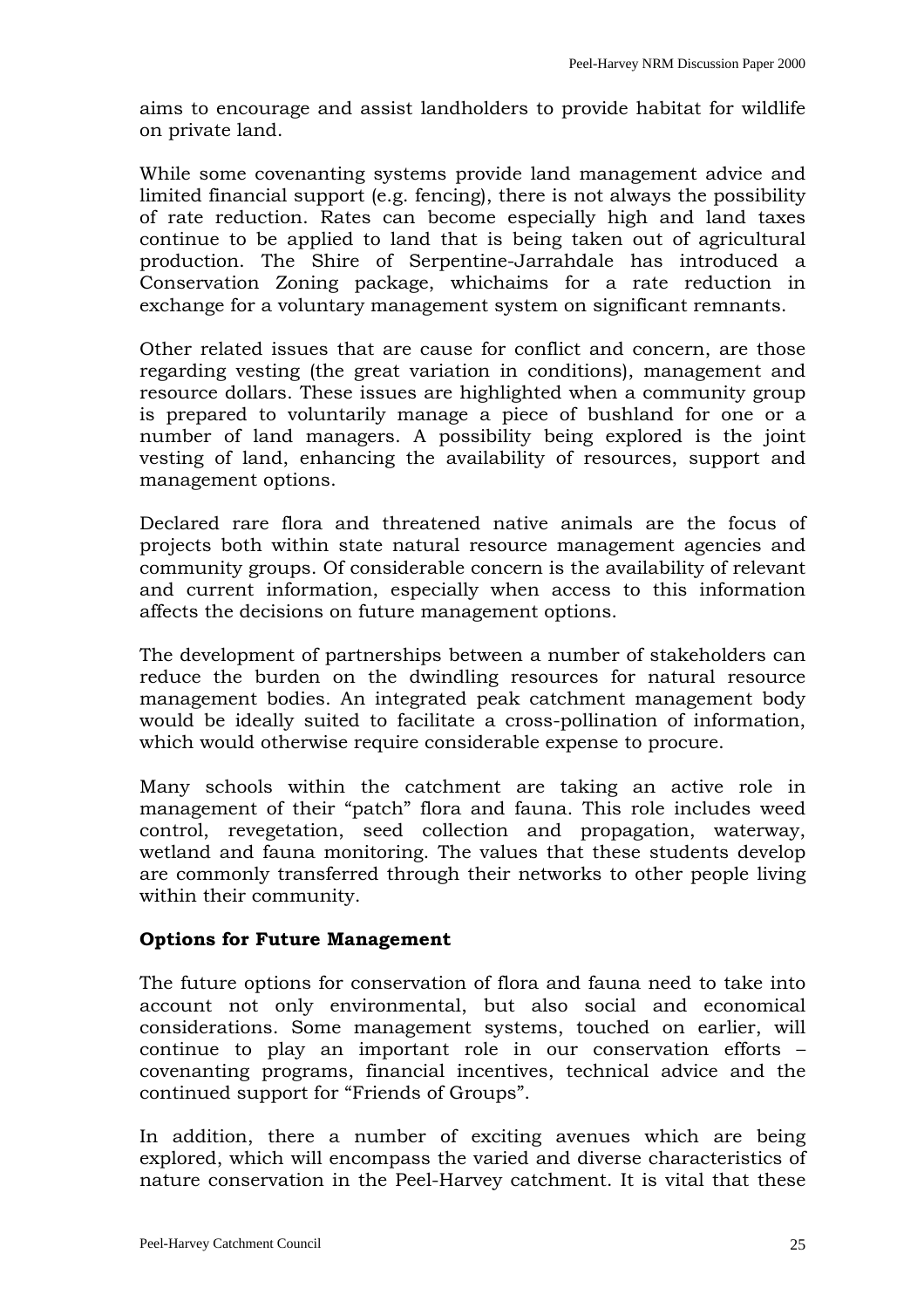initiatives receive more than just "in principle" agency support. This is especially significant when we consider that land in the Peel-Harvey has high financial values. Other options could include:

- Community fox and rabbit baiting programs working across cadastral boundaries, such as local government areas and park borders, and along corridors like rail reserves in a program that is primarily for public benefit.
- Monitoring programs that include all facets of the community and other land managers, building on other very valuable programs – Ribbons of Blue, Birds Australia, Frogwatch, Waterwatchers, etc.
- Ecotourism ventures, where part of the experience involves hands on conservation activities and planning.
- A revolving bushbroking fund to enable purchase of valuable ecological communities with a view towards long-term conservation.
- Road Reserve conservation or rehabilitation schemes that, through a partnership between LGA's and adjacent landholders, reclaims or restores degraded or ecologically threatened road reserves of high conservation value.
- Junior community conservation groups (such as the Serpentine Bushland Group Bush Buddies, and the Waroona CALM Bushrangers) which expand on the already admirable work carried out by many of the local schools, encompassing an environmental component to the curriculum.
- A scheme to broker carbon credits for large tracts of reserved land, as a means of raising funds to maintain conservation values in perpetuity.
- Innovative subdivision design where belts of bushland are maintained as a reserve from the original property, employing financial incentives and the application of covenants.
- A plan for identifying and allocating resources to protection of remnant bushland across the entire Peel-Harvey catchment. (This would then link in with BushPlan to the north and the work being undertaken by Melaine Sargeant in the Leschenault Catchment to the south).
- Proposals being developed for new regional parks.
- An effective information system which enables stakeholders easy access to natural resource information on the status of bushland in the Peel-Harvey Catchment and provides a focus on target outcomes. (Integrated /linked with Peel Centre for Water Excellence?)

The Peel-Harvey Statement of Planning Policy Number 2 sets a target of 50% of the Swan Coastal plain catchment to have perennial vegetation. In addition to saving the remaining patches, we need to also consider how to expand our focus and plan for corridors, east to west across and north to south.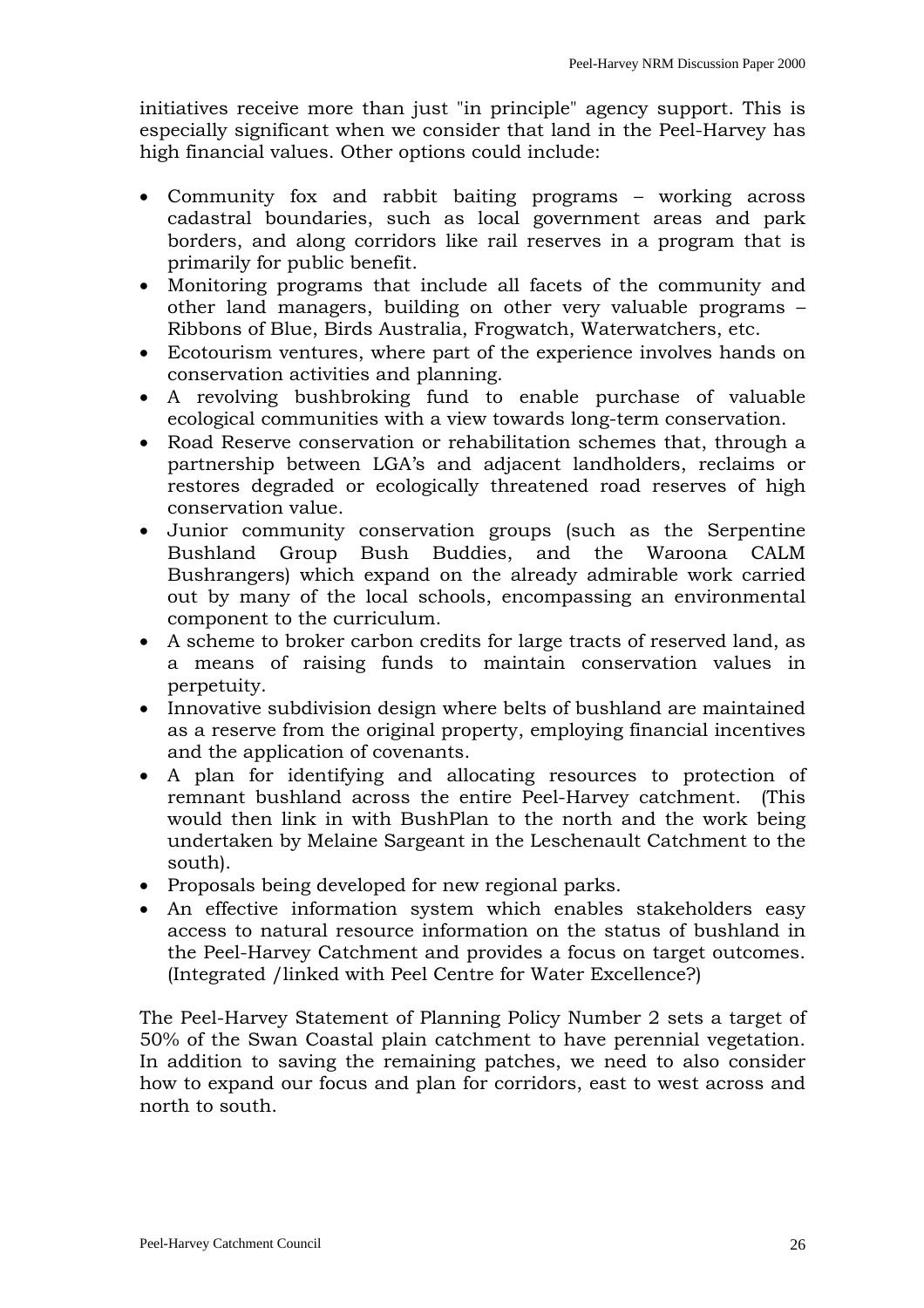# <span id="page-26-0"></span>**Ch. 6: FISHERIES**

Fisheries WA is responsible for the management of the State's fish resources and habitats, covering inland freshwater, estuarine and coastal environments. The Peel-Harvey catchment is an important water system in terms of recreational and commercial fish stocks, both native and introduced. Marron, trout, freshwater cobbler and redfin perch inhabit the fresh water upper reaches of the catchment, including several irrigation dams. The three principal rivers draining this catchment, Murray, Serpentine, and to a lesser extent Harvey, support populations of black bream and mullet and provide important fish nursery areas. The culmination of these rivers is the Peel-Harvey Estuary, which primarily supports blue swimmer crab and mullet fisheries.

# **Current Status**

#### **Freshwater**

The freshwater component of the Peel-Harvey Catchment, managed by Fisheries WA, includes Waroona, Samson Brook, Drakes Brook, and Logue Brook Dams, and the Murray River up stream from Pinjarra. These systems support recreational fisheries of marron, trout (stocked), redfin perch and cobbler.

#### **Estimated Recreational Freshwater Catch; Peel-Harvey Catchment 1999-2000**

|            | Marron | Trout   |  |
|------------|--------|---------|--|
| 1999       | 42 500 | 20 000* |  |
| 2000       | 50 400 | NA      |  |
| 1.77100111 |        |         |  |

\* Half of all trout caught were released

# **Estuarine**

The Peel-Harvey Estuary supports an important commercial and recreational fishery. Commercial catch statistics for 1998-2000 are presented in tonnes per fishery.

| Commercial Catch (t); Peel-Harvey Estuary 1999-2000 |  |               |                                                    |            |  |                          |     |
|-----------------------------------------------------|--|---------------|----------------------------------------------------|------------|--|--------------------------|-----|
|                                                     |  |               | Crabs Mullet Prawns Cobbler Whiting Herring Tailor |            |  |                          |     |
| 1998/99 54.9 168.7 1.9<br>1999/00                   |  | 62.3 83.5 0.6 |                                                    | 1.8<br>6.1 |  | 18.5 4.5 3.7<br>17.3 7.8 | 2.3 |

Following an extensive recreational fishing survey conducted in 1998/99 by the Fisheries Research and Development Corporation, the estimated recreational crab catch for the Peel Harvey Estuary is 289 tonnes, nearly five times that of the commercial catch.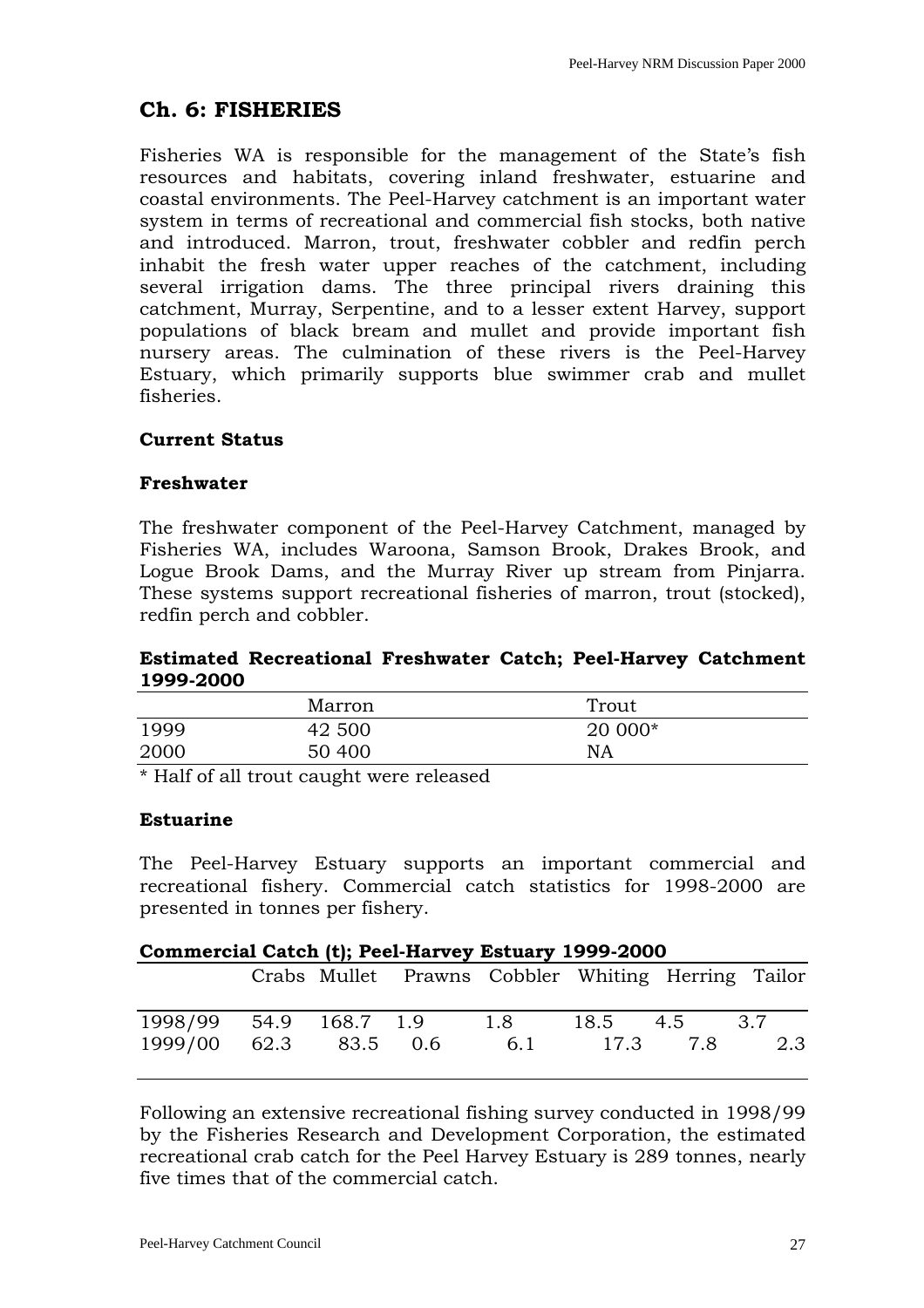# **Current Trends and Issues**

#### **Aquaculture**

The aquaculture industry in the Peel region is experiencing annual growth in overall production and value. It includes marron, silver perch, goldfish and koi carp, ornamental fish, and black bream. The unique freshwater ecosystems of the Peel-Harvey catchment and the biodiversity of the aquatic fauna found there, particularly the native freshwater crayfish, need to be protected against introduced species such as yabbies. As such, yabby production is restricted to the east of the "yabby line" from Perth to Albany, effectively limiting yabby aquaculture in the region to the east of Boddington, Marrradong, and Quindanning.

Aquaculture licenses for freehold land should not adversely affect other fish or the aquatic environment. Activities involving open systems with effluent discharge, bores, soaks, stream diversions, or that are inside declared catchment areas require approval from other relevant authorities including Local Government, Department of Environmental Protection, and Waters and Rivers Commission.

#### **Freshwater**

Major concerns with the marron fishery relate to its ability to withstand the existing level of fishing pressure, particularly in low rainfall years, which are linked with poor recruitment. Post season reviews are conducted regularly and can result in changes to management. In 1988- 90 the marron season was closed due to over fishing. The total annual catch for the marron fishery in 1998/99 was estimated at 20 tonnes, which has declined from an estimated 50 tonnes in 1990 (Fisheries WA 2000).

Current management of the licensed marron fishery revolves around a short open season, size and bag limits, and fishing gear restrictions. A review of snaring may result in more "snare only" areas. Snare only waters, first introduced in the 1990 season, have received widespread support from the community. This method of Fisheries Management is aimed at decreasing undersize marron mortality by actively selecting larger legal size fish. The popularity of snaring as the sole method of capture increased to over 30% in 2000 (25% in 1998). Currently, the Peel-Harvey catchment has one snare only area at Samson Brook Dam.

Challenges to managing the trout fishery include the limited number of waters suitable for trout, predation by redfin perch, environmental changes and reduced streamflow wrought by catchment land use such as dam construction. These issues have resulted in a need to evaluate different stocking strategies such as yearling trout as opposed to fry.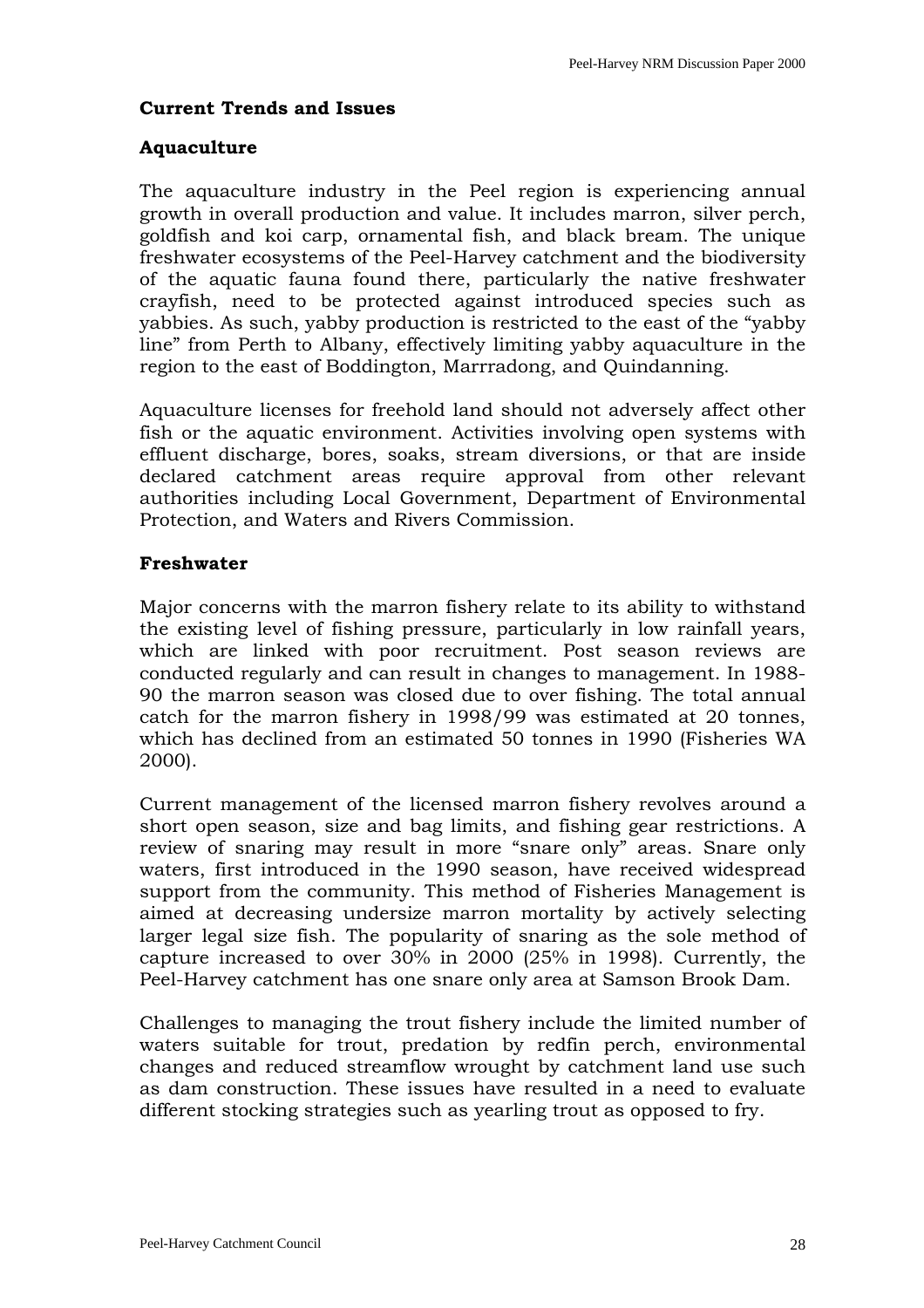### **Estuarine**

The number and overall abundance of fish species, including crabs, in the Peel-Harvey Estuary, are now greater than prior to the opening of the Dawesville Channel in 1994. This presumably reflects the absence of toxic blue-green algal blooms, the maintenance of higher salinities for longer periods and an increased recruitment of marine species as a result of tidal water flow through the Dawesville Channel (Potter, de Lestang, and Young, 1998).

Commercial fishing in the Peel -Harvey Estuary has decreased by 50% since 1997 following voluntary Government buy backs of fishing licenses. Fishing activity has since centered on the development of a dedicated crab pot fishery eliminating undersize crab, and by-catch mortality.

# **Options for Future Management**

- Protecting the biodiversity of the Peel region is a Fisheries WA responsibility, and includes native and introduced fishes and invertebrates, as well as habitat conservation and re-establishment. Pressure on these aquatic resources arises from an increase in recreational fishing, as well as dam construction, particularly private farm dams, and the effect of salinisation in the upper reaches of the rivers.
- The future management of the marron fishery will need to focus on improving compliance within the fishing season, increasing the use of snares rather than scoop and drop nets, and better identifying fishing pressure and the stock condition in specific waters (Fisheries WA, 2000).
- Environmental and water quality degradation is also a major issue, as is the loss of traditional recreational fishing waters due to an expanding drinking water supply scheme. These all need to be addressed through catchment management measures.
- Key actions for the future management of the trout fishery will include the development of specific management arrangements for individual water bodies, meeting translocation risk assessment criteria, identifying the interactions between trout and native species, continued supply of suitable stock, and facilitating increased community ownership of the fishery.
- Management of estuarine fishes, particularly crabs, continues with legislative enforcement of bag and size limits, in conjunction with an expanding community awareness program involving 30 volunteers.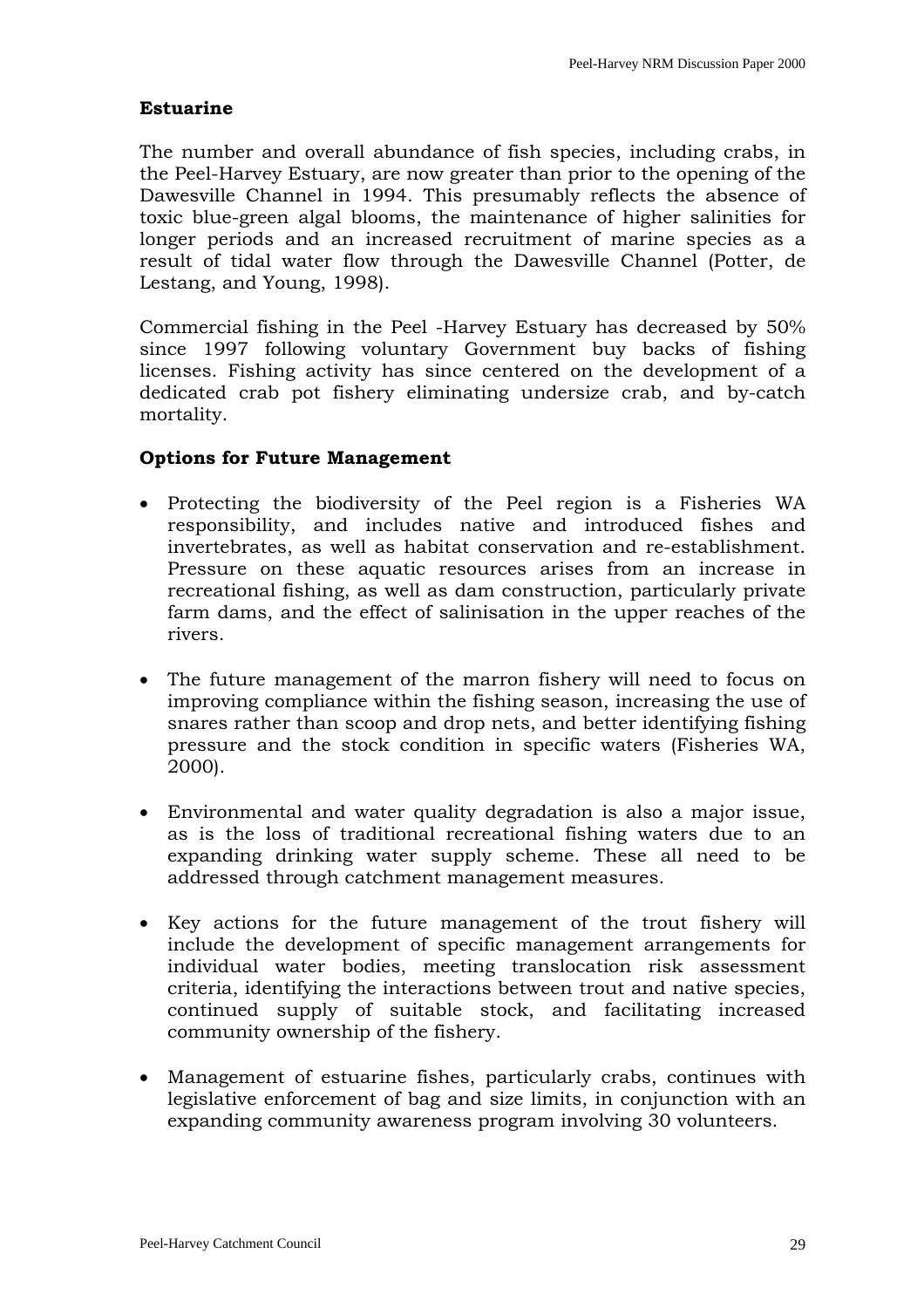# <span id="page-29-0"></span>**Ch. 7 COASTAL ENVIRONMENT**

# **Current Status**

The coastline of the Peel Harvey catchment is formed by the littoral drift of sand particles carried northward by currents originating in the roaring forties. A seasonal pattern of accretion and erosion forms a natural cycle whereby sand is deposited on shore in summer leading to a build up of dune systems, while in winter storms the sand is washed off shore. Where extensive reef systems occur, such as in the Halls Head area, winter erosion is less severe.

In a stable beach sand cycle, what is lost in winter will be replaced in the summer. Where a system has become unbalanced, winter losses cannot be restored by natural means because sand has been removed from the system by either being blown inland or washed too far out to sea (Oma et al, 1992).

Dune systems are characterised by a mobile primary fore dune and a series of secondary dunes. Vegetation of dune systems is highly specialised for survival in a low water, low nutrient, wind blown and salty environment. Continued coverage of vegetation, particularly of colonising foredune species, is critical for dune stability.

The most extensive and intact dunal systems are held within the Yalgorup National Park and at Port Kennedy, the majority of the remaining coastal environment is designated to become urban living areas, although to the south of Melros there are pockets of rural zoned land.

# **Current Trends and Issues**

The major trend impacting the coastal environment is urbanisation. The City Of Mandurah has seen rapid urban expansion since the mid 1960s, principally as a result of its location between the estuary and the sea. In the years between 1991 and 1996, the city grew by a phenomenal 38% (Peel Development Commission, 1997). Relatively cheap land prices, proximity to Perth and the recreational and aesthetic opportunities afforded by the estuarine and marine environments fuel this growth rate.

Rockingham has experienced similar growth, while Preston Beach is becoming more popular as a holiday and retirement destination being roughly half way between Mandurah and Bunbury.

Correspondingly there has been an increase in recreational pressure on the coastal environment. While the coastal vegetation, which binds sand dunes together, is tough, it is not able to withstand damage caused by inappropriate recreation such as sand boarding, trail bike riding and four wheel driving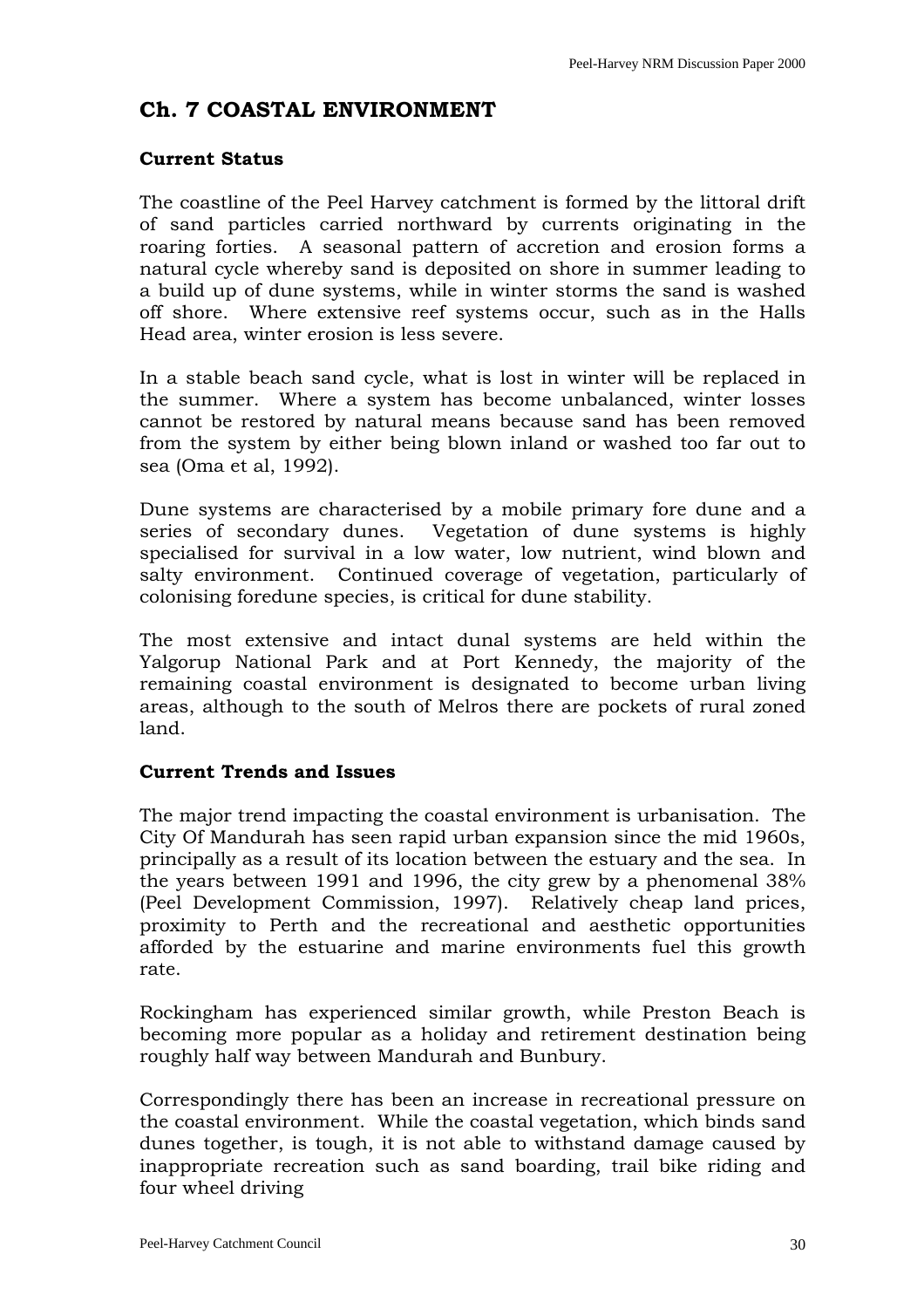These recreational pressures are further aggravated by coastline change, which can be either natural or induced. One of the City of Mandurah's recent studies tracked shoreline stability over the time that aerial photos are available. The study found that the two main areas of erosion are those which have been affected by the construction of groynes.

The permanent opening of the Mandurah Channel affected beaches to the north, particularly in the Ormsby Tce area. The construction of the Dawesville Channel has, in a similar fashion, interrupted the littoral flow of sand northwards to the detriment of beaches in the Falcon area. Sand bypassing did not manage to pass sufficient volumes of sands in the first few years after the opening of the Channel, and the Department of Transport has had to provide financial assistance to help manage the erosion until some equilibrium is achieved.

In 1996 the South Metropolitan Coastal Waters Study noted significant elevations of chlorophyll *a* concentrations in waters near the Dawesville Channel when compared to background levels. The report noted that "These elevations are a direct result of the outflow from the Peel Harvey Estuary and indicate that the outflows are having a measurable impact on surrounding coastal waters. The ecological impact of these outflows on adjacent benthic communities is currently unknown".

Since that time monitoring within the estuary has shown that chlorophyll *a* levels have dropped and that this will substantially decrease any impact on marine benthic communities as a result of reduced outflow.

While data on near shore water quality was scant prior to the Channel construction, the observed effects have been in accordance with the predictions for dispersion of nutrient rich outflow in general (WRC and DOT 1998.

#### **Current Management Responses**

Coastal management in the catchment is a combination of policy controls and on ground rehabilitation. From Madora to Lake Preston there is a string of active local coast care groups.

These groups work in association with the relevant local government authority to manage programs for brushing, seeding, planting and fencing. Such projects are often funded through Councils and the Coast Care Coast West grants program, an arm of the Natural Heritage Trust.

The presence of the Yalgorup National Park also means that CALM is a significant player in coastal management responses, and the CALM Rangers have excellent working relationships with the councils and coast care groups involved.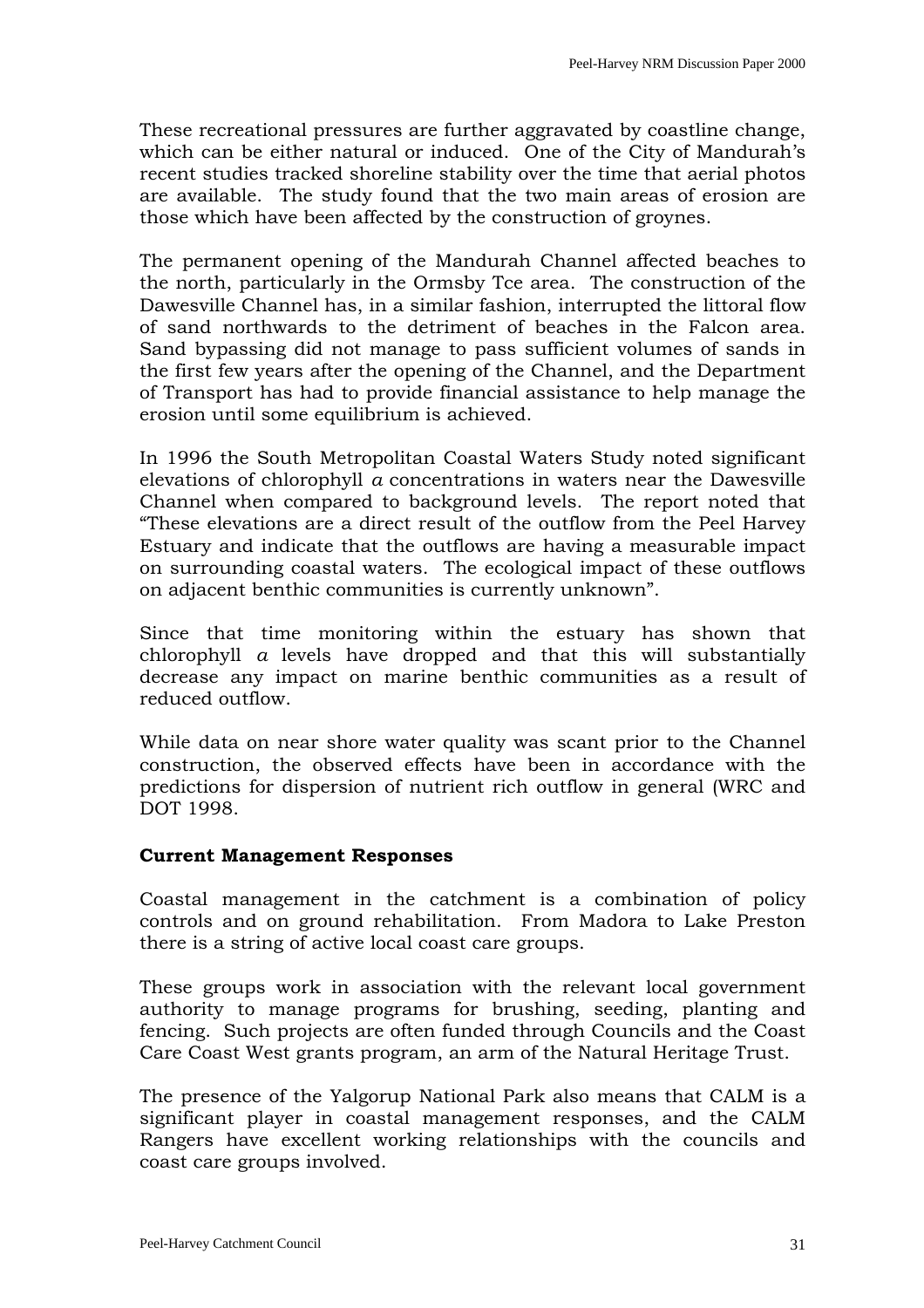Planning related responses include the constant pressuring by local governments for the widest possible foreshore reserve. Under the current system, the determination of a foreshore reserve width is the decision of the Ministry for Planning. The current policy sets an average of 100 metres as a guide. The Ministry is currently reviewing its position on coastal foreshore reserve widths, and has undertaken the preparation of a Statement of Planning Policy.

Councils also require with any new development the preparation of a foreshore management plan, which must be prepared to Council's satisfaction.

# **Options for Future Management**

- Continued community involvement in coastal management is essential. As the majority of Australians continue to choose a coastal location to live, community recognition of how coastal ecosystems function and how to live within those limits is important. Education of new residents will become an important strategy, and should be given serious consideration at budget time.
- At the same time, local land managers will need to continue to find the difficult balance between recreational needs and environmental preservation. Greater funding through Coastcare will assist in the completion of community based planning solutions.
- Finally, the Ministry for Planning review of its current practices in determining foreshore widths will be important. It is hoped that review will finally provide certainty and a basis for decision making that values the sustainable use of the coastal environment.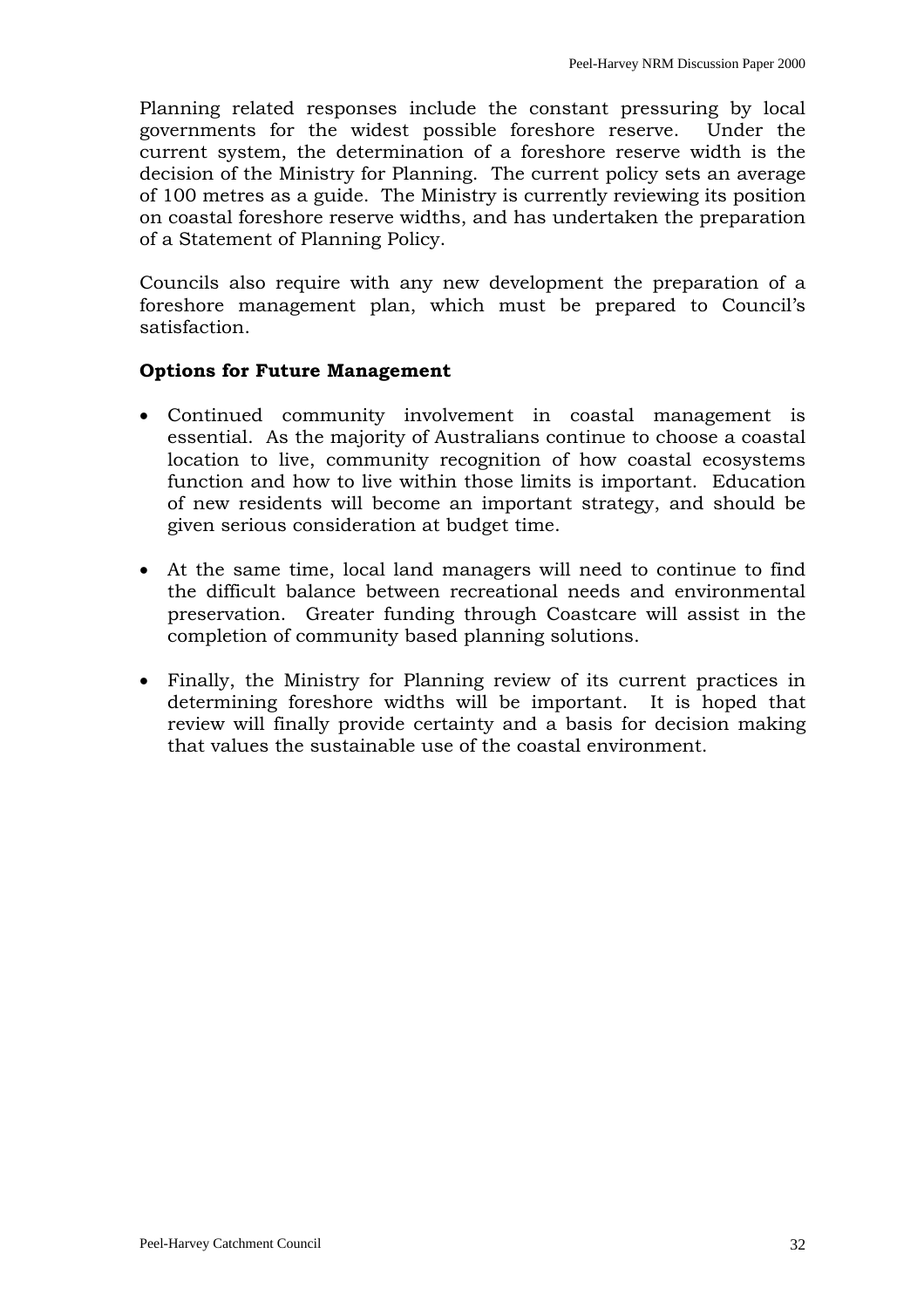# <span id="page-32-0"></span>**Ch. 8 SOIL RESOURCES**

# **Current Status**

# **Landform Descriptions**

The Peel-Harvey catchment has two distinct geomorphic regions being the 'Swan Coastal Plain' and the 'Darling Plateau' separated by the Darling Fault commonly referred to as the Darling Scarp. The Swan Coastal Plain covers the majority of the catchment area. On the east boundary, the Swan Coastal plain consists of a series of alluvial deposits. The associated landforms include westward sloping foothills below the scarp and the Pinjarra Plain. The western side is dominated by a series of three dune systems or aeolian deposits ranging in age from oldest in the east to youngest in the west. A summary is included below:

# **Ridge Hill Shelf**

Situated at the foothills of the Darling Scarp, the westward sloping Ridge Hill Shelf is a narrow strip (1 to 3 km in width) of stream deposited alluvial fans and remnant marine terraces. In some areas residual laterite can be seen on the surface.

# **Pinjarra Plain**

The Pinjarra Plain refers to the stretch of alluvium deposits running parallel to the Darling Scarp slopping very gently westward. To the west, at the junction between the Pinjarra and Bassendean systems, there is a complex of sand and clay soils. Natural drainage is poor with frequent swampy areas. Finely textured mottled soils and yellow grey clays dominate these low-lying areas, while mottled duplex soils dominate the central part of the landform.

The soils of the Pinjarra Plain landform are the most productive of the Swan Coastal plain for grazing. In the eastern areas soils have good nutrient holding ability, although low permeability in some areas can lead to salt accumulation. The problems associated with poor natural drainage has been alleviated to some degree by the artificial drainage network.

# **Bassendean Dune System**

The Bassendean Dune system is the oldest system of dunes on the Swan Coastal Plain. The system lies west of the Pinjarra Plain and consists of low hills of leached siliceous sands interspersed with sand flats and seasonal swamps. The soils have low fertility, poor nutrient holding capacity and are susceptible to water logging and flooding resulting from high ground water levels.

These sandy soils usually have adequate reserves of groundwater to supply irrigation of pastures and horticultural enterprises. Indeed the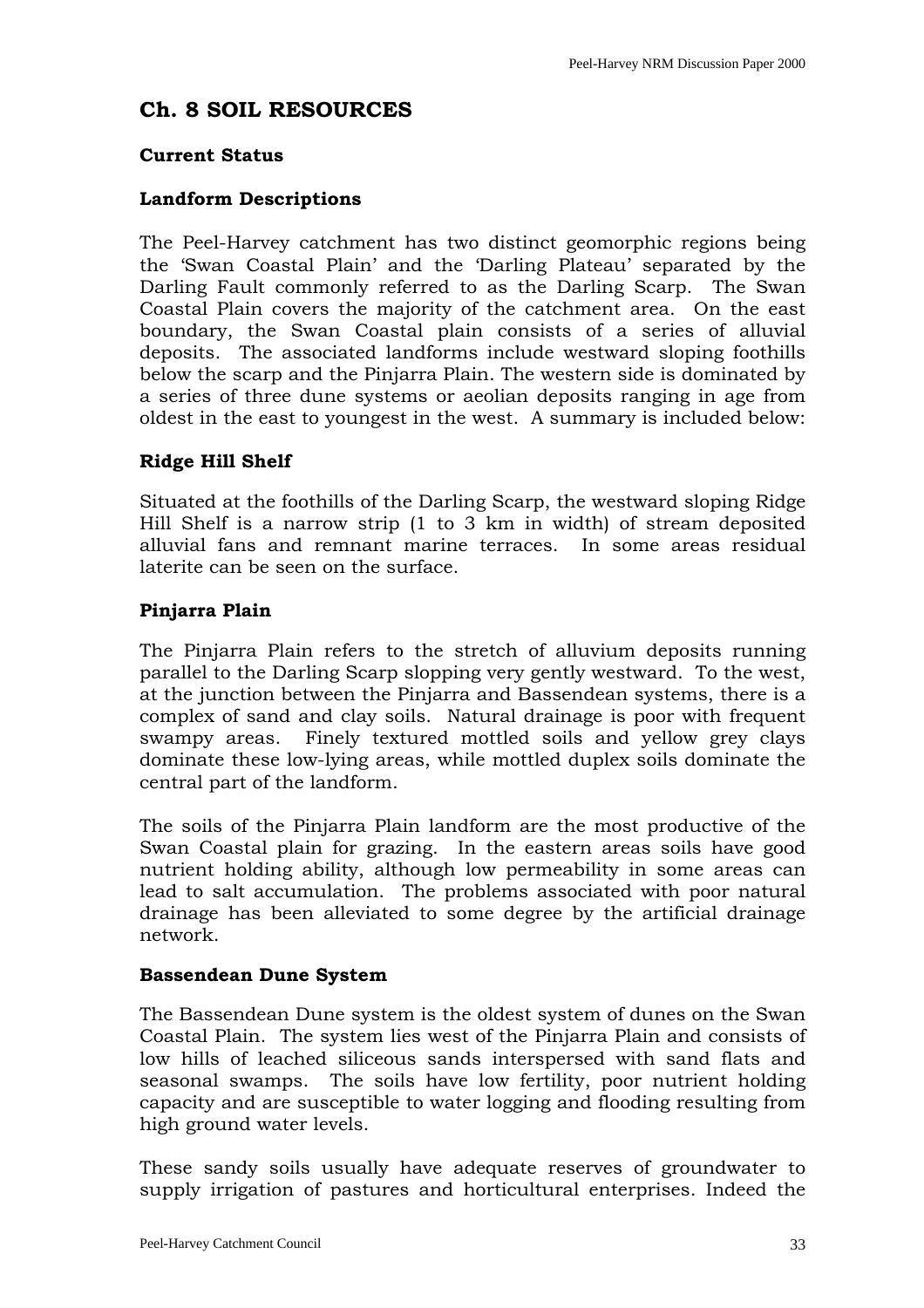majority of annual horticulture in the region now exists on these soils despite the poor fertility. The horticultural industry has developed techniques to capitalise on the well-drained nature of these soils although there are considerable ongoing problems associated with nutrient leaching from fertilisers.

#### **Spearwood Dune System**

Running adjacent to the Bassendean Dune System, the Spearwood Dune System consists of yellowish brown siliceous sands overlying limestone at various depths. The dunes are generally more hilly and elevated than the Bassendean dunes. A series of swamps and lakes often marks the divide between the two systems. Areas of flat to gently undulating terrain overlaying marine limestone are also included in the Spearwood Dunes system. These areas are associated with lakes such as Lake Clifton.

 Spearwood soils have good phosphorus holding capacity but poor nitrogen retention capacity. The agricultural potential in this system is moderate and represents the most productive soils for annual horticulture in the region. The Spearwood dunes also coincide with the diminishing and limited region that has a suitable microclimate for fresh annual horticultural produce within close proximity to the Perth and export markets.

These soils also coincide with adequate volumes of fresh water for horticulture and lucerne hay production. The majority of our carrot export market is supplied from these sandy soils.

# **Quindalup Dune Systems**

The present day coastline consisting of unconsolidated aeolian or wind blown deposits is referred to as the Quindalup Dune System. These are the most recently formed dunes on the Swan Coastal Plain.

 The major landforms are the coastal dunes with gentle seaward slopes and steep slopes facing east. In most cases the dunes are resting on limestone from the Spearwood Dune System. The soils are considered unproductive for agriculture.

Another landform associated with the Quindalup Dune System is the 'Vasse estuarine and lagoonal deposits'. These areas are low-lying poorly drained terraces with flat and beach ridges. They border the Peel Harvey estuarine systems, coastal lakes and major river outlets. The soils are variable, being formed on unconsolidated estuarine alluvium lagoonal deposits. They are often highly saline and subject to inundation.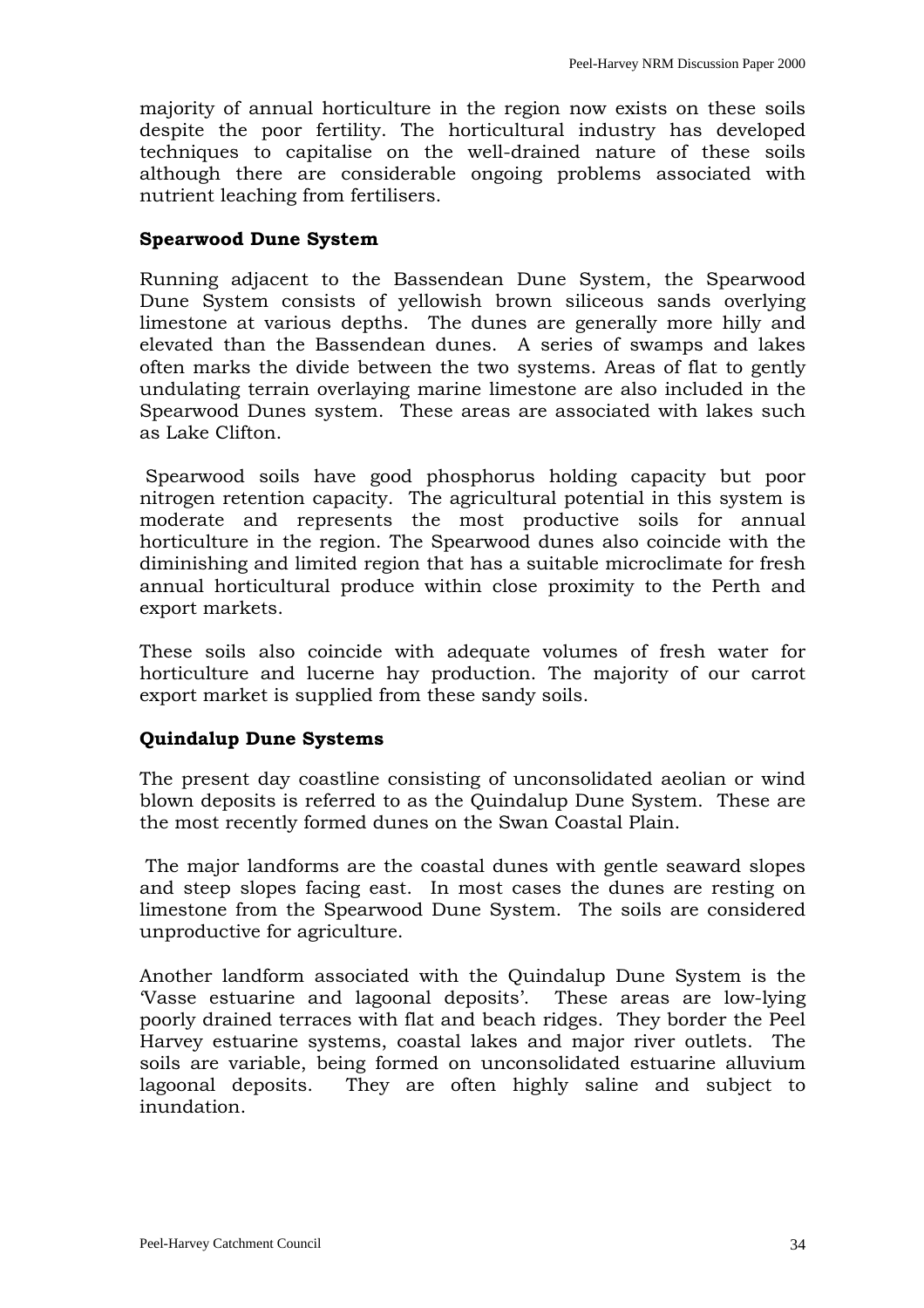# **Current Trends, Issues and Associated Management Response**

# **Land Degradation / Eutrophication**

The erosion of nutrients in solution or attached to soil particles is now recognised as a form of land degradation. It is the most significant form of land degradation in the area due to the impact on sensitive waterbodies that are down-stream of agricultural and urban areas.

The close association with erosion means that methods associated with erosion control are effective in reducing nutrient movement. The main control method is stabilisation of the area near watercourses by fencing and revegetating. The poor nutrient retention of sandy soils can also be enhanced by soil amendment.

# **Acidification**

The decrease in soil pH is serious land management issue in the coastal catchment and occurs over all agricultural industries. This acidification is caused by the leaching of the breakdown products of ammonium compounds either applied as nitrogenous fertilisers or from legumes. The pH buffering capacity of most of the soils in the region is high and this often results in a greater than expected requirement for crushed limestone.

Although the Spearwood sands are generally initially alkaline, they often require applications of lime for continuing horticultural use. The close proximity of good quality lime supplied from coastal marine deposits makes liming relatively cheap and effective.

# **Non-Wetting Soils**

Soils referred to as 'non-wetting' are repellent to water because of waxy organic compounds coating the soil particles. Water beads on the surface and runs off before the moisture has a chance to infiltrate into the profile, leaving the subsurface dry even after heavy rain. It is most notable in autumn, with decreases during winter, as reliable high rainfall saturate the soil profile. The effect is an uneven wetting pattern affecting seed germination. The main problem associated with water repellence is uneven germination of annual pastures.

Water repellence is associated with coarse textured sandy soils with low clay content (generally less than 5 per cent). Susceptible soils are *pale deep sands* and *grey deep sandy duplexes*. These soils are common on the Pinjarra Sandplain and dune systems, but particularly a problem for agriculture on the Bassendean Dune System.

The main management option is the use of perennial species that have such extensive root systems that they explore the wet areas of the preferred pathways where the water flow is concentrated. These perennials have the other advantage of being more efficient water and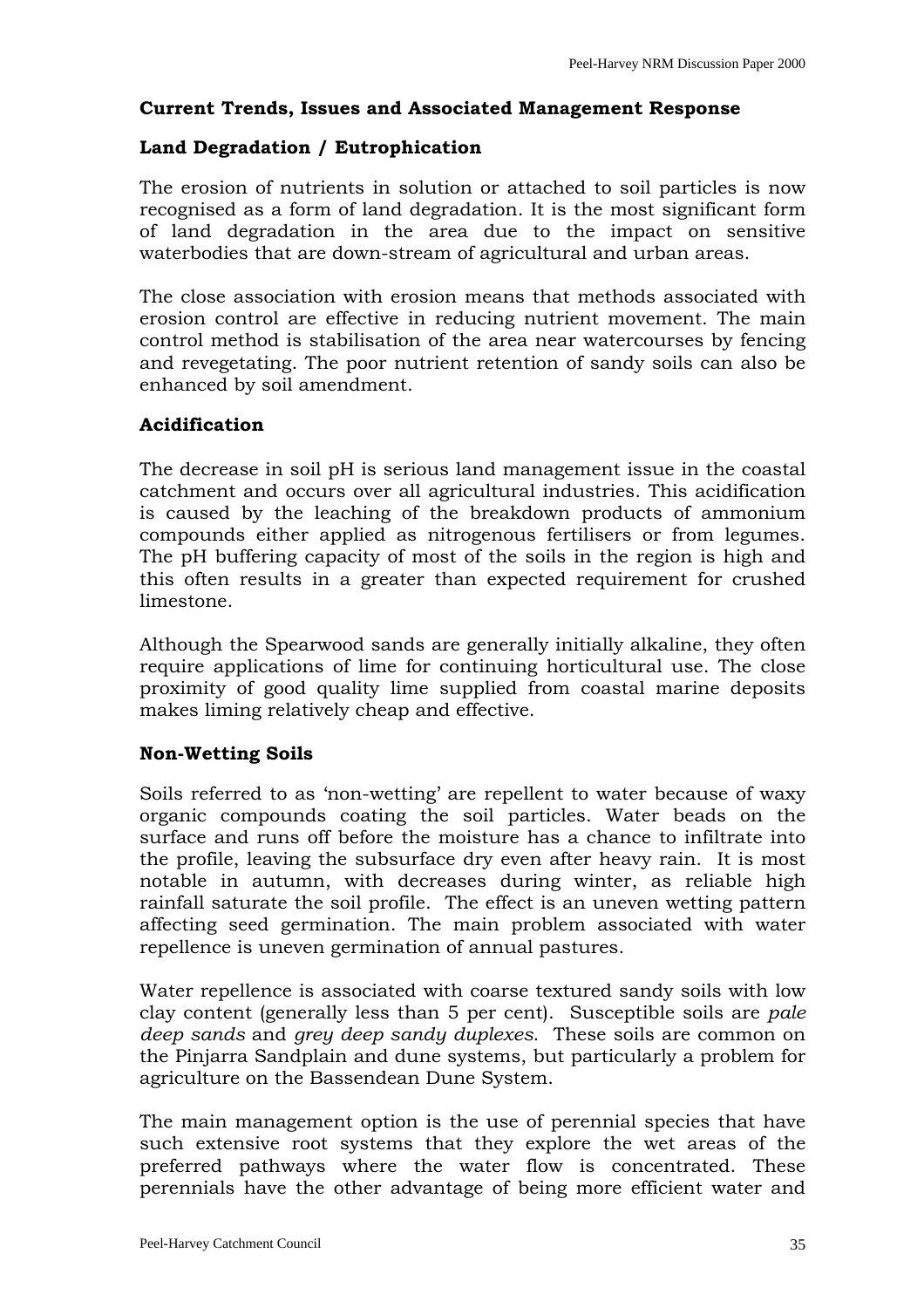nutrient users and provide much greater protection to the soil than annual pastures.

Applications of fine particle soil amendments such as clay or bauxite residue can reduce water repellence, increase water holding capacity and increase nutrient retention. Indeed the modification of the structure of sandy soil can result in a soil of higher productivity than the heavier clays because of the well-drained nature of the sands and the close association with groundwater suitable for irrigation.

### **Wind erosion**

A combination of strong winds, loose dry soils and lack of vegetative cover create a susceptibility to wind erosion. Erosion is a natural process and deposition plays an important role in soil formation. However mismanagement such as over-stocking and use of inappropriate cropping techniques can accelerate the process, especially during drought. Wind erosion results in the loss of topsoil and associated nutrients. Additionally damage to crops through sandblasting and atmospheric pollution are also concerns.

Any loose soil with a dry and exposed surface is prone to wind erosion, however some soils such as *pale deep sands* and *grey sandy duplexes* and landforms such as dunes are particularly susceptible. The result is that the Pinjarra Sandplain and dune systems on the Swan Coastal Plain are particularly vulnerable.

Management of wind erosion involves minimal disturbance and establishment or maintenance of protective cover. The main management technique in a region with such small property sizes is to provide wind breaks, these also have the benefit of providing shelter from both winter and summer wind for livestock. Appropriate stocking rates and maintaining adequate ground cover will reduce disturbance. This could include the use of perennial pastures and rotation of stock. In a cropping situation (rare) disturbance can be reduced by the use of minimal tillage cropping techniques and stubble retention. Use of soil amendments such as clay can be of value to reduce wind erosion by increasing the cohesion of the soil and improving plant growth.

# **Salinity**

There is both dryland salinity and irrigation induced salinity in the region. Both occur mainly in the east on the heavier soils that have most clay. Salinity affects 20% of the Swan Coastal Plain and 36% of the irrigation area. The dryland salinity has resulted from a combination of high salt level in the rainfall and poor drainage resulting in waterlogged soils which exacerbates high salinity.

The irrigation-induced salinity occurs in areas where salts in the irrigation water have added to the existing salts at the same time as an irrigation water induced rise in the water table. Particularly in the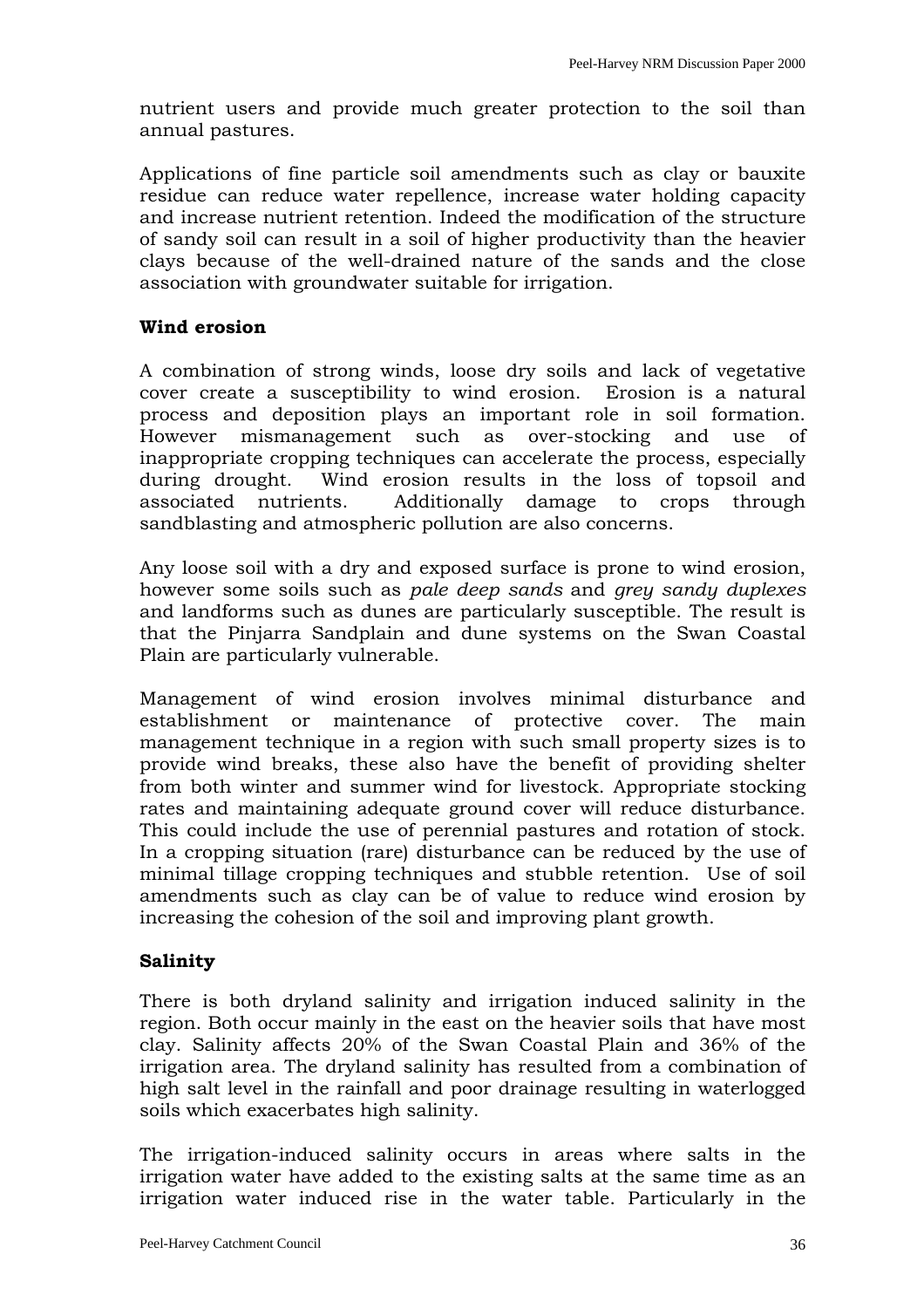southern parts of the irrigation area which receive irrigation water with higher salts. The result is similar to other areas where high water tables combine with saline conditions to reduce plant growth.

The major techniques for combating salinity in the region are the drainage of the saline water and the more efficient application of irrigation water. Subsurface drainage is showing particular promise in the heavier clay areas. Mapping of the saline areas is proceeding and is expected to assist in more efficiently targeting resources to combat salinity.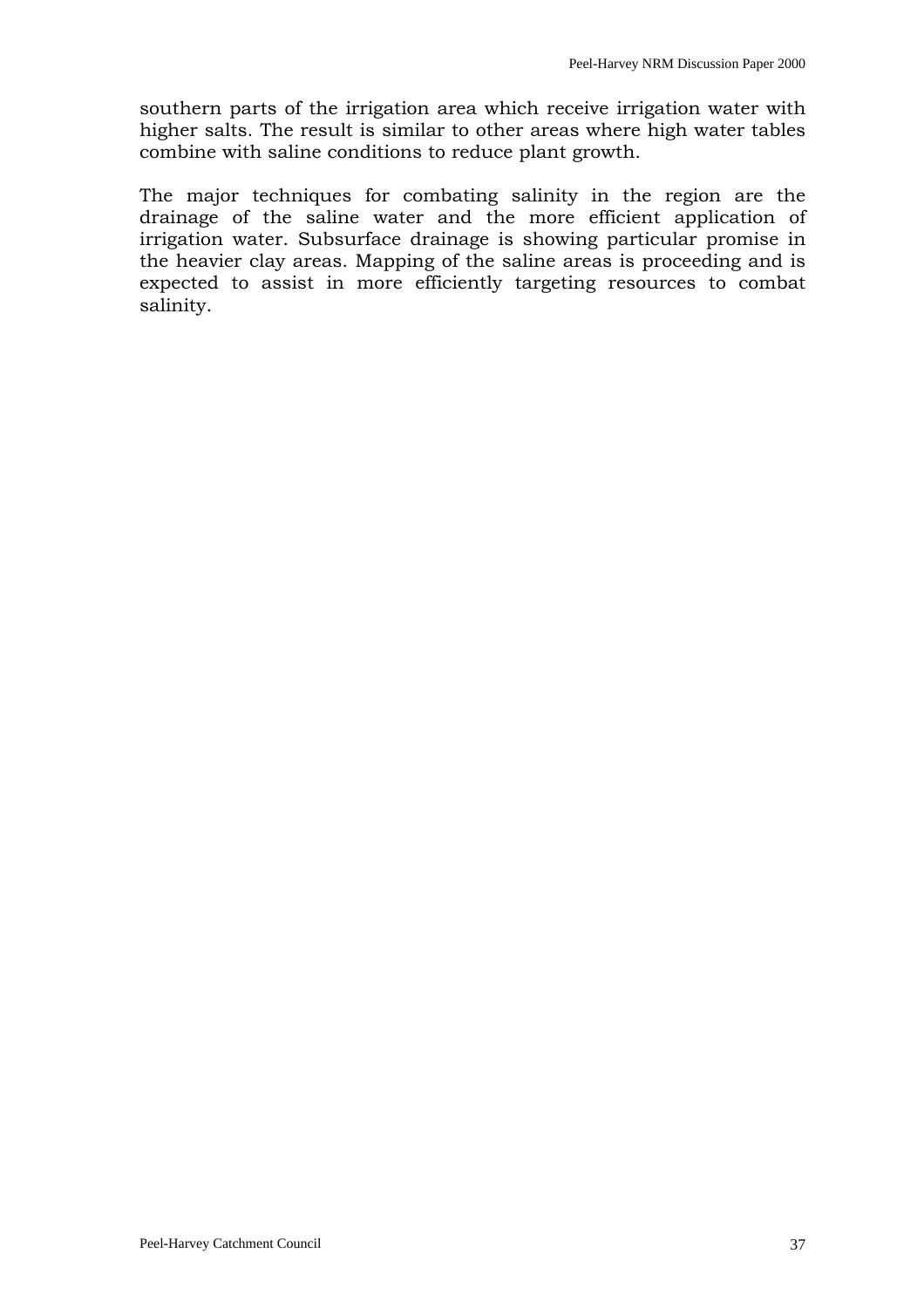# <span id="page-37-0"></span>**Ch. 9 CURRENT NRM VOLUNTEER CONTRIBUTION**

### **Current Status**

The Peel-Harvey Catchment enjoys the support and efforts of a significant number of NRM groups. These groups are working in NRM sectors such as coast and river care, urban and rural landcare and education and awareness raising. Across the region there are more than 30 groups run by volunteers and supported by landcare officers and government representatives.

Community work is becoming increasingly valued as an essential component in large scale environmental improvement. It is widely acknowledged that significant and continued funding is required for long term rehabilitation and management to achieve sustainability.

Community knowledge and involvement is also becoming increasingly recognised as a valued part of the decision making process. Community people are often the first to notice changes in their surrounding natural environment as it relates so closely to their day to day activities. Their practical experience and knowledge can combine with scientific and technical experience to create an effective, integrated catchment management partnership.

An involved community adds a good understanding the different social and economic pressures to decision making processes. Through it own processes and support/interaction with the community, Local Governments can make a significant contribution to Natural Resource Management.

# **Current Trends and Issues**

The great majority of support for volunteers is now provided through National Heritage Trust funding. Additional support is provided to volunteer groups by the private sector and all levels of government.

The initial landcare movement inspired many landowners to undertake significant on-ground activities. While a core membership continues to drive action for many of the efforts in this area, there seems to be little evidence of any uptake by new members. There are a number of factors that could contribute to this including:

• increasing economic pressures on landowners. Some examples include pressures incorporating GST into businesses, Dairy Deregulation, lower return on traditional agricultural enterprises (e.g. beef, dairy) which form a significant part of the rural community. Even with some Government contribution, landowners still have to make a direct and ongoing contribution to environmental improvement works.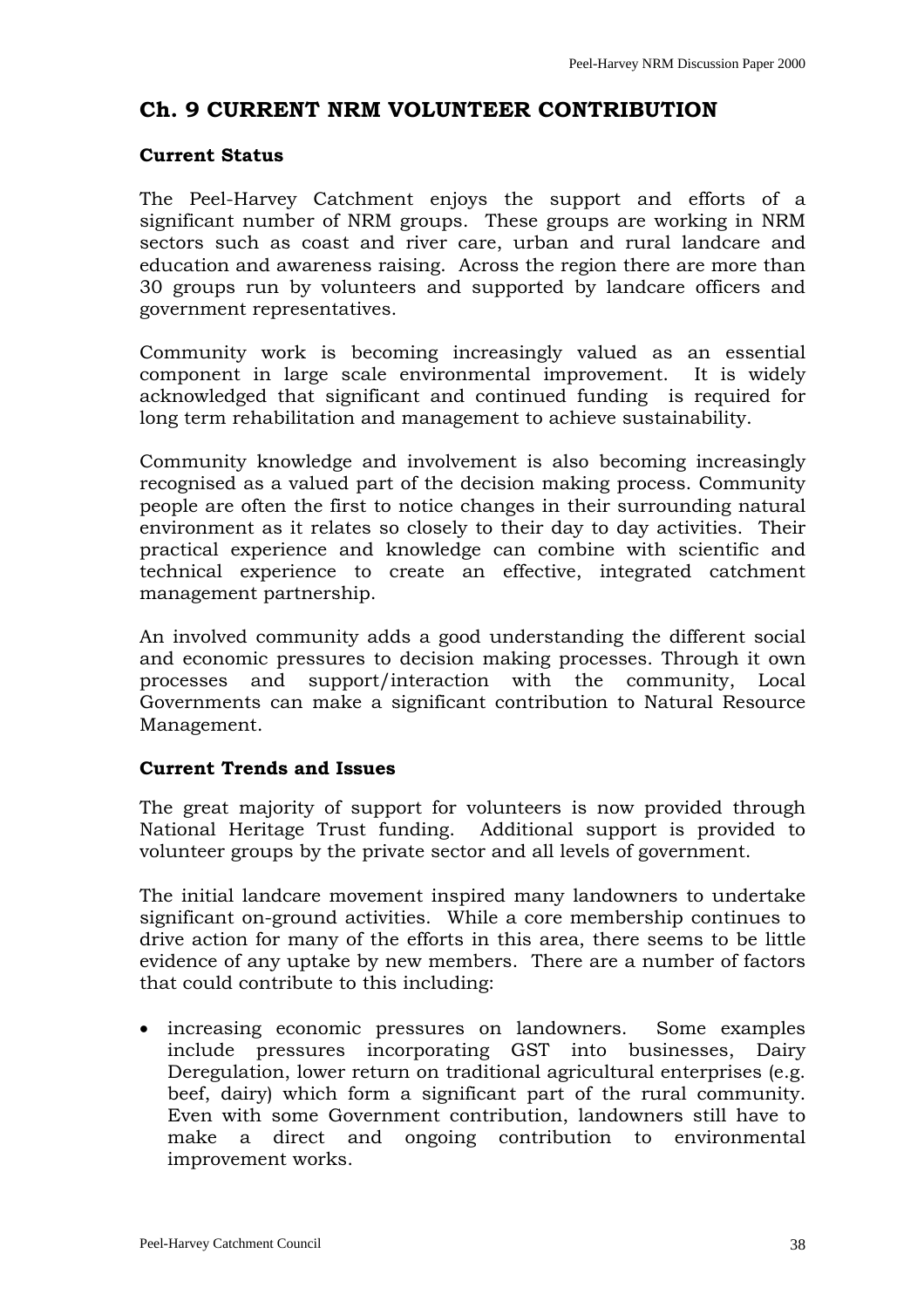- Original participants had an understanding of the value of NRM over their land. To continue to promote the value of NRM, education needs to be focused toward increasing landowners understanding of, and commitment to, the NRM process.
- A lower profile for urban NRM through the limited recognition and support given to these groups.

#### **Current Management Responses**

The early beginnings of NRM were driven by intensive one to one government officer to landowner contact. The current focus has moved to the development and implementation of regional management strategies that have the potential for a greater impact on NRM outcomes in the Peel-Harvey catchment

As a response to this shift in focus, government agencies now assist NRM groups to apply for funds to support their activities while providing technical and on-ground support.

State government agencies are increasingly valuing the involvement of the community groups and Local Government with a number of successful partnerships evolving, including:

- Restoring SJ for Tomorrow
- Crossing the Boundaries
- The Dirk Brook Project
- Coastcare
- Ribbons of Blue

#### **Options for Future Management**

- Community knowledge and action in the Peel-Harvey currently makes a valuable contribution to Natural Resource Management. Effectively capturing and combining this knowledge and action with scientific and technical expertise would create a powerful and valuable decision making tool for the Peel-Harvey catchment.
- With a growing regional population, it is imperative that every effort be made to increase and support urban and rural NRM volunteers. There is a great opportunity the Peel-Harvey Catchment Council to increase the profile of NRM across the catchment and to partner into significant initiatives.
- •
- There is a need to develop a better understanding of pressures on local communities and identify key social, economic, and environmental drivers inspiring natural resource management.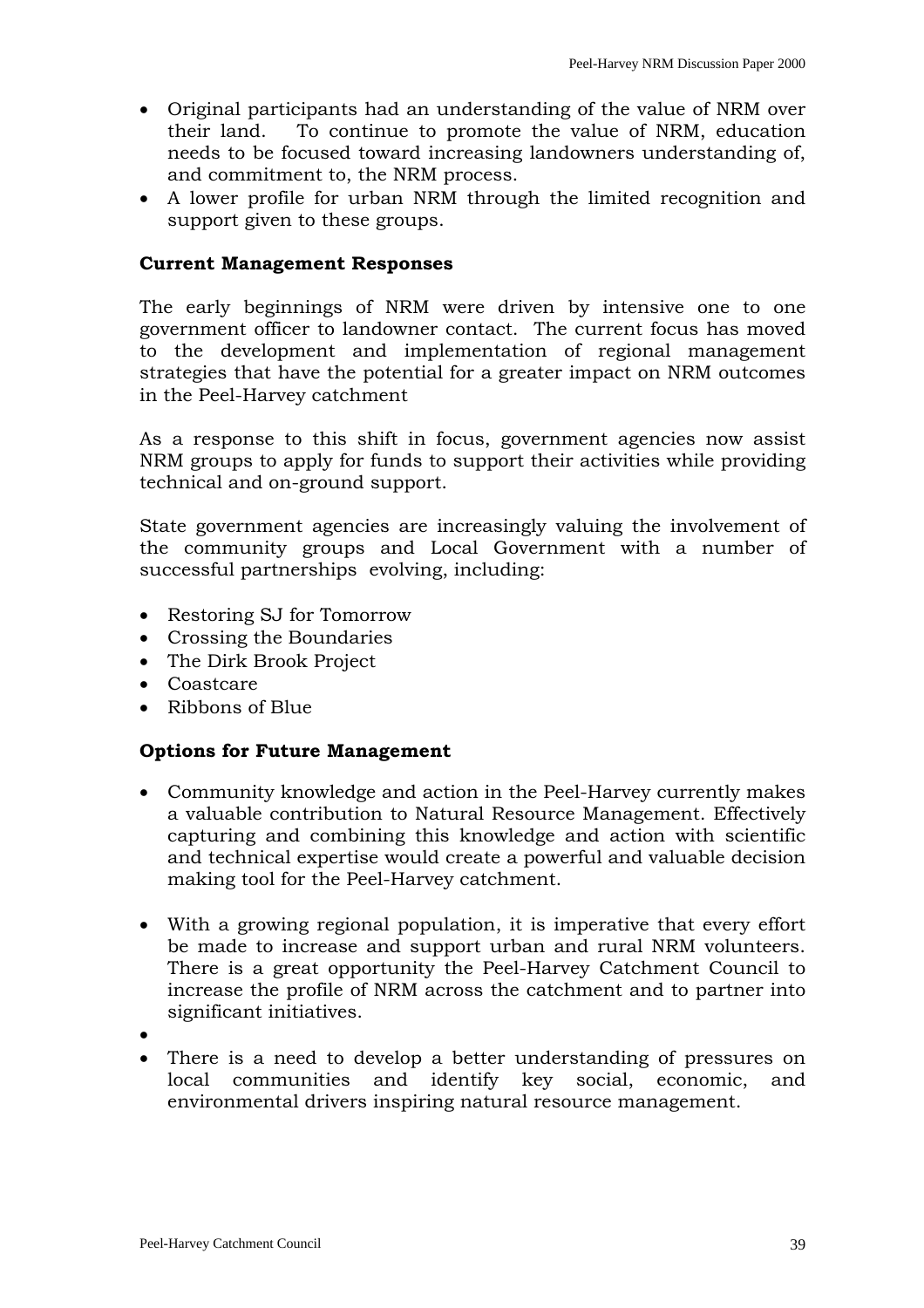# <span id="page-39-0"></span>**Ch. 10 POLICY AND PLANNING IN THE CATCHMENT**

# **Current Status**

Although policy and planning in the Peel-Harvey Catchment are relatively concurrent processes undertaken at both the State and Local Government levels they are addressed separately in this chapter in an attempt to achieve clarity of background and function.

# **State Policy Responses to Peel-Harvey Environmental Planning Issues**

The development of the existing policy framework dealing with the nutrient/algal issues in the Peel-Harvey estuary and catchment had six key steps, which are discussed in detail in subsequent sections:

- pre 1985, developing management options and the Stage 1 ERMP no firm policy position;
- 1985-87, Stage 1 ERMP advice policy position was being firmed up;
- 1987, Stage 2 ERMP Environmental Conditions the first statutory policy position established;
- 1987-1991, first phase of implementing the Stage 2 ERMP Environmental Conditions - partial policy vacuum;
- 1991-1994, a tripartite statutory policy framework EPP, SPP and Environmental Conditions;
- 1994-present, the pressure for change questioning the appropriateness of the existing policy positions (the tripartite statutory policy framework still in place).

# **Pre 1985 developing management options**

The focus of the work during this period was on research and developing management options for the estuary and its catchment. The Environmental Protection Authority (EPA) and Department of Environmental Protection (DEP) carried out most of the early policy development work<sup>[1](#page-39-1)</sup>. The DEP in the 1970s and 1980s had a strong research emphasis, and co-ordinated and carried out much of the research in the estuary's problems (from 1978 to 1987, the DEP released 28 technical reports relating to aspects of the ecology and management of the estuary, the first being Hodgkin, 1978).

In 1976 the EPA asked its Estuarine and Marine Advisory Committee to investigate the problems of the Peel-Harvey Estuary. That Committee reported to the EPA in 1980 (Hodgkin, E. P., Birch, P. B., Black, R. E.

l

<span id="page-39-1"></span><sup>&</sup>lt;sup>1</sup>It is worth noting that the EPA and DEP have had various names and associations since the 1970s. The five-person board has always been called the EPA. The DEP (public servants) were first called the Department of Environmental Protection, then the Department of Conservation and Environment (DCE), with the new EP Act in 1987 both the five person board and the department went by the same name - the EPA, and finally in 1993 the department reverted to the name DEP. For convenience, the two agencies will be called by their existing names.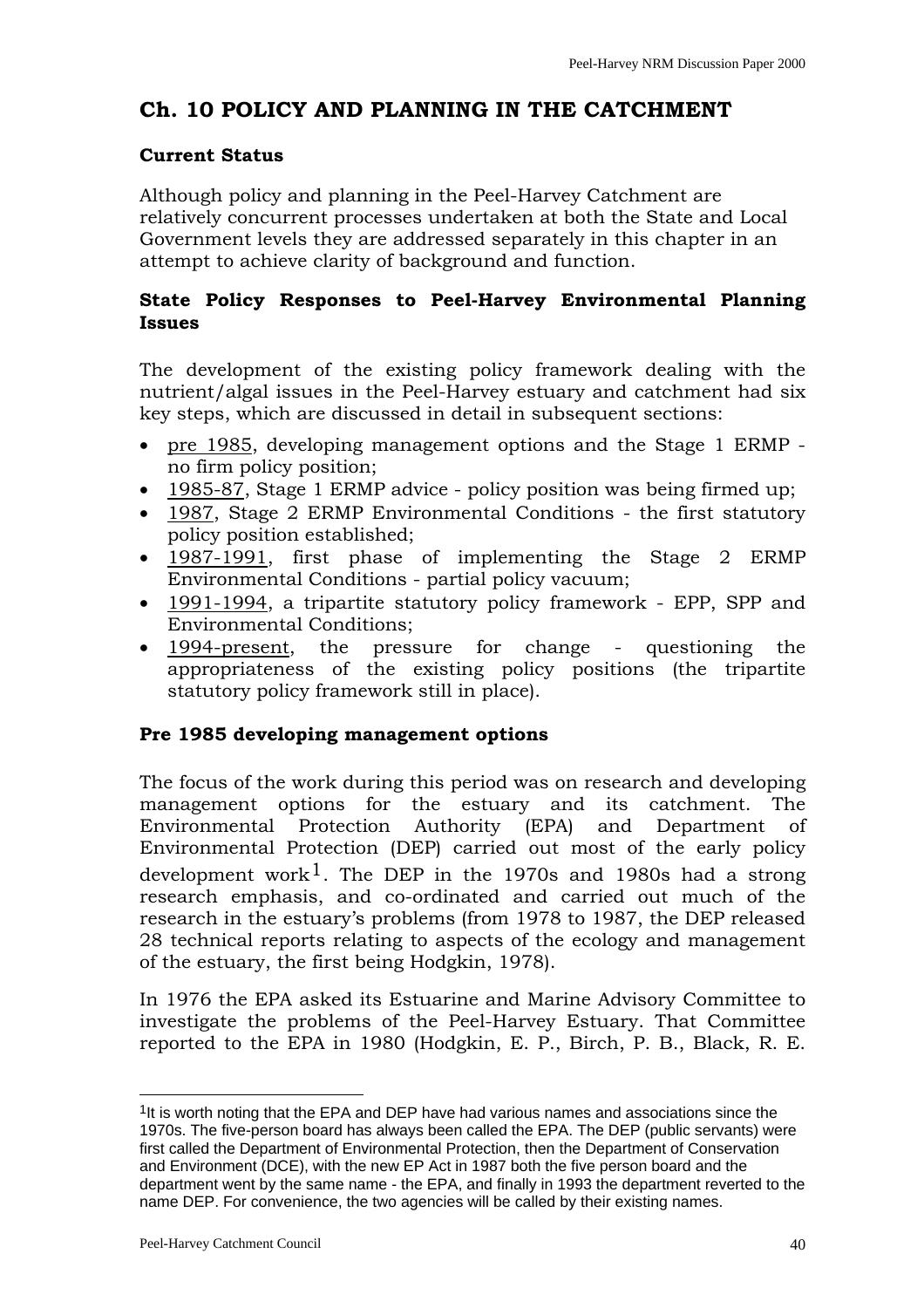and Humphries, R. B., 1980), and suggested 9 options for management of the estuary.

In 1984 the DEP released a report titled "Management of the Peel Inlet and Harvey Estuary: report of research findings and options for management" (Department of Conservation and Environment, 1984), which was based on the Estuarine and Marine Advisory Committee work and its own research. The DEP's "preferred strategy" had three key elements:

- weed harvesting;
- reducing phosphorus input into the estuary; and
- increasing loss of nutrient through greater flushing (construction of the Dawesville Channel).

Following the release of the DEP report the State Government established the Peel-Harvey Study Group (also in 1984). This group coordinated the development of management options for the estuary and developed draft management objectives and management options (Peel-Harvey Study Group, 1985).

This report and the 1984 DEP report formed the basis for Stage 1 of an Environmental Review and Management Programme (ERMP). The government nominated the Departments of Agriculture and Marine and Harbours to be the lead agencies in the management of the estuary and its catchment, and to be the proponents for the ERMP. The ERMP was in two parts: Stage 1 examined the broad management options and overall strategy whereas Stage 2 looked at the more detailed management implications of the agreed strategy.

The EPA released its report on the Stage 1 in 1985, which was the start of the next phase of the policy development in the catchment.

# **1985-1987 - Firming up the Policy Position**

The EPA's report on Stage 1 ERMP largely endorsed the DEP's "preferred strategy" but also recommended that more detailed work needed to be done as part of a Stage 2 ERMP (Environmental Protection Authority, 1985). At that time the Environmental Protection Act had only limited powers and so the recommendations from the Stage 1 ERMP did not lead to statutory mechanisms to control and manage the catchment.

The development of the Stage 2 ERMP was carried out at the same time the Environmental Protection Act was being amended to increase the statutory powers of both the Minister for the Environment and the EPA. These changes came into effect in 1986, which meant that the EPA assessment was carried out using these increased powers. The EPA assessment of Stage 2 (Environmental Protection Authority, 1987b. is the third stage of policy development.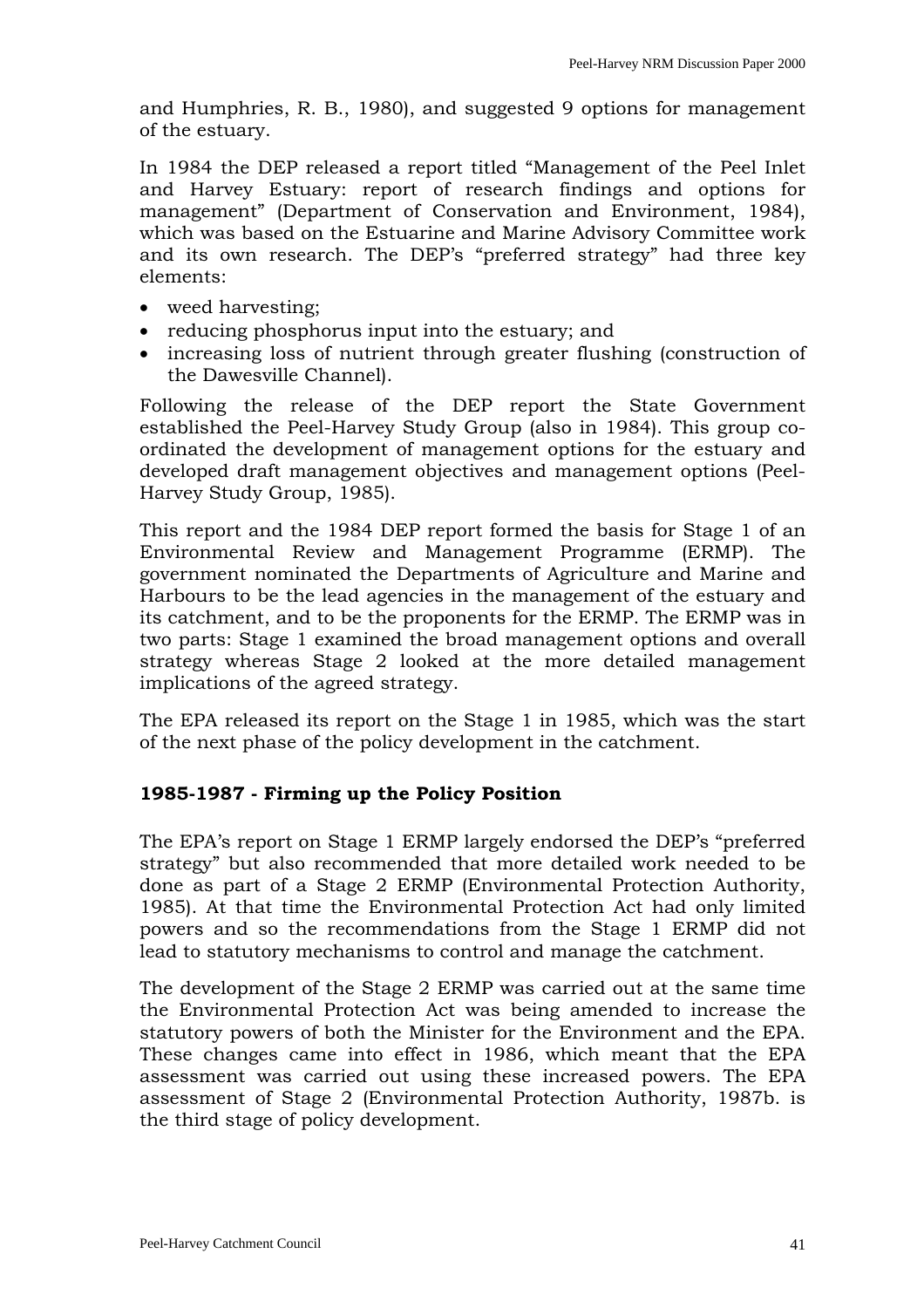### 1987, Stage 2 ERMP Environmental Conditions

In reporting on the Stage 2 ERMP the EPA made 13 recommendations for action, with the main elements being:

- controls on phosphorus usage be adopted including the development of an integrated catchment management plan;
- an Environmental Protection Policy be prepared;
- no new clearing and draining be allowed;
- controls on human effluent be implemented;
- weed harvest continue;
- the Dawesville Channel be constructed and managed appropriately;
- the Peel-Harvey Regional Park be implemented;
- decisions on new developments in the catchment be conservative; and
- mosquito control measures be implemented.

These recommendations formed the basis for 13 statutory environmental conditions, with the Ministers for Agriculture, Transport and Waterways nominated as proponents.

There was considerable optimism in some sections of government that this approach of having legally binding conditions set on Ministers of the Crown would lead to co-ordinated management of the estuary and its catchment. The approach is certainly innovative and, arguably, reflects the growing importance of environmental matters - there would be few governments in the world that would allow Ministers of the Crown to be subservient to the Minister for the Environment outside of some Cabinet hierarchy. It is also true that considerable progress was made in subsequent years in repairing the health of the estuary (refer to other chapters). However, from a policy perspective some problems emerged very soon after the gazettal of the environmental conditions, which lead to a partial policy vacuum until 1991.

# **1987-1991, First Phase of Implementing the Stage 2 ERMP Environmental Conditions**

Whilst the Environmental Conditions provides the first statutory basis for management in the catchment, the interpretation of one condition - Condition 9 (see below)- lead to significant delays in the planning approval system.

Three key areas of catchment management were covered by the Environmental Conditions: repair, on-going management of existing activities in the catchment, and managing new proposals.

The key elements of the repair side of management related to weed harvesting and the construction of the Dawesville channel, which have been implemented largely as proposed. The key elements of on-going management of the catchment have been progressively implemented, although a consolidated integrated catchment management plan had not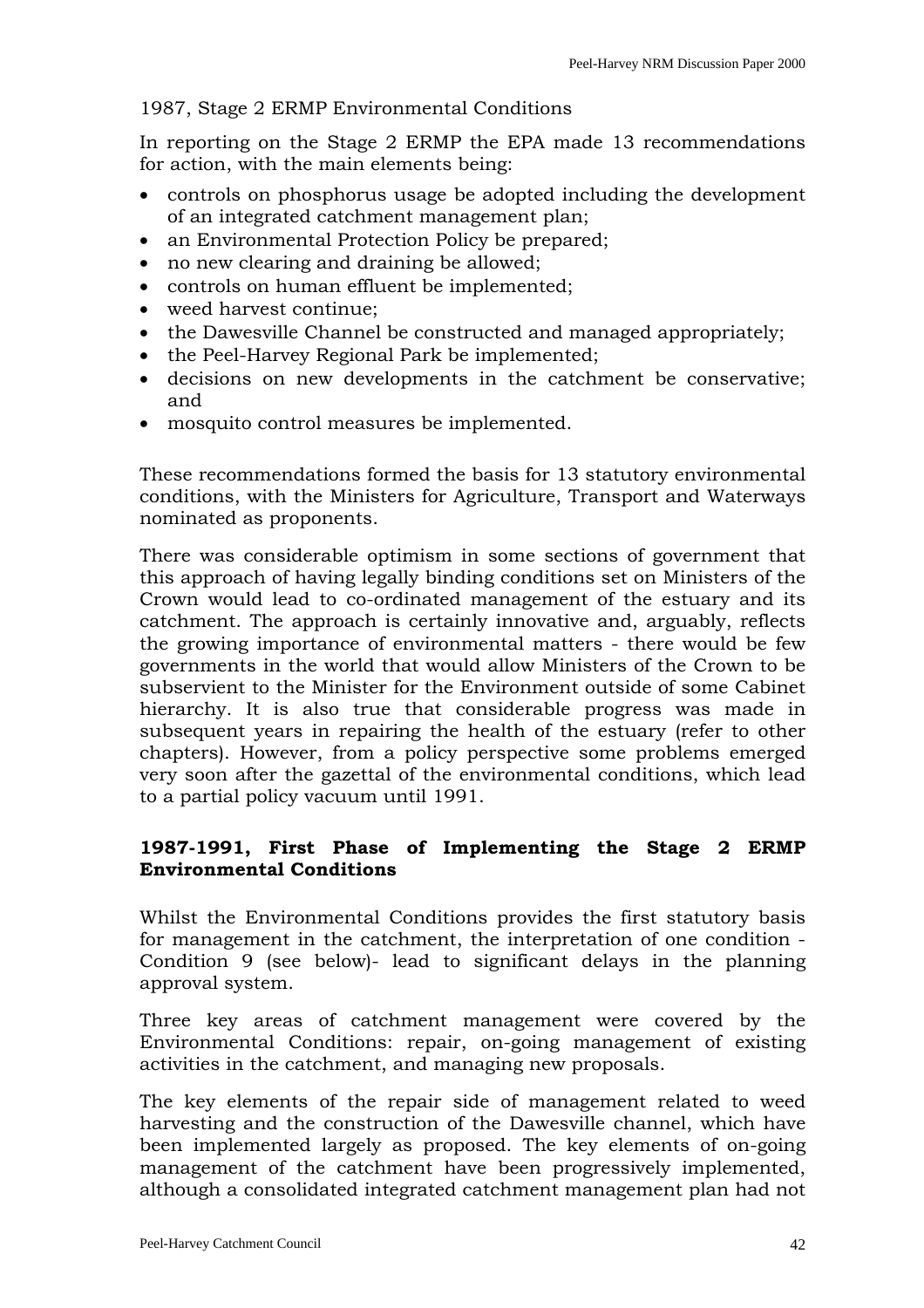been produced (Condition 4). The Condition requiring the development of the Environmental Protection Policy (Condition 3) is part of on going management package and was finalised in 1992(refer below).

The Environmental Condition which related to managing new developments (Condition 9, decisions on new developments in the catchment be conservative) created the problems which lead to the partial policy vacuum. This vacuum lasted until 1991.

This condition was interpreted to mean that all new developments should be referred to the EPA for environmental impact assessment (EIA). This lead to a significant increase in the workload for both the EPA and DEP. Figure 1 shows the number of reports released by the EPA which relate to proposals in the Peel-Harvey catchment in the nine year period just before and after the release of the EPA's report on Stage 2



**Figure 10.1:The num ber of EPA assessm ents in the Peel-Harvey from 1985-1994 .**

Two interesting points emerge from this data. Firstly, Figure 10.1 clearly shows that the number of Peel-Harvey EIAs substantially increased following the release of the EPA's report on the Stage 2 ERMP with most reports released in 1990 and 1991. Secondly, following 1991, the number of Peel-Harvey assessment dropped significantly.

The reason for the drop in Peel-Harvey EIAs following 1991 relates to the changing role of the key planning agency - the (then) State Planning Commission (SPC) - in the catchment. The requirement that all new

ERMP.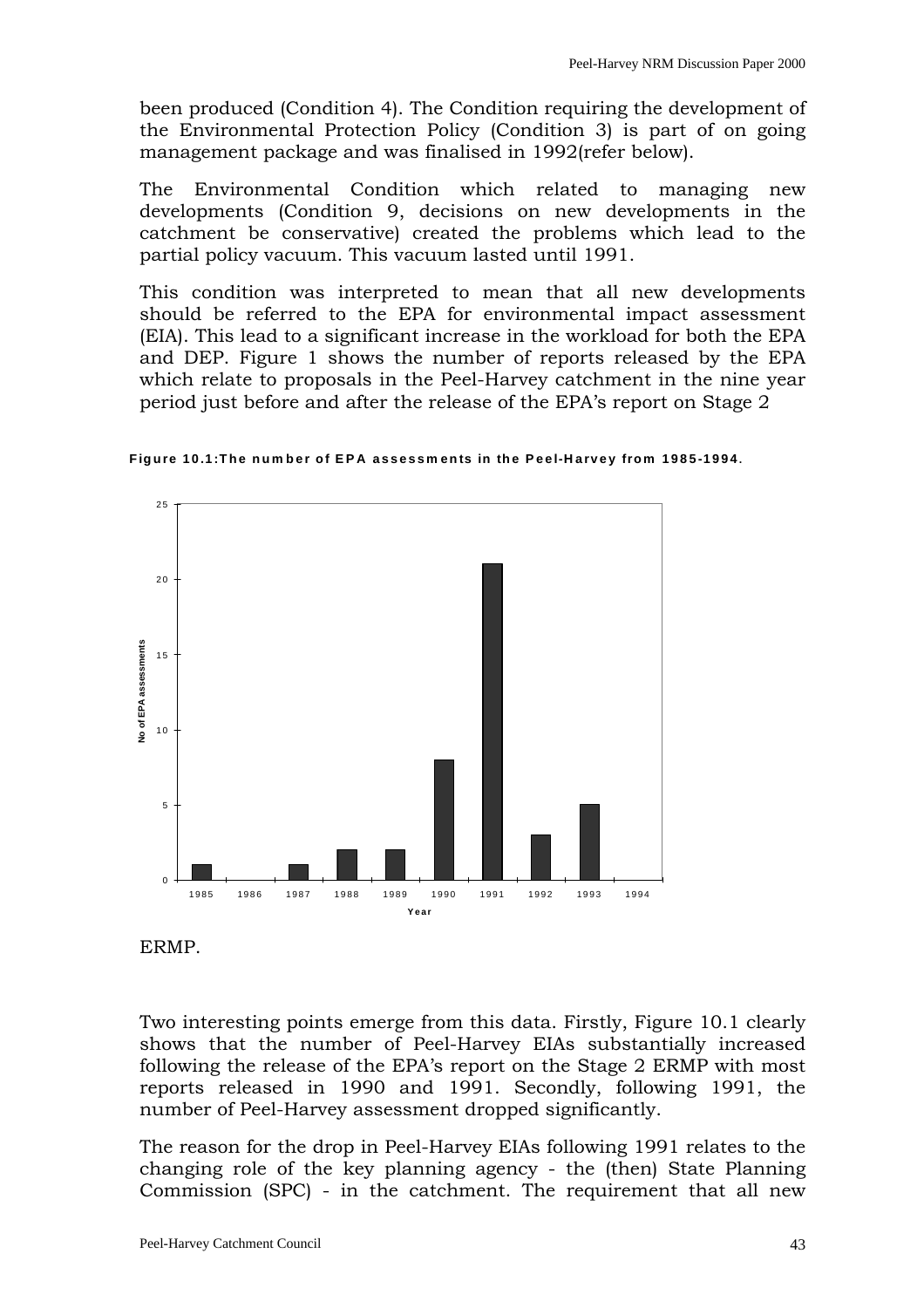proposal be referred to the EPA was recognition that new developments, if not carefully managed, could pose a significant threat to the estuary. It had the indirect effect of getting the SPC caught up in catchment management.

The SPC had not had a significant role in the management of the estuary, the key agencies being Marine and Harbours (now Department of Transport), Agriculture and Waterways Commission (now Peel Inlet Management Authority and the Water and Rivers Commission).

It soon became clear that the requirement to refer all new proposals to the EPA was leading to significant delays in the planning system. The only way to solve this problem was to introduce a more strategic approach, which would allow the EPA to have a reduced role.

The response was to develop a Statement of Planning Policy (SPP) (Western Australian Government, 1992). The SPP incorporated the objectives of the EPP being developed at the time as well as the key management measures describe in the EPA assessments on the Peel-Harvey EIAs. A draft SPP was published in 1991 and finalised in 1992. It was developed with significant input from the key government agencies, most notably the DEP. The development of the SPP meant that the SPC and local government could deal with some new developments in the catchment without referral to the EPA.

To get around the referral requirement of Condition 9, a 14th Environmental Condition was added in 1991 which allowed any new proposals consistent with the draft, and later final, SPP to proceed without referral to the EPA.

This growing awareness of the relationship of the environmental and planning processes also spilled over to the EPP being developed at the time.

EPPs are developed under Part III of the Environmental Protection Act. Once proglumated, an EPP has the force of law and is binding on State and Local Governments, and affected individuals.

The Peel-Harvey EPP had three key elements:

- ascribing beneficial uses for the estuary,
- setting targets for phosphorus loads entering the estuary, and
- establishing a broad management framework.

The EPP came in to effect in 1992. The EPP, the SPP and the Environmental Conditions form the basis of the policy framework for the management of the estuary and the catchment, which are still in force to day. This tripartite framework went largely unchallenged until around 1994.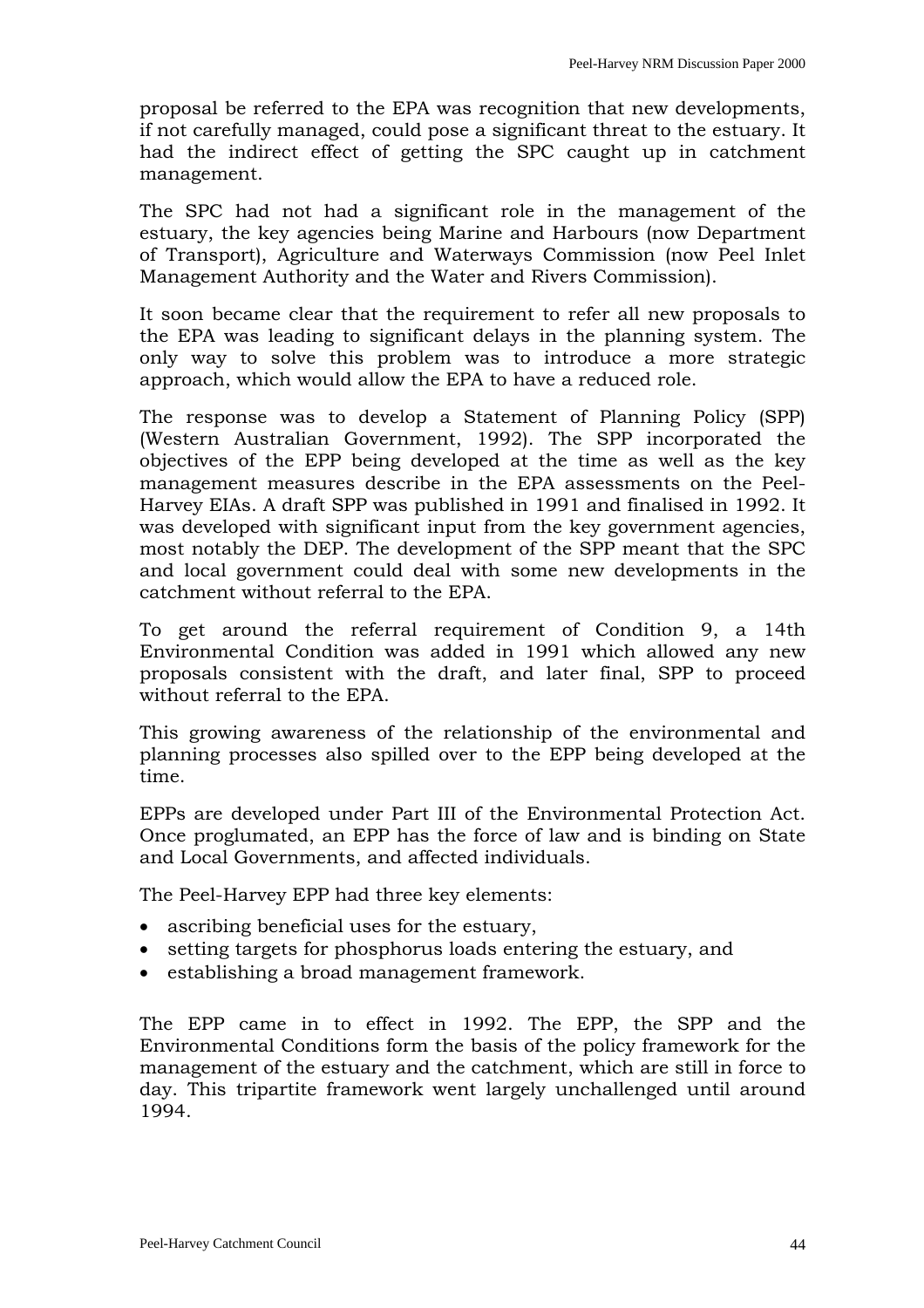# **1991-1994, A Tripartite Statutory Policy Framework**

The EPP, the SPP and the Environmental Conditions seemed to cover all the policy bases. The Environmental Conditions set management constraints on the key government Ministers and their departments. The SPP set environmental rules for new developments and the EPP set the broad management framework, which would apply, to all stakeholders.

The EPP and SPP relationship seemed to be particularly significant. The planning agencies often argue that the environmental agencies should not get involved in setting land use controls, either through the environmental conditions setting process or through EPPs. The EPP/SPP model in the Peel-Harvey overcame these difficulties. The EPP set broad environmental objectives and was a legally binding document. The SPP set land use controls, which were designed to meet the environmental objectives set in the EPP. Further, the SPP has limited statutory powers, but the EPP, in making reference to planning policies, gave a higher level of statutory authority to the SPP.

# **Current Trends and Issues**

# **1994- Present, The Pressure for Change**

By the mid 1990's, however, many people in the government agencies dealing with managing the catchment began to question the existing arrangements, particularly the relevance of the Environmental Conditions and the targets set in the EPP.

There have been several attempts to co-ordinate State and Local Government actions in the catchment since 1987. In 1991 a Government Officer Technical Advisory Group [GOTAG] was established, chaired by the Department of Agriculture. This group met for several years but then disbanded. The, then, Waterways Commission established both a Senior Officers Group (SOG) and a Technical Officers Group to better co-ordinate Government action in the catchment. The main departments represented on the SOG were the Waterways Commission, Marine and Harbours and the Department of Agriculture. One of its aims was to co-ordinate actions during the planning and construction of the Dawesville Channel. These groups were established around 1993 and took over many of the roles of the original GOTAG.

Some significant changes occurred within the DEP at this time as well. The work on the Peel-Harvey within the DEP was carried out by the Estuarine Branch. Certain decisions were made by management of the DEP which lead to the disbandment of that branch in 1993 and the resources re-allocated. The DEP's role in the management of the Peel-Harvey reduced significantly following the closure of that Branch. DEP main involvement following that time was through the assessment of new proposals.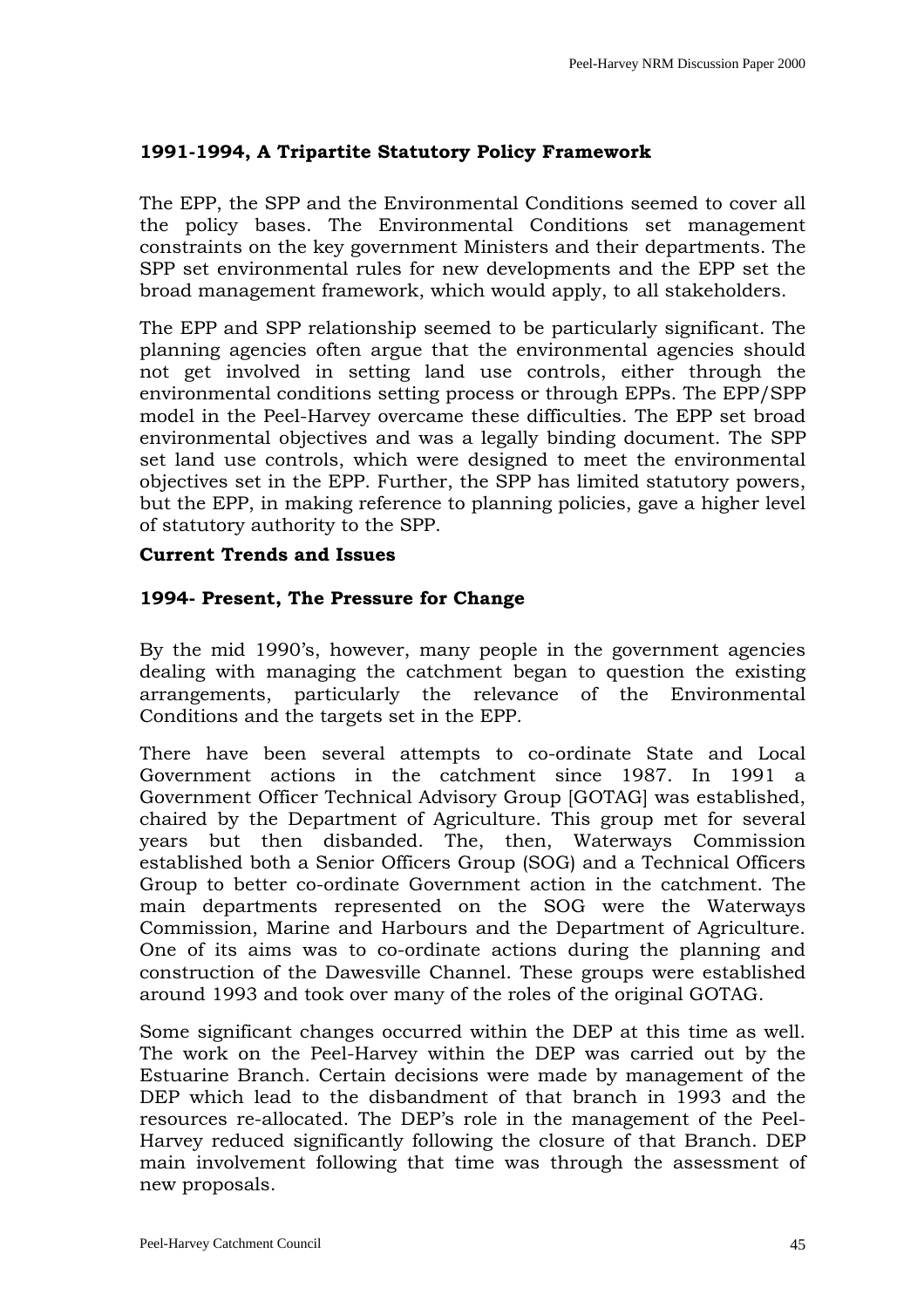The SOG began a review of management arrangements in the Peel-Harvey and concluded that a review of the Environmental Conditions was appropriate. It was the view of the SOG that many of the Environmental Conditions had been met and were no longer relevant. There was also a view that the targets set in the EPP were too narrow and that focusing only on phosphorus was no longer appropriate.

#### **Current Management Responses**

Clearly, there was a growing view in certain government departments that the existing policy framework requiring changing. Certain events followed which related to the review.

In December 1993 the SOG submitted a formal request to the Minister for the Environment to have the Environmental Conditions changed (under Section 46 of the Environmental Protection Act). The Minister for the Environment requested that the EPA provide advice on the request.

Officers of the DEP worked with the SOG to determine an appropriate community consultation process to facilitate the review. It was agreed that a supporting document was needed which provided and update on progress being made in meeting the requirements of the Environmental Conditions, and that this document be sent out for public review.

In July 1994 the EPA released a public discussion paper which contained the SOG's supporting document and a background report produced by officers of the DEP. Four weeks was allowed for public comment.Progress has been slow since that time. The EPA formally considered the request in 1998 but decided to refer the matter to an *ad hoc* special advisory committee, which was to provide specialist advice. The EPA has yet to receive the advice from that committee.

The EPP is also under review. The Environmental Protection Act requires that EPPs need to be reviewed every seven years. For the Peel-Harvey EPP the review was required by December 11th 1999.

In November 1999 the EPA released a report setting out how the EPP should be reviewed and calling for public submissions. In that report the EPA proposed that the EPP should be "rolled-over" unchanged until the EPA completes its review of the Environmental Conditions. The Minister for the Environment accepted this advice.

The SPP has not been reviewed since 1992, and it would seem logical that if two arms of the tripartite policy framework are to be reviewed then the third arm should also be reviewed

# **Options for Future Management**

• The existing tripartite policy framework has taken many years to evolve and has been in place since 1991. Whilst many positive changes have occurred within the catchment since the time the framework has been in place, the relevance of that framework needs to be re-considered. This discussion paper should stimulate interest and further debate about the relevance of the existing tripartite policy framework.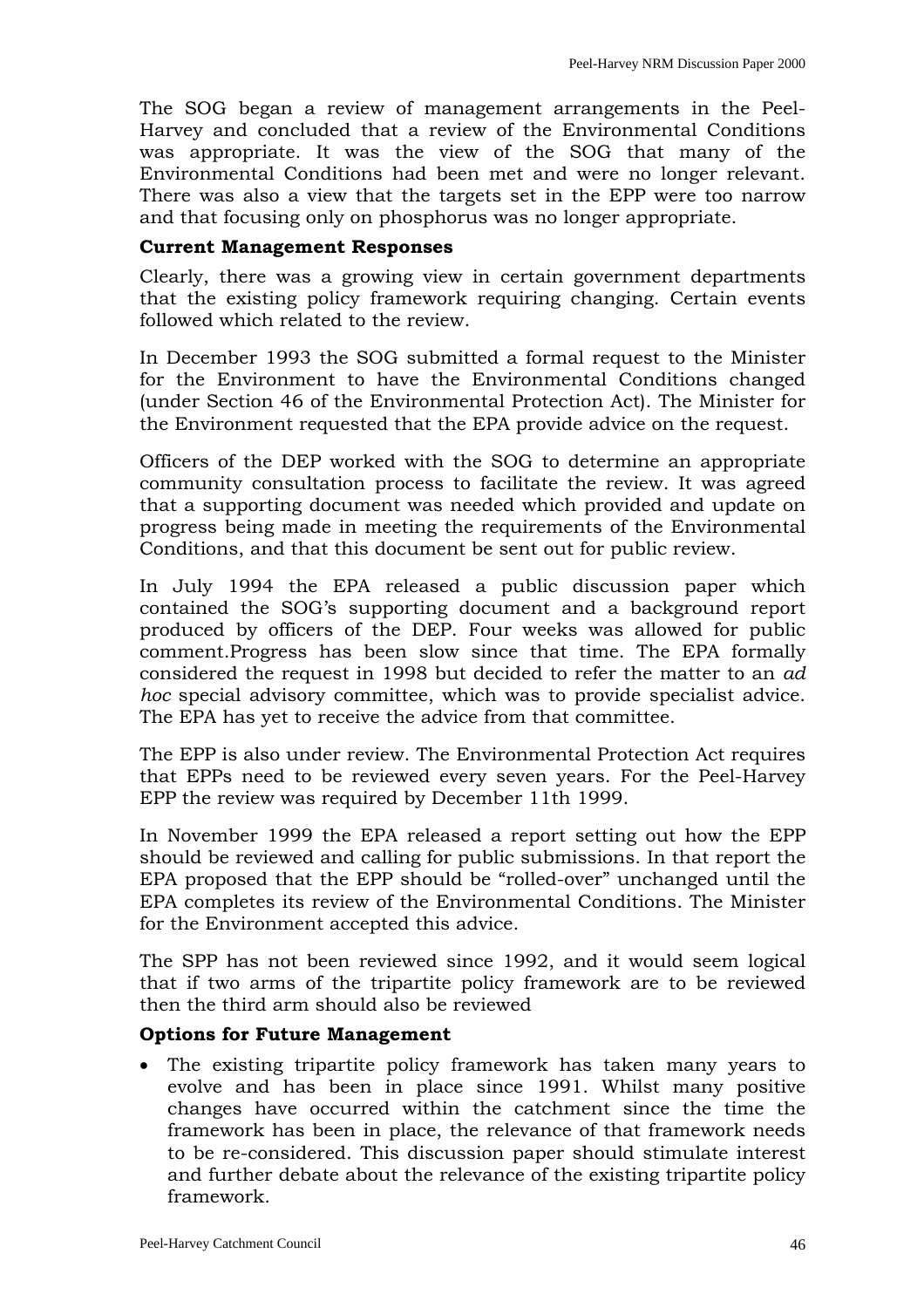# **Local Government Planning Processes**

#### **Current Status**

Statutory planning control is administered under the Town Planning and Development Act 1923 (As Amended). Under the Act, Local Government Authorities are required to prepare Town Planning Schemes to provide zoning and land use planning control across the districts. This achieved through the zoning of land and listing permitted uses which can be carried out under each of these zones. Public uses are also reserved for particular purposes in Schemes including Parks and Recreation; Major Roads; Local Roads; Public Utilities; Railway Purposes, State Forrest and Waterways.

Local Authorities can also prepare planning policies in respect of any matter related to the planning and development of a scheme area, and adopted policies shall be consistent with the Town Planning Scheme. For rural areas experiencing the pressure for development, the West Australian Planning Commission (WAPC) has also required Local Authorities prepare Local Rural Strategies in accordance with the Commissions' Rural Land Use Planning Policy (DC3.4), which provides a mechanism for rational decision making for the future zoning, subdivision, strata titling and development of Rural land.

In February 1992 a Statement of Planning Policy N02 for the Peel-Harvey Coastal Plain Catchment was prepared under Section 5AA of the Act by the WAPC. This policy recognised the requirements of the Minister for the Environment, in consultation with the Minister for Planning, to ensure that land use changes within the Peel-Harvey estuarine system likely to cause environmental damage to the estuary were brought under planning control.

The objectives of this policy are:

- To improve the social, economic, aesthetic and recreational potential of the Peel-Harvey Coastal Plain Catchment.
- To ensure that changes to land use within the Catchment to the Peel-Harvey Estuarine System are controlled so as to avoid and minimise environmental damage.
- To balance environmental protection with the economic viability of the primary sector.
- To increase high water-using vegetation cover within the Peel-Harvey Coastal Plain Catchment.
- To reflect the environmental objectives in the Draft Environmental Protection Policy (Peel-Harvey Estuarine System) 1992.
- To prevent land uses likely to result in excessive nutrient export into the drainage system.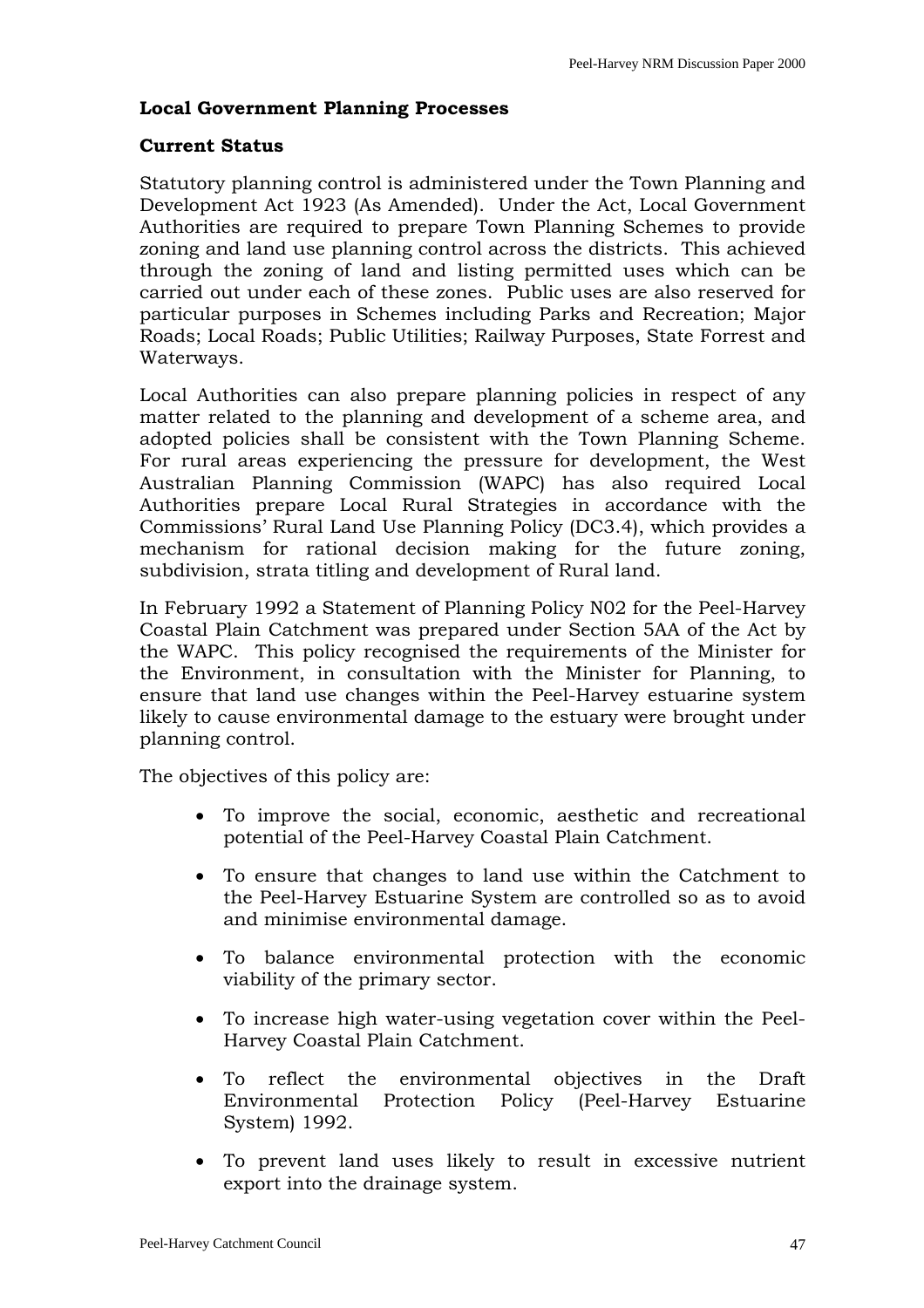The policy applies to all residential, commercial, industrial, rural and recreational land uses, and other public sector undertakings within the boundary of the Peel-Harvey Coastal Plain Catchment. The catchment boundary takes in five metropolitan Local Authorities including Cockburn, Kwinana, Rockingham, Armadale and Serpentine-Jarradale, as well as the City of Mandurah and the Shires of Waroona and Harvey.

#### **Current Trends and Issues**

Several Local Authorities have introduced model scheme text provisions into their scheme to refer to the SPP No 2 provisions, particularly the need for development approval to be obtained for intensive agricultural development proposals. The Shire of Serpentine-Jarradale has gone one step further by preparing separate nutrient management guidelines as a means of interpreting the State Government policy initiatives at a local planning level.

For many development proposals in the Peel-Harvey catchment, it is necessary to refer the application to the Department of Environmental Protection, the Waters and Rivers Commission and Agriculture WA, before final determination. A major component of the SPP No 2 requires proponents to ensure that proposed changes to land uses and zonings take account of land capability/sustainability criteria with regard to the nett effect that such changes are likely to have on the nutrient load discharging from the catchment into the Peel-Harvey estuarine system.

The Planning Legislation Amendment Act 1996, introduced changes to the planning process to bring the planning and environmental assessment procedures together at an early stage so that they are better integrated. This legislation provides for statutory plans to be subject to formal environmental by the Environmental Protection Authority. Local Government is now required to notify the Environmental Protection Authority about its intention to prepare or amend a scheme so that the Environmental Protection Authority can determine if an environmental assessment is needed. The Town Planning Regulations 1967 have also been amended to prescribe the statutory procedures of Local Government scheme and amendment preparations.

#### **Current Management Responses**

In discussions with other Local Government Authorities there is a common view that the Planning Amendment Act 1996 and the inherent merging of planning and environmental legislation has in fact complicated the planning process not simplified it. In July 2000 a meeting took place at the Shire of Serpentine-Jarradale involving Local and State Government officer representatives to discuss planning processes in the Peel-Harvey catchment. The current list of activities requiring planning approval in the catchment were discussed, along with suggested improvements in the decision making process. Department of Environmental Protection (DEP) officers acknowledged that the referral process was becoming unworkable due to the lack of resources to deal with the heavy workload. Under the Environmental Protection Act any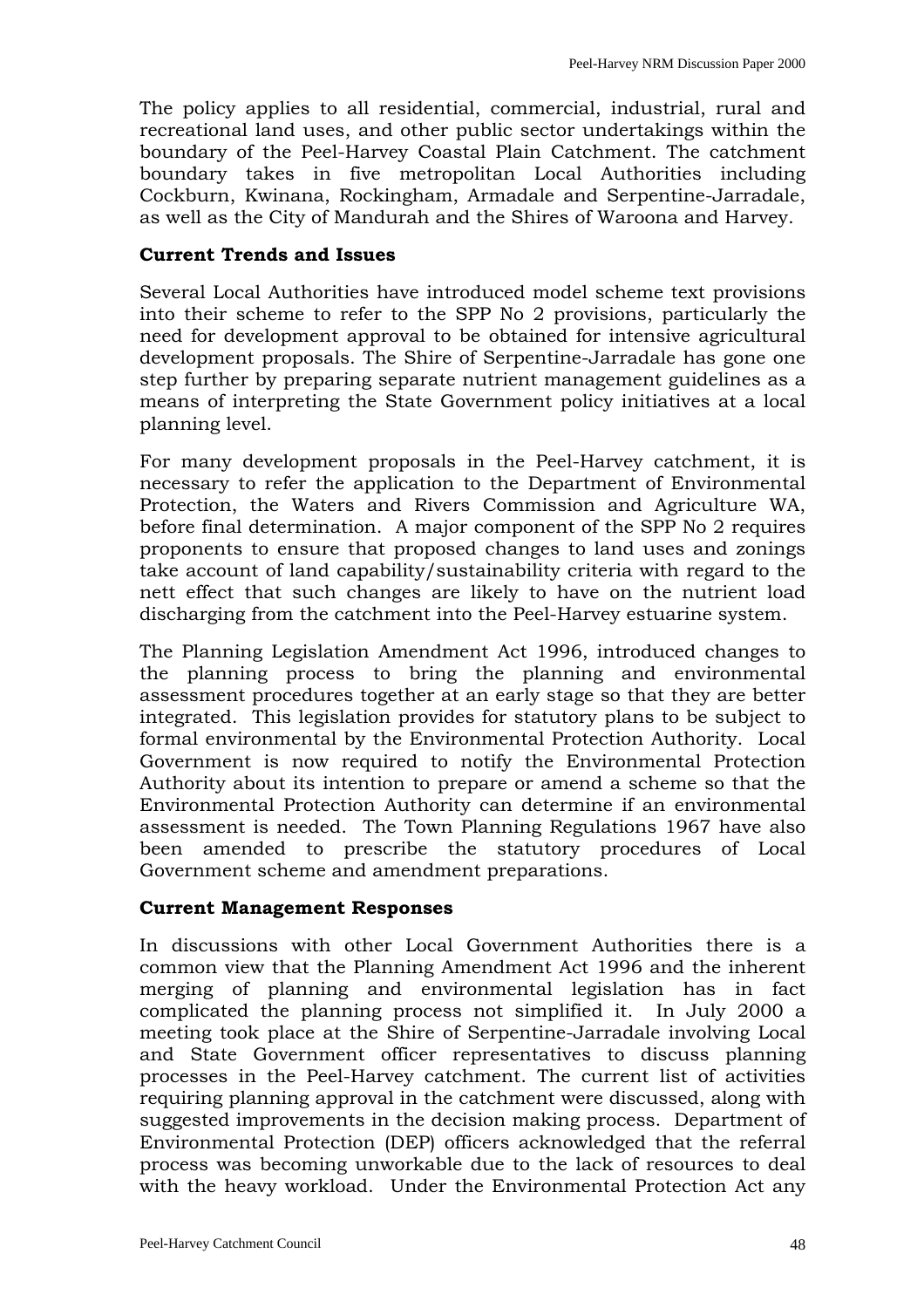proposal with a significant impact on the environment needs to be referred and it is the DEPs' intention in the future not to deal with the minor proposals, only the ones having a significant impact. Before this occurs, a protocol needs to be developed on how this referral system is to operate.

### **Options for Future Management**

A range of different measures listed below, have been discussed at various public workshop forums for improving the current processes.

- Information packages and guidelines for proponents of development proposals to be prepared for dissemination by Local Government.
- A code of practice to be developed between Local Government and the Department of Environmental Protection in referral of significant development proposals, and guidelines for dealing with nonsignificant proposals.
- A better standard of applications being submitted, and this is linked back to information packages for applicants to address the various issues.
- Land capability mapping and GIS data for natural Resource Management should be made available for use by Local Government Authorities. This matter is to be taken up separately through the Country Shire Councils Association to bring to the attention of the State Government the need for greater resource sharing in natural resource management information and data.
- The need for better co-ordination of NRM information and integration in the planning decision making processes.
- Apart from the Shire of Serpentine-Jarradale, other Peel-Harvey Local Government Authorities are under resourced to deal with environmental and catchment management issues. Appointment of environmental officers in each Local Authority would assist in this area.
- Checklists of information to be addressed by proponents to be prepared by Local Governments and State Government agencies.
- Review of the planning and environmental legislation as well as the SPP No 2. Some political weight and input would to lobby the Government to review the workings of the legislation. The recent formation of the Peel Planners Group consisting of the senior planners from the various Peel Local Government Authorities provides a good forum to network ideas, integrate policies and guidelines, share resources and communicate with elected representatives, ratepayers, community groups and consultants on the various problems and issues facing the Peel Region.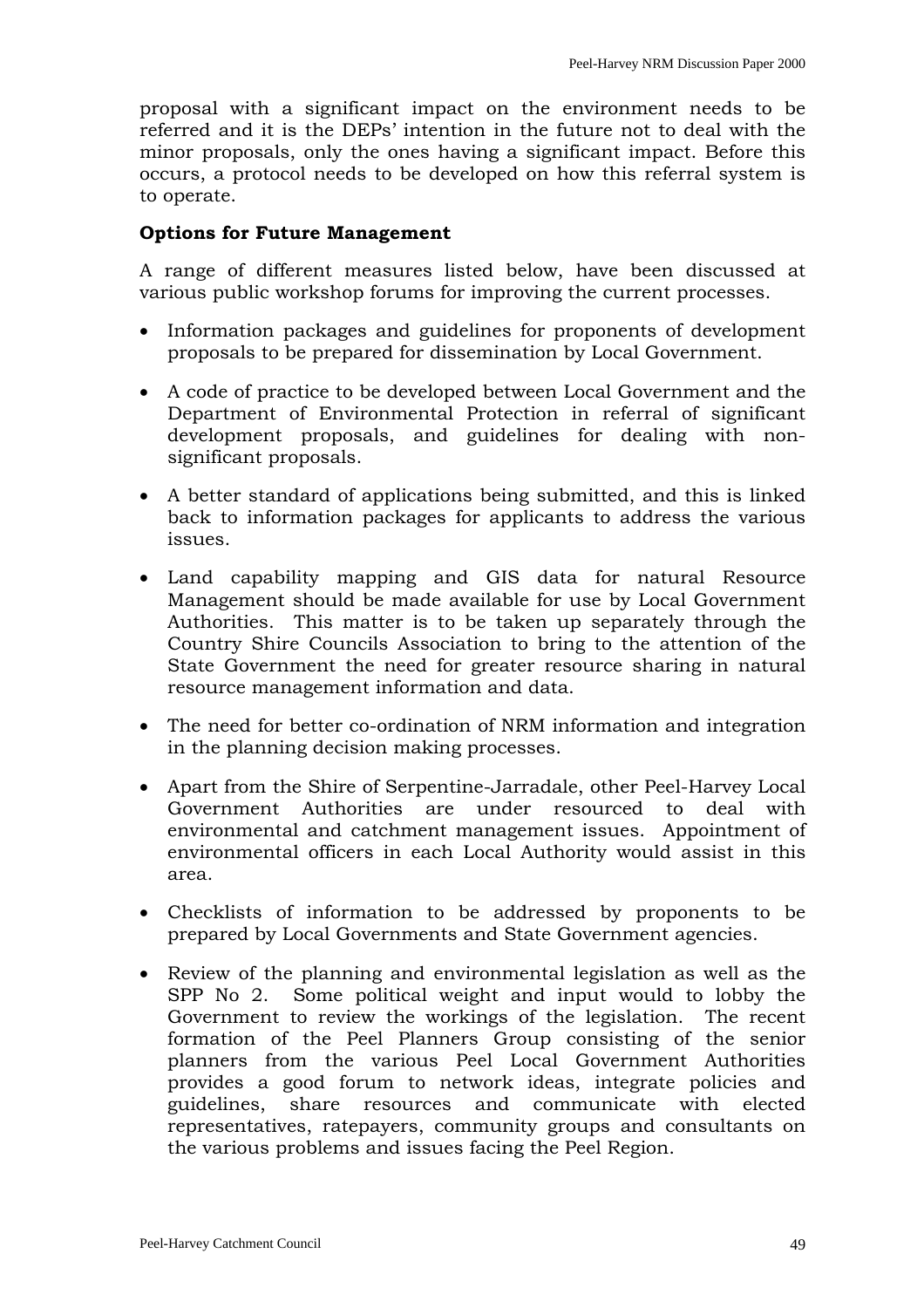- Establishment of a Regional Planning Committee that has decision making powers on statutory and strategic planning matters which is to be based in the Peel Region, including representatives from Local Government Authorities.
- Model Scheme Text provisions being introduced into new Town Planning Schemes to provide greater consistency in general planning provisions across all Peel Local Government Authorities.
- Local Government to prepare a local planning strategy that sets out Councils broad vision for the longer term directions for land use and development and integrate the current separate local Rural, Settlement and Commercial Strategies into one document.
- Local Government to consider participating in Local Agenda 21 or ecologically sustainable development program and partnerships between Government, industry and community groups.

It is important to keep in mind the community perspective in the planning process and an appropriate outcome in improving these statutory processes will be to provide a better level of service delivery to the general community. It should not go unnoticed that nearly every community forum that has been arranged in the Peel Region over the last five years has highlighted the need for better decision making in land use planning and for more effective communication and partnerships involving all levels of Government to achieve the lifestyle results which the community is seeking.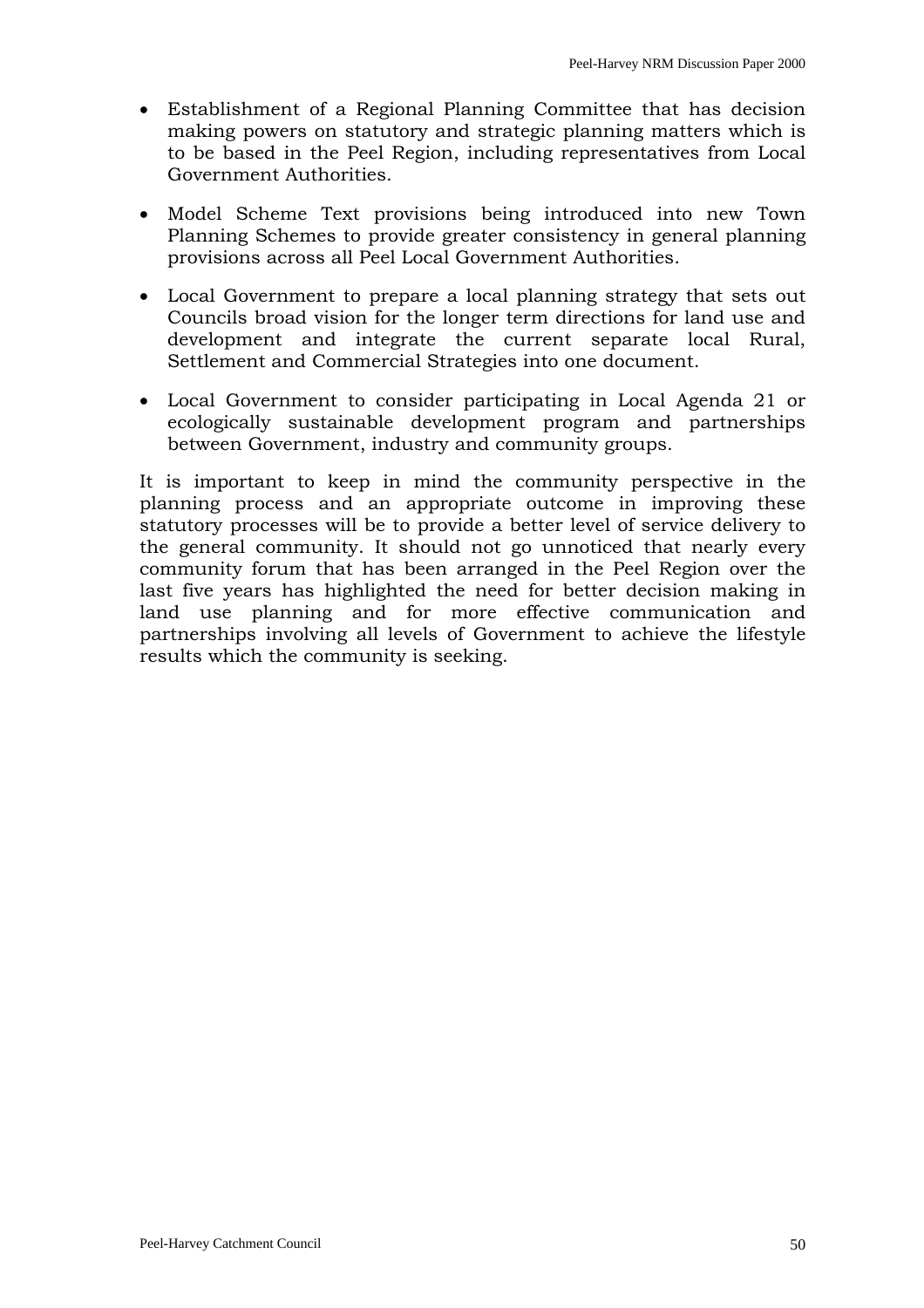# <span id="page-50-0"></span>**Ch. 11 INTEGRATED CATCHMENT MANAGEMENT IN THE PEEL-HARVEY**

#### **Current Status**

Current integration between agencies relies solely on a co-operative approach from the Officers on the ground, but up until the formation of the Peel-Harvey Officer's Group there was no current structure to encourage this. There have been a variety of structures in the past, but few now remain operational.

With the formation of the Officer's Group and the Catchment Council we now have the opportunity for better communication, understanding, knowledge and effective decision making. Further thought and planning needs to go into how this process can operate effectively on a long term basis.

Various projects exist within the catchment, for example Crossing the Boundaries and the Dirk Brook project, where different agencies work together. These need to be evaluated to determine if the different agencies and organisations in these projects are integrating well or operating in a more compartmentalised style. Getting everyone from different organisations in one room is a good start, but processes need to be established to ensure good integration, planning and on-ground outcomes.

Currently, resources are being inefficiently expended due to difficulties in reaching an understanding on common catchment goals, common research aims and data collection methods throughout the catchment.

There is an enormous amount of research which has been conducted in the Peel-Harvey Catchment, however it is not always easily available or transferable to other data sets. The Peel Center for Water Excellence is playing a key role in collating and assessing this data for future use.

# **Current Trends and Issues**

- National Framework for Natural Resource Management, this document indicates that funding for natural resource management (NRM) should be decided on the basis of how well projects or organisations are strategically aligned with Regional NRM plans (this would be the South West Catchments Council Regional Strategy for the Peel-Harvey).
- There is an overall trend in declining resources available for Natural Resource Management from traditional sources. For example the Natural Heritage Trust has recently announced it will only be funding one more year's worth of projects. NHT are a significant source of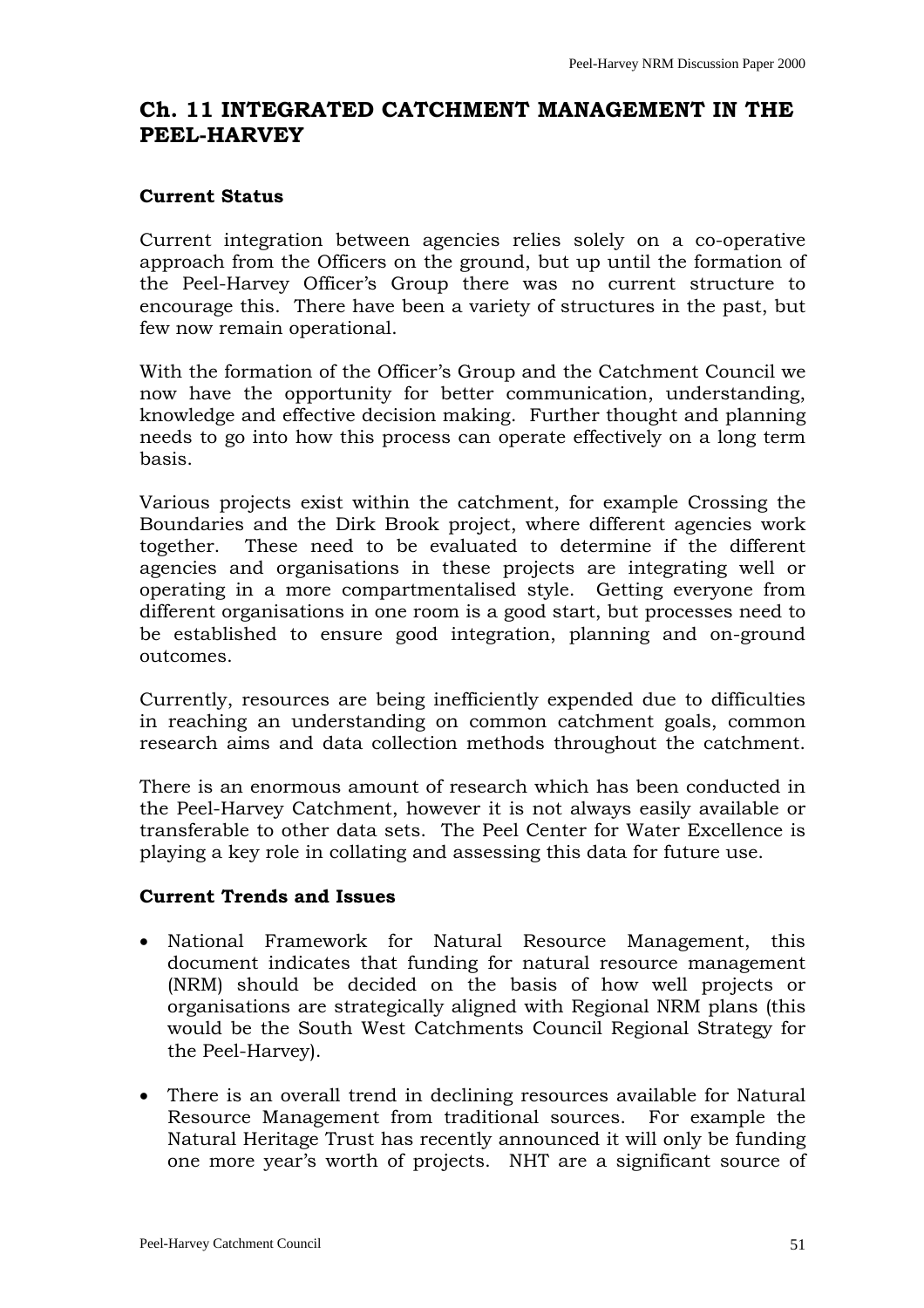funding for the high level of on-ground environmental repair works that take place each year.

- There are significant opportunities for funding for direct on-ground works, but often these funding sources require a strategic plan to be in place already and do not allocate resources for project management (ie is deemed the responsibility of the community volunteers). A regional Catchment Plan would significantly increase the opportunity for smaller groups to implement this type of funding.
- There are significant opportunities for corporate sponsorship, but groups need to be able to show a good structure and exactly where the funds will go (*Alcoa of Australia* are a fantastic example of a successful partnership between the corporate and community sectors in the Peel-Harvey). Businesses generally prefer to deal with larger organisations and the Peel-Harvey Catchment Council is well situated to take on this role.
- Increasing community awareness of environmental issues and an increasing understanding of the benefits in having an overarching body, which can act as a communication center for discussion and planning for the Peel-Harvey environment.
- •
- Increasing demands on Local Government means there is an opportunity for the Peel-Harvey Catchment Council to provide some support by developing strategies for environmental improvement that can be easily implemented by Local Government, with the assistance of the Peel-Harvey Officer's Group.
- Many natural resource management issues have common base causes and a regional policy and planning perspective should help to generate efficiencies in dealing with these causes. With greater input and integration from a number of NRM organisations and the community, hopefully the policies will be more effective and more easily implemented.

# **Current Management Responses**

The history of integrated catchment management (ICM) in the Peel-Harvey is an interesting story and many references cover the topic.

ICM has been supported by government almost to the point of forcing the issue, but it has taken a long period of time for the community to fully understand and see the relevance and benefits of this approach. Since this occurred however, a dedicated approach to developing an effective ICM system has been under taken by the PHCC.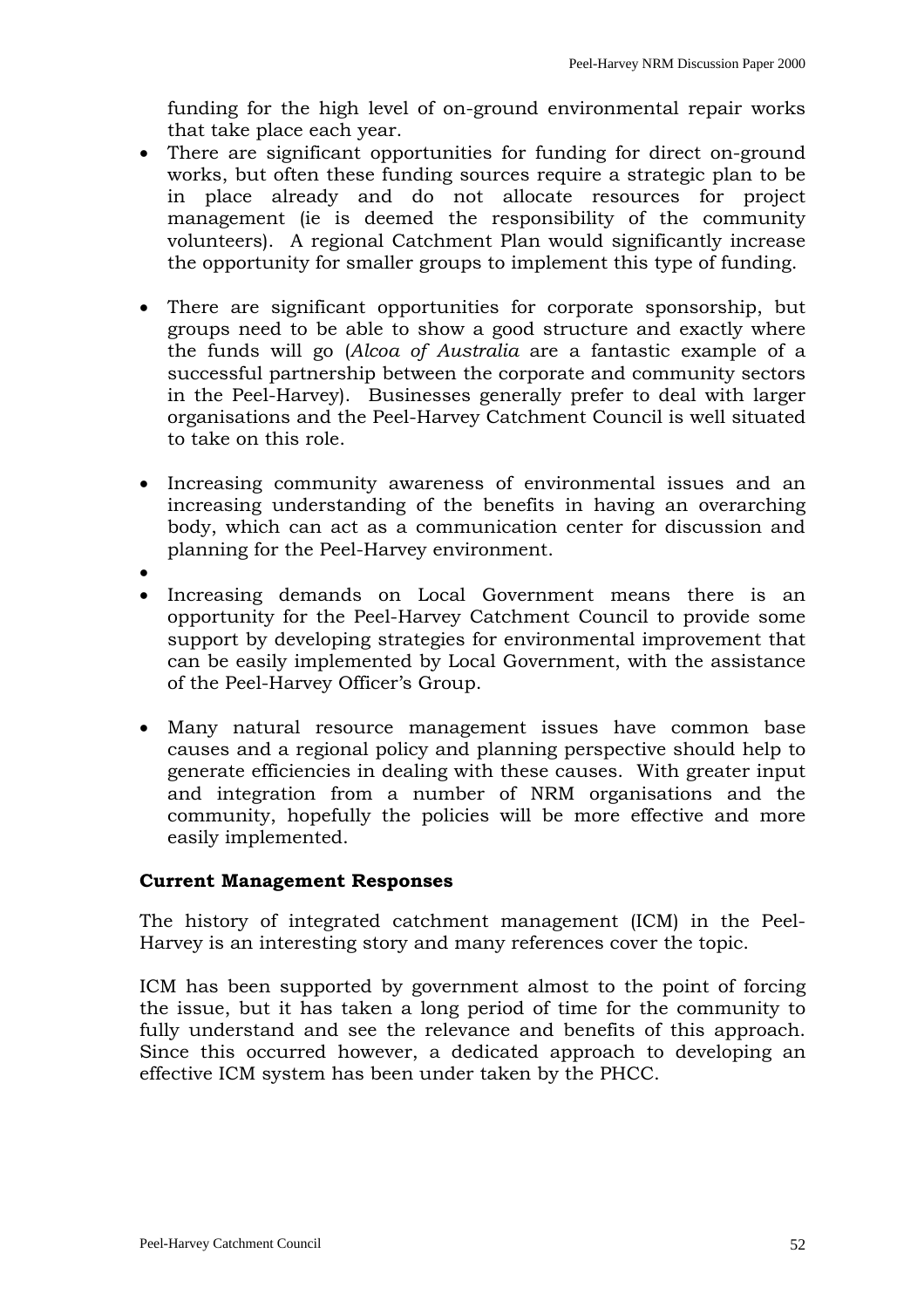### **Options for Future Management**



The Peel-Harvey Catchment Council has already developed a vision, which is "People Working Together for a Healthy Environment". The next step is to determine how we can do this and develop an action plan to implement it.

#### **Step One – Developing a Good Plan**

The first step in the overall development of effective Integrated Catchment Management requires the preparation of an ICM issues plan. The issues plan and feed back from it, are then used to develop a catchment plan, which must capture all the NRM issues that are currently being worked on and those that are not being addressed. Everyone interested in natural resource management should be able to look at this plan and see their issue.

It is essential that this document contains the very real issues that are faced by different organisations. It should not be a glossy document saying that everything is wonderful, but deal with the real issues we are facing in the catchment and propose options for addressing these issues in an integrated manner.

We need a very good system of determining priorities for the catchment, which should be able to encompass social, economic and environmental values.

#### **Step Two – Commitment and Action**

Commitment must be gained from NRM Agencies, Shires and environmental organisations to the Plan and its implementation.

It is an ambitious, but achievable goal for NRM agencies (and those agencies whose core business depends on effective natural resource management) and community organisations to get to the stage where they design regional projects and budget submissions for the year's activities, which specifically address the Peel-Harvey Catchment Plan. Clear partnerships would spell out roles and responsibilities for action.

# **Step Three – A Common Language**

We need an effective process of information collection, evaluation and transfer for all NRM organisations in the catchment to truly work as an integrated system. We must develop a common language when it comes to the issues we are dealing with.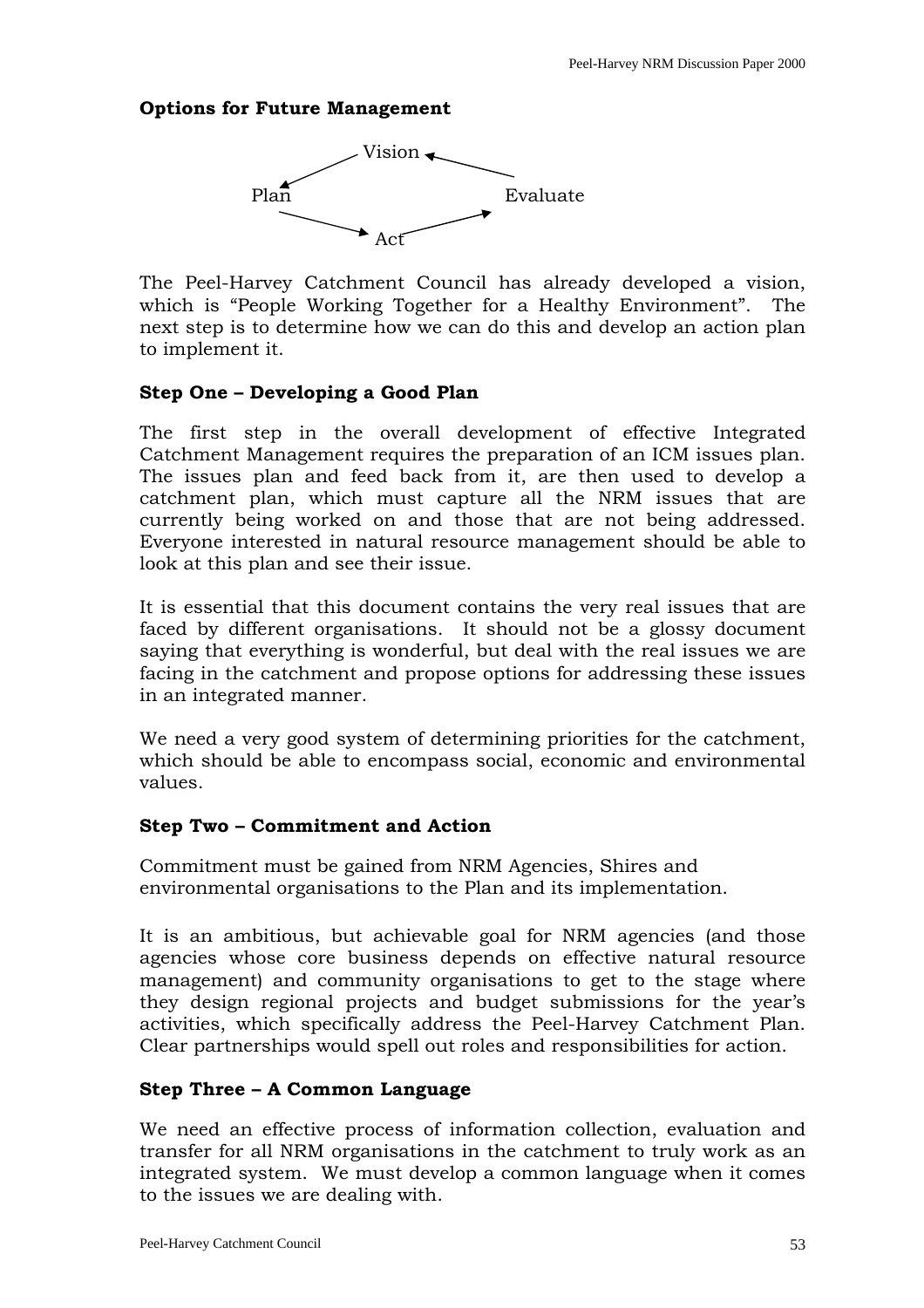Currently there are several different methods use to collect and analyse the physical, chemical and biological status of the catchment. As a catchment we are not efficiently using the resources that we spend on data collection, evaluation and interpretation. This is a critical process that we must improve as a priority.

There is a of potential to use the Center for Water Excellence as a tool for information management in the catchment. Peel SISTEM will also be an excellent tool for gaining a broader understanding of the social, economic and environmental information that we will require.

# **Step Four – How Do You Know If You're Winning?**

We need to dedicate resources to ensure an environmental reporting system would allow effective evaluation to be made of how the catchment plan's implementation impacts on priority issues.

Again, a good system needs to be implemented where people know what information they need to be collecting. The system used to evaluate the priorities in step one, could then be used to re-evaluate the priorities for the coming year and re-work the Catchment plan, if required.

#### **Communication**

We need to do two essential things to make an effective and relevant catchment plan:

- 1) Have a communication system which allows people to have input on catchment issues and actively seeks their opinions,
- 2) Communicate the plan widely and ensure all stakeholders are aware and actively involved in it.

We also need to communicate the plan to the "key stakeholders" of our "key stakeholders". For example, ensuring that the Executive of each NRM Agency is aware of the priorities for the Peel-Harvey should hopefully assist the facilitation of budgetary proposals put up by the Peel-Harvey region of the particular Agency. This will be an important lobbying role of the Peel-Harvey Catchment Council.

It is important that we have good links with the South West Catchments Council to ensure that they are able to carry our issues forward at a state and national level.

There are 3 major goals that we could aim for to have an effective Integrated Catchment Management process in place:

• A catchment management plan with prioritised issues from all stakeholders in the catchment. This will be a leading document, which all decision-makers can refer to.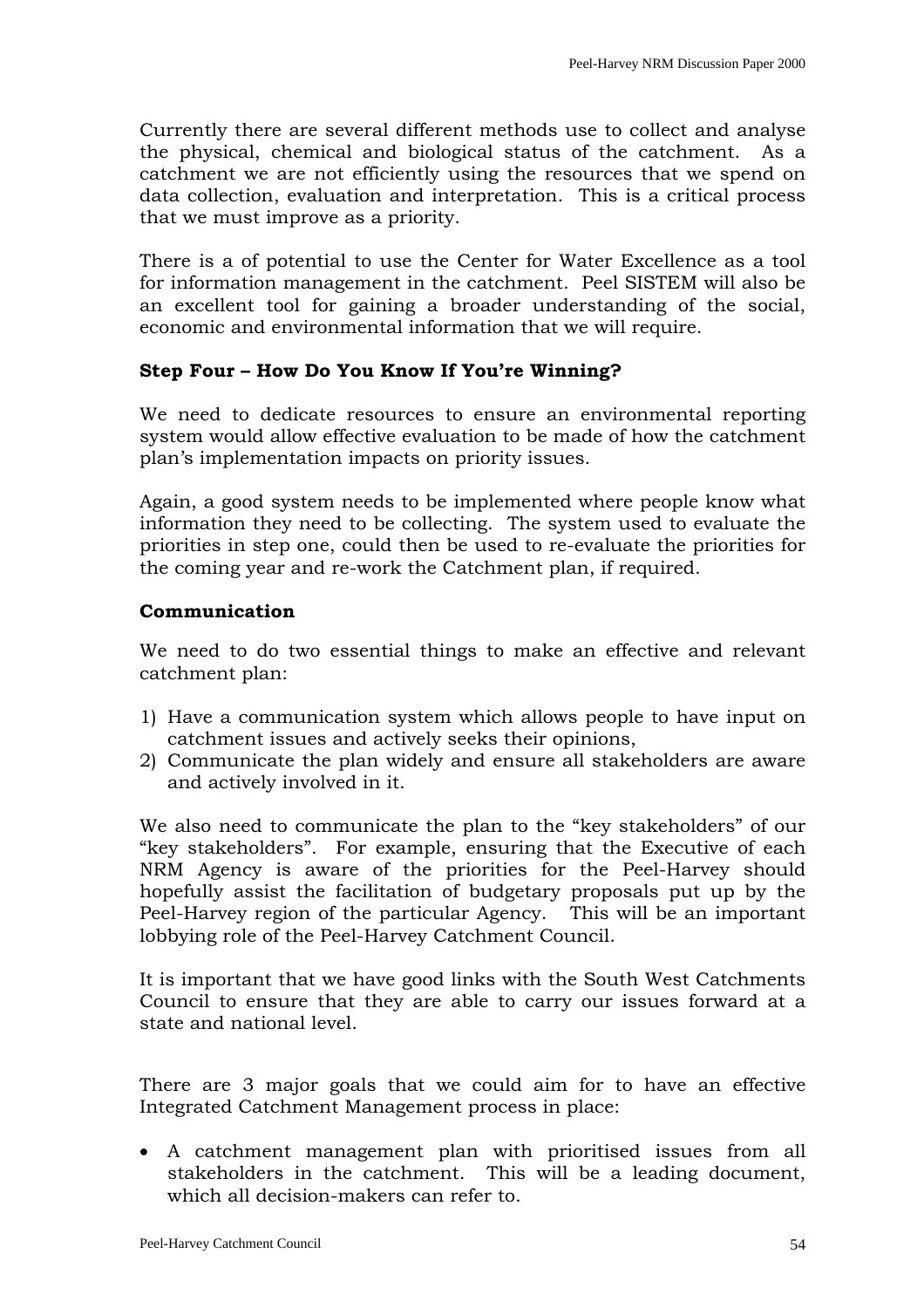- NRM agencies, local government and other key organisations formally commit to the process and develop integrated strategies for each party to implement. They use the catchment management plan for the Peel-Harvey to actively design their projects and budgets around. A meeting of Project Managers and Officers in the Peel-Harvey could take place around April/May to discuss and design the different needs of each Agency and Shire with respect to the needs outlined in the catchment plan. In practice, this means they would operate as a large NRM agency (State and Local Government, and Environmental Organisations) to design integrated projects which should meet the goals of their organisation, but are also specifically tailored to the priorities of the catchment. The result of this system should be that we have a better integrated approach by all organisations, faster results as we all work together to address issues, the reduction in duplication of effort, and an increase in community participation as their priority concerns are addressed in an integrated manner.
- An effective "day-to-day" communication system, both within and between the Officer's Group and the Peel-Harvey Catchment Council. This should facilitate better decision making on issues, which may not be significant enough to include in an annual catchment plan or are "one-off" unexpected issues that require an integrated reactive response from natural resource managers in the Peel-Harvey. This will also over time increase the openness and co-operation of Officer's from different organisations in the Peel-Harvey.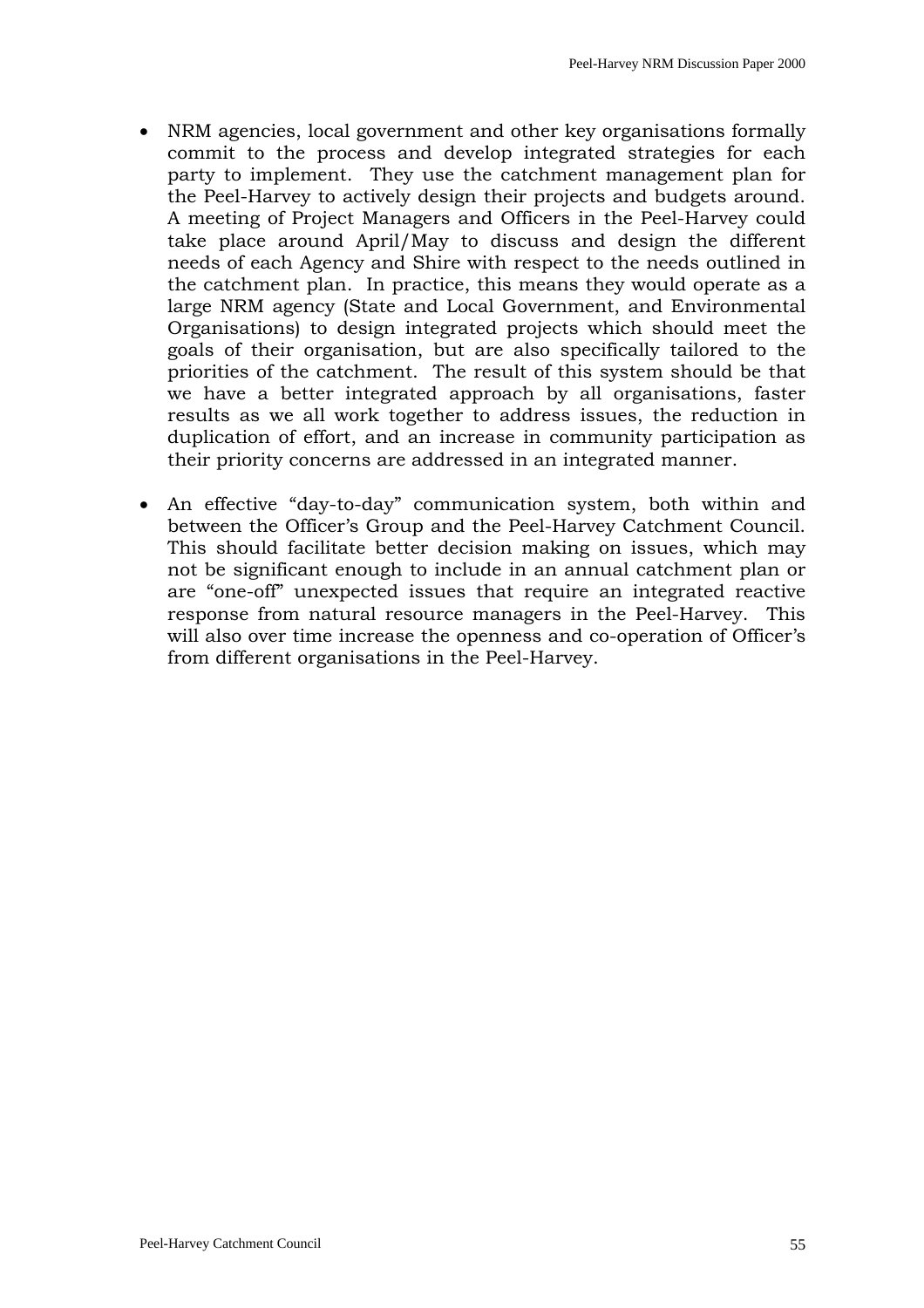# <span id="page-55-0"></span>**Ch. 12 CONSULTATION PROCESS FROM HERE**

The Peel-Harvey Catchment Council is initiating a process of catchment planning, for both the short and long-term future of our natural resources. This Discussion Paper is the first step in that process and aims to capture the breadth of regional issues that need to be incorporated into the Catchment Plan, provide a brief current status report and propose potential options for the future management of natural resources.

This document has captured community and scientific input at the beginning of the catchment planning process. If the best possible information is captured at the start, the result will be the best possible Catchment Plan at the time of its preparation.

It is important to make sure everyone's issues are heard and incorporated to make sure we develop a plan that we can all work toward. The following consultation process is therefore proposed.

*Proposed Consultation Process* 

**Current Stage** 

**STAGE 1**  DISCUSSION PAPER RELEASED FOR COMMUNITY COMMENT t

#### **STAGE 2**

CATCHMENT PLANNING PROCESS

#### **STAGE 3**

CATCHMENT PLAN RELEASED FOR COMMUNITY COMMENT

ONGOING PEEL-HARVEY **ONGOING PEEL-HARVEY** FORUM **ORUM**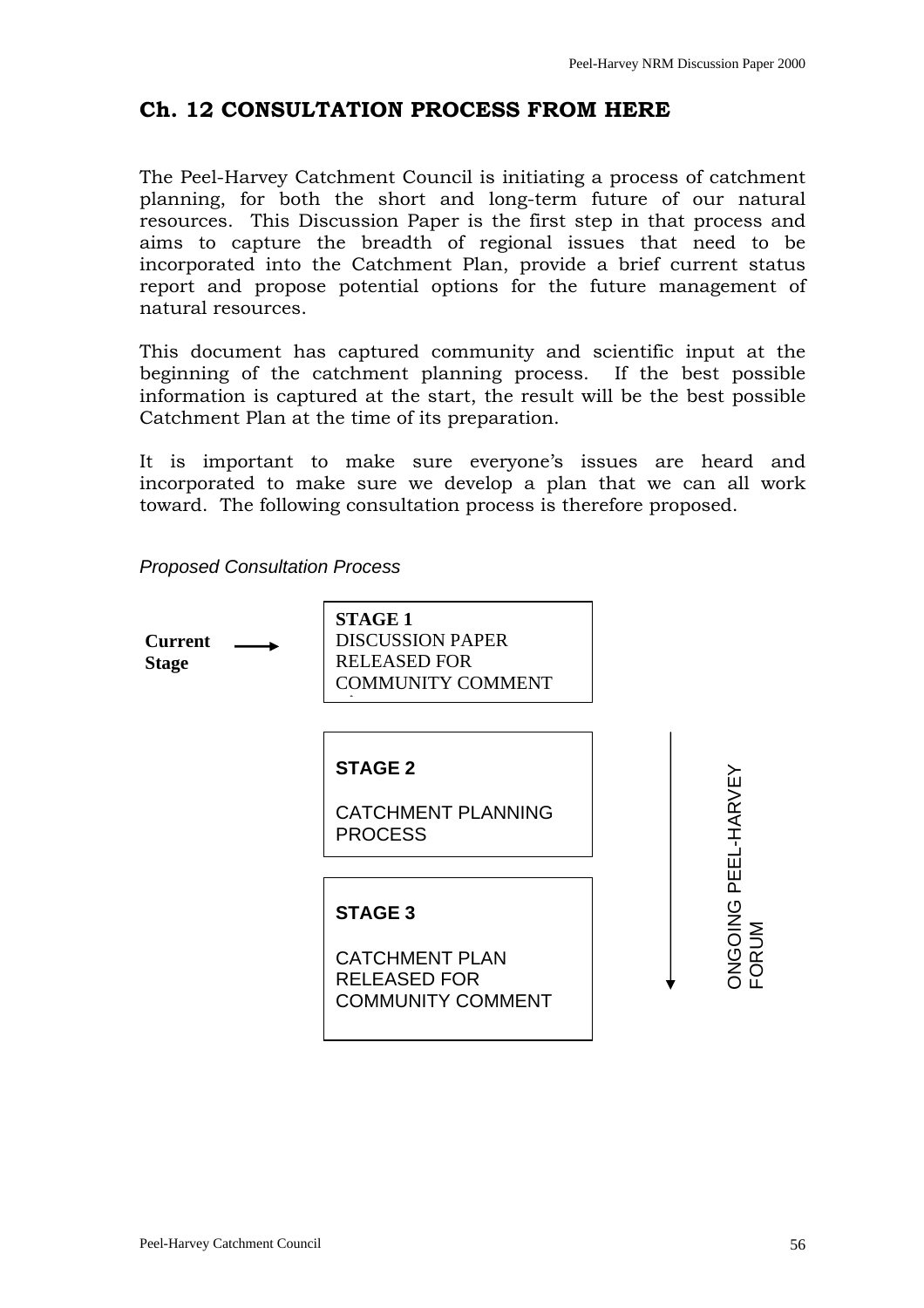#### **Consultation Process**

#### **Stage 1: Discussion Paper Released for Community Comment**

Following the release of the Discussion Paper on December 1st, there will be a three-month comment period. Copies of the Discussion Paper will be sent to all people who are part of the natural resource management community in the Peel-Harvey.

A critical part of the feedback we are seeking is your opinion on the priority issues for the Peel-Harvey catchment, summarised in the previous chapter.

However, you are encouraged to comment on any of the following:

- those issues that you are most passionate about:
- all of the issues: or
- the broad topic of the future direction of natural resource management in the Peel-Harvey.

Possible headings you may like to use for your response are:

- Accuracy of the summary of issues.
- Opinion of the proposed management options and any suggestions.
- Opinion of the priorities for the Peel-Harvey Catchment.
- Suitability of the proposed consultation process and timeframe.
- Other feedback or issues.

#### **Stage 2: Catchment Planning Process**

Upon receipt and assessment of the feedback on the discussion paper in March 2001, the Peel-Harvey Catchment Council and the Peel-Harvey Officers' Group will commence a catchment planning process.

Regular updates will be held for the community through a Peel-Harvey Forum on progress throughout the year and to seek feedback on direction and priority issues.

#### **Stage 3: Catchment Plan Released for Community Comment**

The resulting document will be released for formal comment.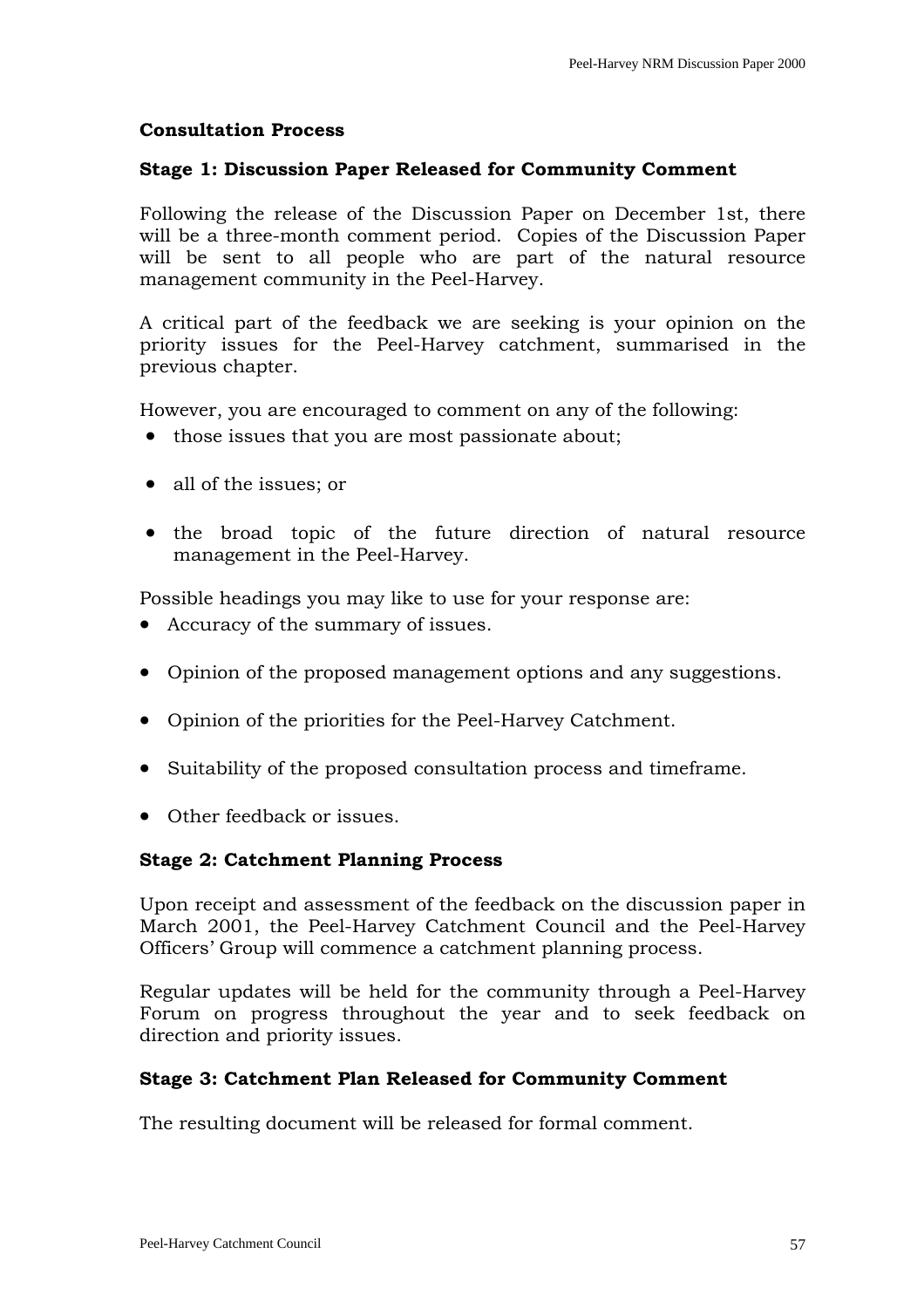# <span id="page-57-0"></span>**Bibliography**

- Bradby Keith, Peel-Harvey, The Decline and Rescue of an Ecosystem. Greening the Catchment Task Force (Inc) 1997
- Department of Conservation and Environment, 1984. Management of the Peel Inlet and Harvey Estuary: report of research findings and options for management. Bulletin 170, May 1984.

Environmental Protection Act 1996 ( As Amended)

- Environmental Protection Authority, 1985. Peel Inlet and Harvey Estuary Management Strategy; Report and recommendations by the Environmental Protection Authority Assessment report Stage 1 ERMP. Department of Conservation and Environment, Bulletin 243. December 1985.
- Environmental Protection Authority, 1987b. Peel Inlet and Harvey Estuary management Strategy Environmental Review and Management Programme Stage 2. Report and recommendations of the Environmental Protection Authority. Bulletin 363, November 1988.
- Environmental Protection Authority, 1998. Shire of Murray Town Planning Scheme No 4 Amendment No 104 (Point Grey). Shire of Murray. Report and recommendations of the Environmental Protection Authority. Bulletin 899, June 1998.
- Fisheries WA., (2000), Management Directions for Western Australia's Recreational Fisheries, Fisheries Management
- Hodgkin, E.P., Birch, P. B., Black, R. E. and Humphries, R. B., 1980. The Peel-Harvey Estuarine System Study (1976-1980). Department of Conservation and Environment, report No 9.
- McComb and Lukatelich, *The Peel Harvey Estuarine System, Western Australia,* Institute for Environmental Science, Murdoch University, unpublished paper.
- Model Scheme Text. Western Australian Planning Commission
- Oma et al. (1992) Coastal Rehabilitation Manual, Agriculture Western Australia.

Peel Development Commission (1997), Labour Market Analysis. Peel-Harvey Study Group, 1985.

Peel Inlet and Harvey Estuary Management Strategy - Environmental Review and Management Programme Stage 1.